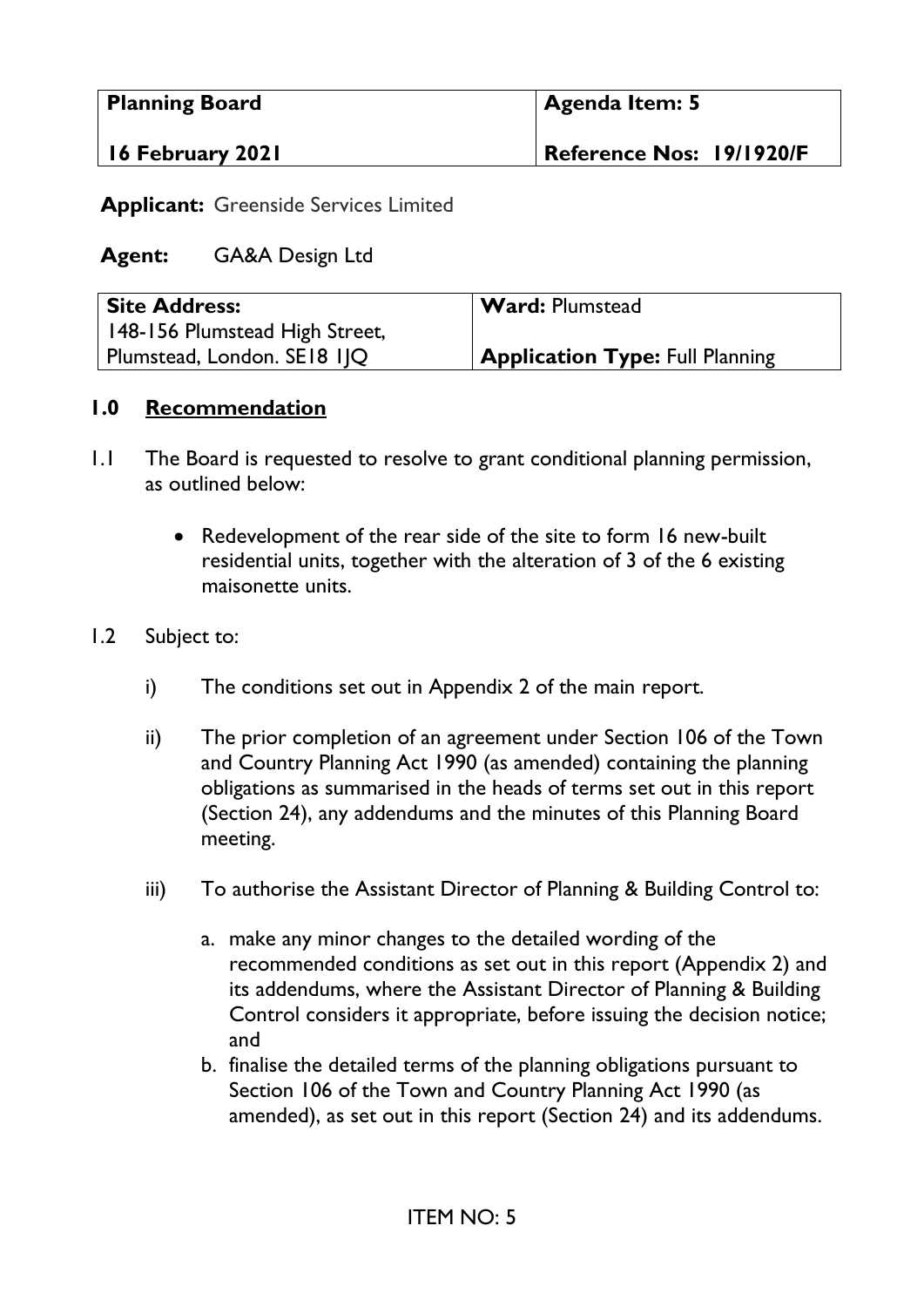iv) In the event that the Section 106 Agreement is not completed within three (3) months of the date of this Planning Board meeting, to authorise the Assistant Director of Planning & Building Control to consider whether permission should be refused on the grounds that the proposals are unacceptable in the absence of the benefits which would have been secured, and if so, to determine the application with reasons for refusal which will include the following:

*In the absence of a legal agreement to secure Affordable Housing and financial and non-financial contributions including for Employment, Skills and Training, Highways, Energy and delivering public realm improvements, the development fails to maximise the delivery of affordable housing and fails to mitigate its impact on local services, amenities and infrastructure contrary to policies H3, IM1 and EA(c) of the Royal Greenwich Local Plan: Core Strategy with Detailed Policies (Adopted July 2014) and the Planning obligations (s106) Guidance SPD (Adopted July 2015).* 

### **2.0 Summary**

2.1 Detailed below is a summary of the application:

| <b>The Site</b>                |                                               |
|--------------------------------|-----------------------------------------------|
| Site Area $(m^2)$              | 1988m <sup>2</sup>                            |
| <b>Heritage Assets</b>         | <b>Grade II Listed Plumstead Fire Station</b> |
|                                | located a short distance to the west of site. |
| <b>Tree Preservation Order</b> | No                                            |
| <b>Flood Risk Zone</b>         | Flood Zone I                                  |

| <b>Proposed Building</b>        |                      |
|---------------------------------|----------------------|
| <b>Building height (metres)</b> | 14.6m                |
|                                 | 16.2m including core |
| No. of storeys                  |                      |

| <b>Housing</b>              |                        |             |
|-----------------------------|------------------------|-------------|
| <b>Density Including</b>    | Habitable Unit/Hectare | 110 hu/ha   |
| <b>Existing Maisonettes</b> |                        |             |
|                             | Habitable Rooms/       | $310$ hr/ha |
|                             | <b>Hectare</b>         |             |
| Dwelling Mix (Proposed      | Studio (no. / %)       | N/A         |
| Units Only)                 | $l$ -bed (no. $/$ %)   | $50\%$ (8)  |
|                             | 2-bed (no. $/$ %)      | $25\%$ (4)  |
|                             | 3-bed (no. $/$ %)      | $25\%$ (4)  |
|                             | 4-bed (no. / %)        | $0\%$       |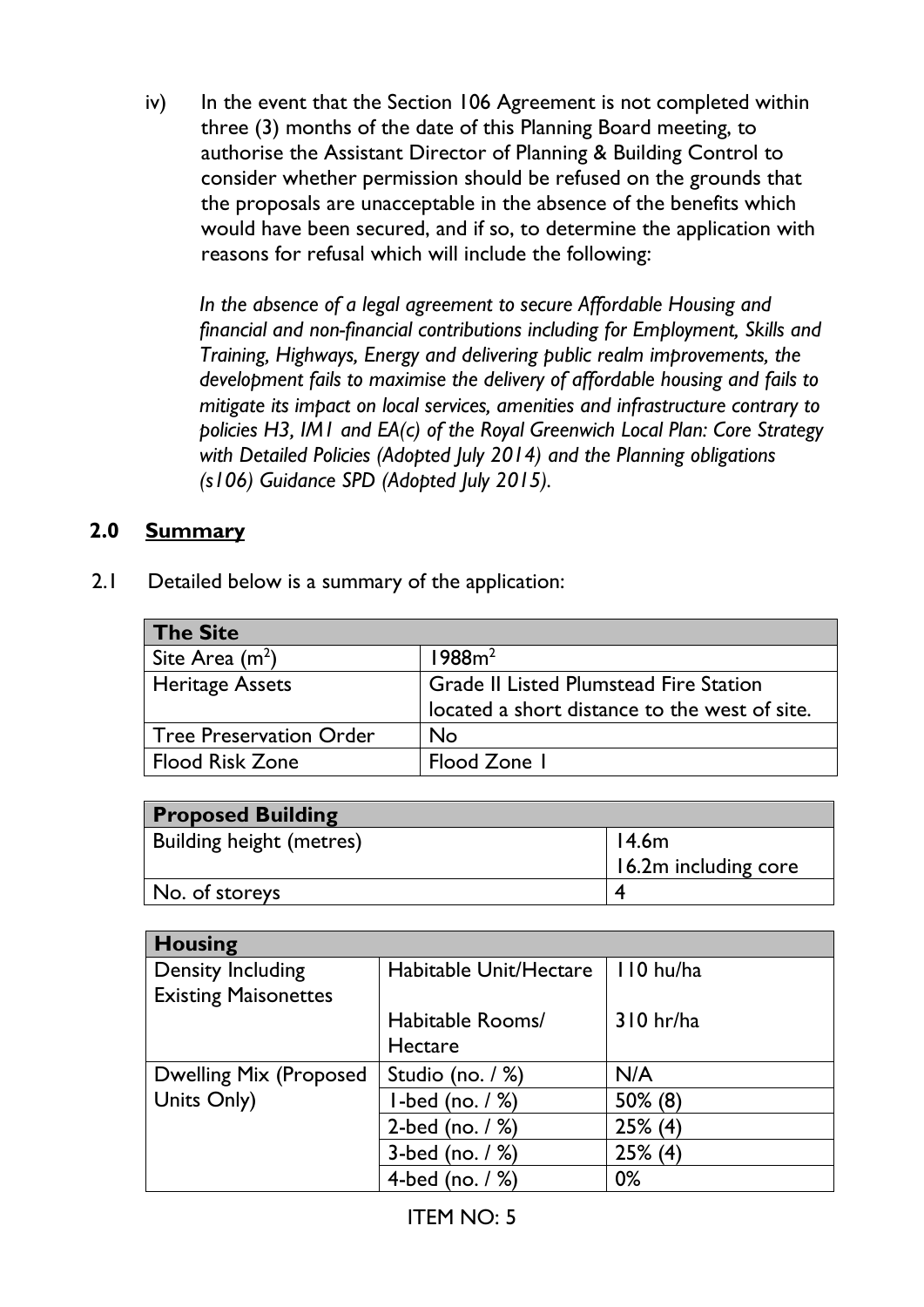| Affordable Housing /<br><b>Tenure Split</b> | <b>Overall Affordable</b><br>Housing (no. $/$ %) | $0\%$          |
|---------------------------------------------|--------------------------------------------------|----------------|
|                                             | Social Rent (no. / %)                            | N/A            |
|                                             | Intermediate / Shared                            | N/A            |
|                                             | Ownership (no. / %)                              |                |
|                                             | Private (no. $/$ %)                              | 100%           |
|                                             | <b>Commuted Sum</b>                              | £200,000       |
| <b>Housing Standards</b>                    | Complies with                                    | Development is |
|                                             | <b>Technical housing</b>                         | compliant      |
|                                             | standards – nationally                           |                |
|                                             | described space                                  |                |
|                                             | standard and London                              |                |
|                                             | Plan standards?                                  |                |

| <b>Non-Residential Uses</b> |                          |             |
|-----------------------------|--------------------------|-------------|
| <b>Existing Use(s)</b>      | Existing use (Classes) / | AI & A3     |
|                             | Operator                 |             |
|                             | m <sup>2</sup>           | 1,000.62sqm |
| Proposed Use(s)             | Proposed use(s)          | AI & A3     |
|                             | (Classes) / Operator     |             |
|                             | m <sup>2</sup>           | 590.62sqm   |
| Employment                  | Existing/Proposed        | Unchanged   |
|                             | Number of Jobs           |             |

| Transportation          |                               |                          |
|-------------------------|-------------------------------|--------------------------|
| Car Parking             | No. existing car              | Informal arrangement -   |
|                         | parking spaces                | hardstanding to the      |
|                         |                               | rear of the site used by |
|                         |                               | some existing            |
|                         |                               | residents. No formal     |
|                         |                               | spaces.                  |
|                         | No. Proposed Car              | 6 (3x Disabled)          |
|                         | <b>Parking Spaces</b>         |                          |
|                         | <b>Proposed Parking Ratio</b> | $0.4$ /U                 |
| <b>Cycle Parking</b>    | No. Proposed Cycle            | • 40 Long Stay           |
|                         | Parking                       | • 2 Short Stay           |
|                         | Complies with policy          | Yes                      |
| <b>Public Transport</b> | <b>PTAL Rating</b>            | 4                        |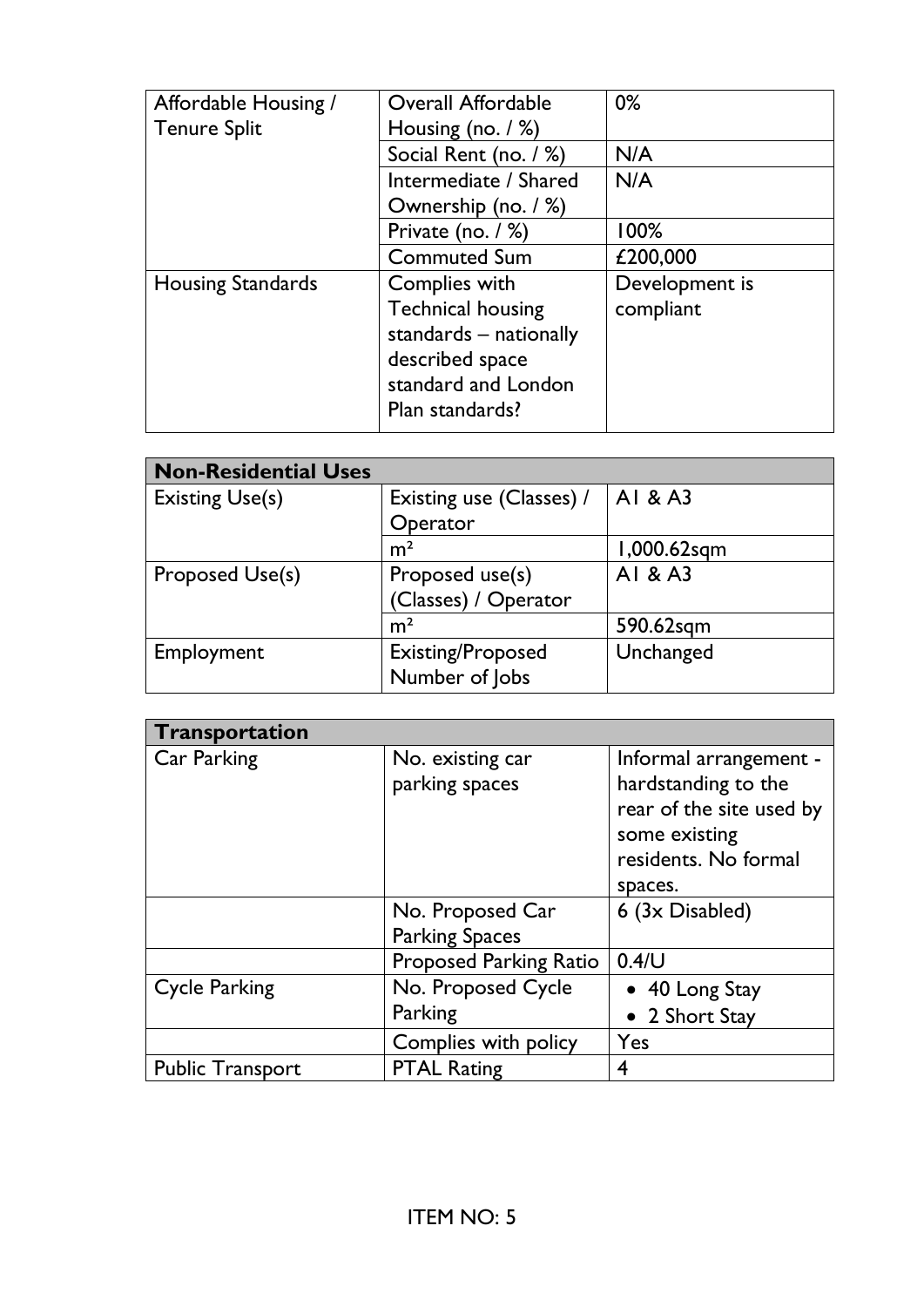| <b>Public Consultation</b> |                                             |
|----------------------------|---------------------------------------------|
| Number in support          |                                             |
| Number of objections       | 70                                          |
| Number of comments         | 12                                          |
| Main issues raised by      | Design, scale, and massing                  |
| objectors - These are      | Proposal represents overdevelopment.        |
| addressed in Section 6     | - Loss of privacy and increased overlooking |
| (Consultations) and        | - Loss of light and increased overshadowing |
| throughout Sections 9-19   | $-$ Loss of amenity                         |
| (Main Considerations).     | $-$ Insufficient child play space           |
|                            | Highways impacts                            |

- 2.2 As well as the application receiving 70 objections, the application was called in by Councillors Morrow and Cornforth if Officers were to recommend the application for approval. Councillor Morrow subsequently objected on the following grounds:
	- The initially proposed affordable housing contribution of £16,000 is insufficient.
	- Concerned the proposal will not provide full access to all amenities for new and existing residents.
- 2.3 The report details all relevant national, regional, and local policy implications of the scheme, including supplementary planning guidance.
- 2.4 The application is considered acceptable and is recommended for approval, subject to the recommendation set out in section 1.1 above.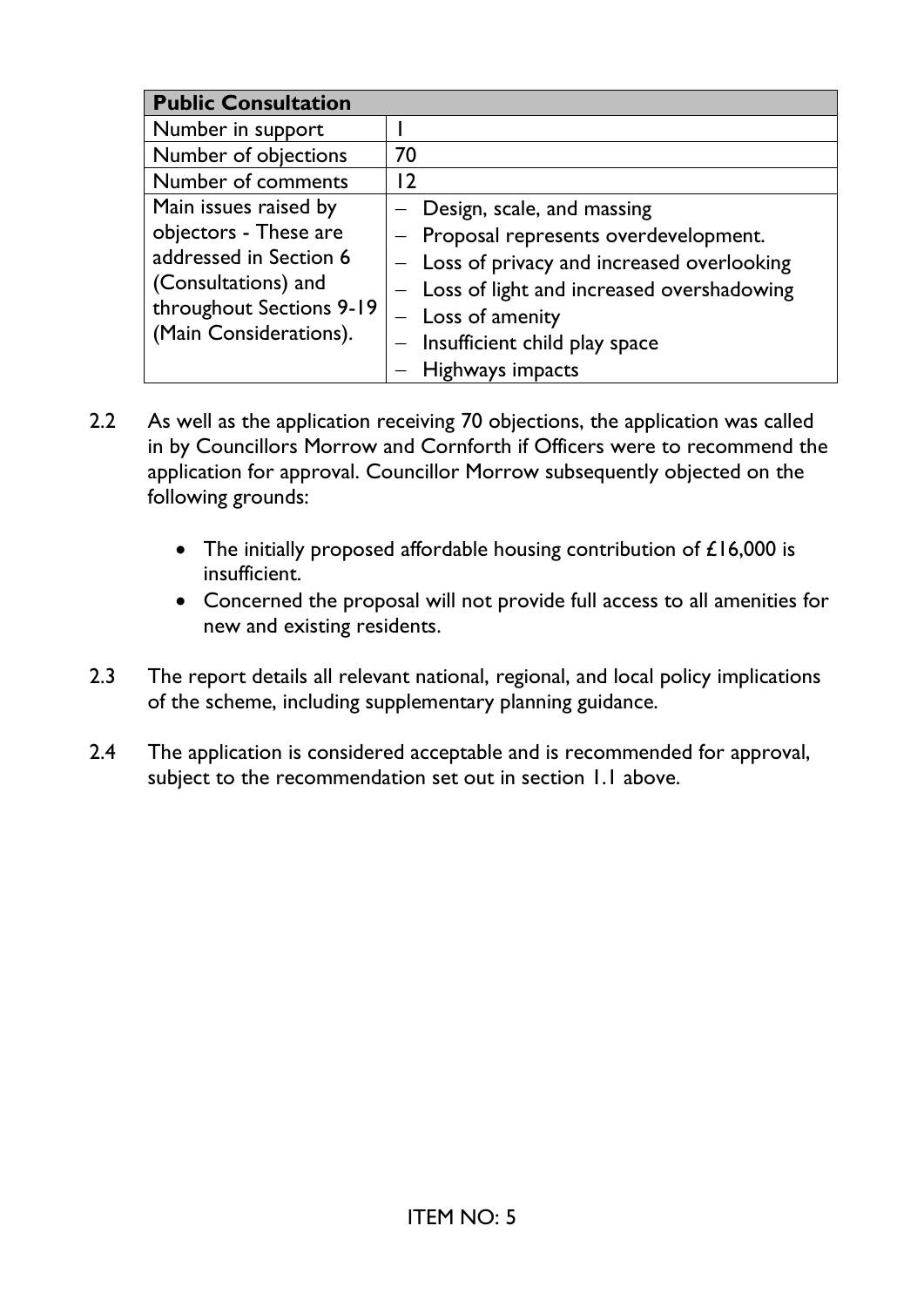# **3.0 Site and Surroundings (in detail)**



**Figure 1: Site Plan** 

- 3.1 The current application relates to a three storey, mixed use building located on the southern side of Plumstead High Street. The existing building features four commercial uses at ground and first floor levels, in addition to six, twobedroom residential maisonettes at first and second floors. The commercial uses consist of three A1 Uses and one A3 Use.
- 3.2 The existing building is primarily constructed from red brick and features flat roofs. The ground floor frontage onto Plumstead High Street features glazed shopfronts, in addition to an entrance door at the western end of the shopfront which provides primary access to the residential maisonettes. The residential entrance sees a staircase ascend to a courtyard at first floor level, from which each of the existing maisonette is accessed. The units can also be accessed through the rear of the site by a walkway/stairway, which also leads onto the first-floor courtyard. There is an existing shared vehicular access to the rear of the services and delivery yard, and this is shared between the application properties and the adjoining shops.

ITEM NO: 5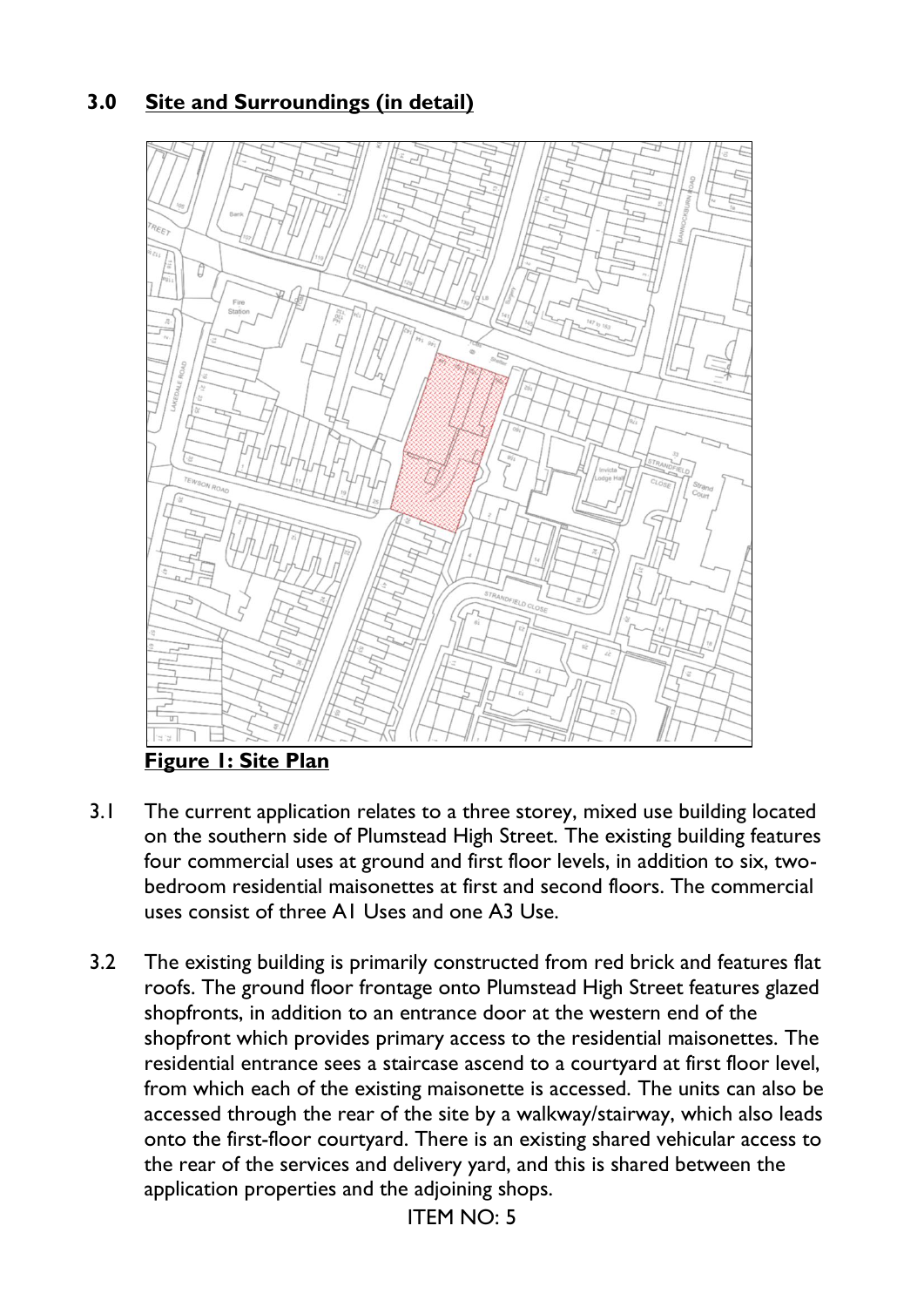- 3.3 The site is located towards the eastern end of Plumstead High Street on the south side of the road and is located within the Plumstead High Street District Centre. Plumstead High Street is a busy commercial centre consisting of a wide range of shops and services, with the application building forming part of the primary shopping frontage. The majority of buildings within the high street are two to three storeys in height.
- 3.4 In addition to the commercial properties, the surrounding area also hosts a large number of residential properties, comprising of a mixture of dwellinghouses and flatted developments.
- 3.5 The site does not form part of an area of land designated in the Site Proposals Schedule (site allocation carried forward from the UDP and listed in the Addendum to the Local Plan) and is not located in a conservation area or subject to any relevant Article 4 Directions. The Grade II Listed Plumstead Fire Station is located a short distance to the west.

### **4.0 Relevant Planning History**

4.1 **08/1317/F** – Construction of nine flats to the rear of the site comprising 2x 3 bed and 7x 1 bed units, provision of new plant room at second floor level, new refuse store, cycle store and car parking to rear service area. **Refused**, 25/06/2008.

#### **Reason for Refusal 1**

*The proposed development, by reason of its excessive bulk, mass, and siting, would cause neighbouring development a loss of outlook and adverse sense of enclosure to the surrounding residents. As such, the proposal is contrary to Policies SD1, D1, SH4, H7 and H9 of the Unitary Development Plan 2006.* 

#### **Reason for Refusal 2**

*The access to the proposed residential units would be via the existing delivery and services area behind the existing shops and because of its location at the services yard, it would result in an unsafe access environment for the future occupants and contrary to Policies D1, D7, H7, H10 and M32, of the Councils Unitary Development Plan 2006.* 

#### **Reason for Refusal 3**

*The proposed units would be above the existing retail units at No 148-150 and above the existing delivery area and sub-station behind No 154- No 158, because of its close proximity to the existing delivery and commercial unit, it would result in adverse noise and disturbance to the future occupiers and contrary to Policies SE2, D1, D7, H7 and H10 of the Unitary Development Plan 2006.*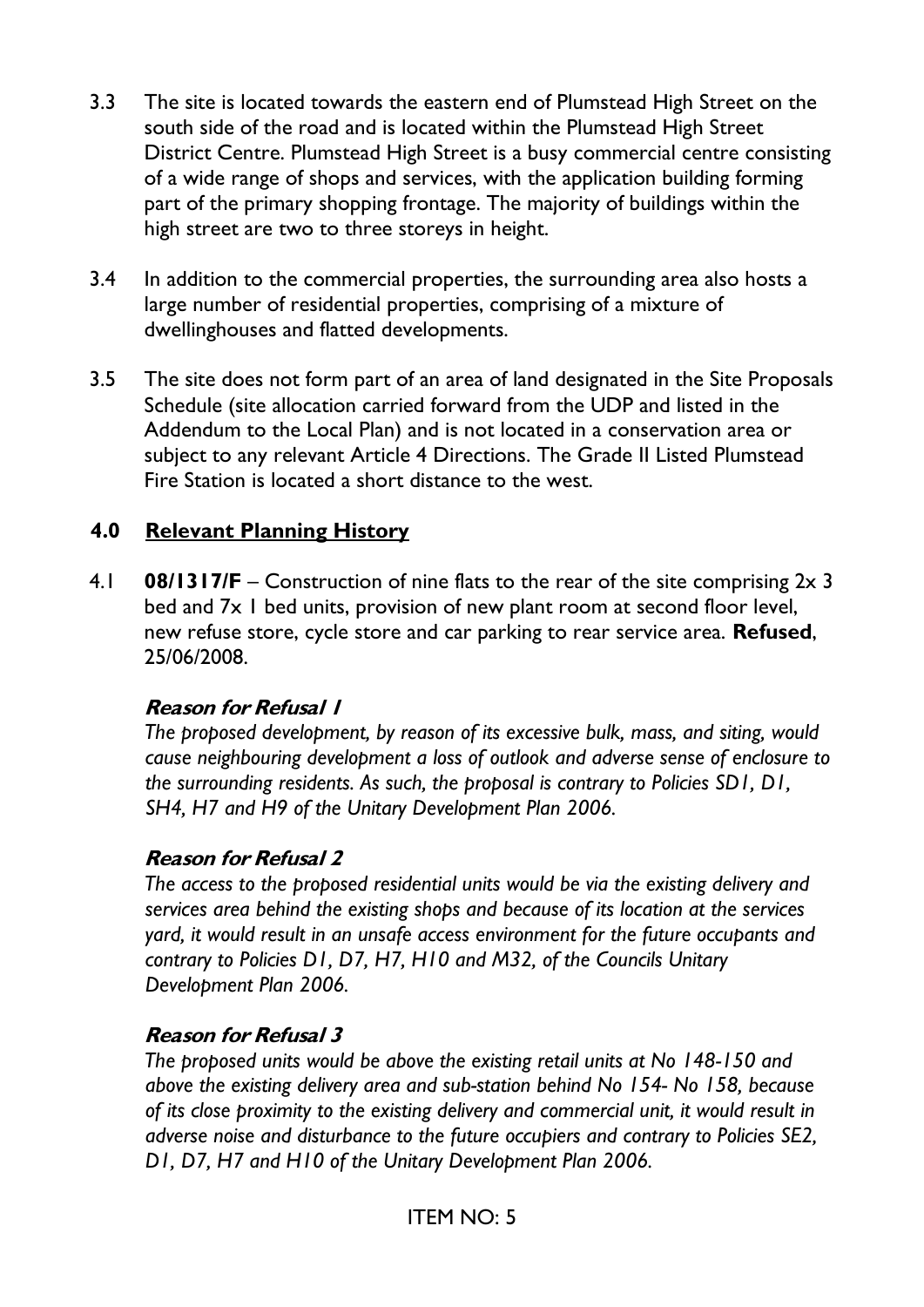## **Reason for Refusal 4**

*The proposed new external staircase, by reason of its position close to the existing residential accommodation at No. 148-154 Plumstead High Street, it would cause an adverse overlooking and loss of privacy to the surrounding residents and would be contrary to Policies D1, H7, H10, of the Unitary Development Plan 2006.* 

#### **Reason for Refusal 5**

*The proposed external staircase would connect the proposed unit to the Plumstead High Street via the existing amenity area behind No 148 Plumstead High Street, because of its position close to the amenity area at No. 148 Plumstead High Street, it would have an adverse impact on amenities enjoyed by the residents in terms of noise and disturbance and contrary to Policies D1, H7, and H10 of the Unitary Development Plan 2006.* 

### **Reason for Refusal 6**

*The size of the proposed amenity space for the family units would be insufficient and the provision of balcony would create overlooking to the adjoining unit, therefore, it would create a poor living environment for the future occupiers and would be contrary to Policies D1, H7, H10, H11 of the Unitary Development Plan 2006.* 

#### **Reason for Refusal 7**

*The proposed development would provide insufficient parking spaces for the existing residents, it would also reduce the manoeuvrability of both private and deliveries vehicles within the application site. As such, it would be contrary to Policy M23 of the Unitary Development Plan 2006.* 

### **Reason for Refusal 8**

*The proposal fails to provide disabled assess for the future occupiers and would be contrary to Policies SM2 and H17 of the Unitary Development Plan 2006.* 

#### **Reason for Refusal 9**

*The proposal fails to provide adequate information regarding refuse provision for the existing commercial and residential units, and the proposed refuse storage for the new units' failure to provide suitable refuse facilities would have a detrimental affect on the amenities of the future occupiers and neighbouring properties, contrary to Policy H7 of the Unitary Development Plan 2006.* 

### **5.0 Proposal**

5.1 The current proposal seeks the alteration and enlargement of the existing building in order to provide 16 new residential units, which would see the existing part two/part three storey building increased to four storeys to the rear of the site. The scale and massing of the building fronting Plumstead High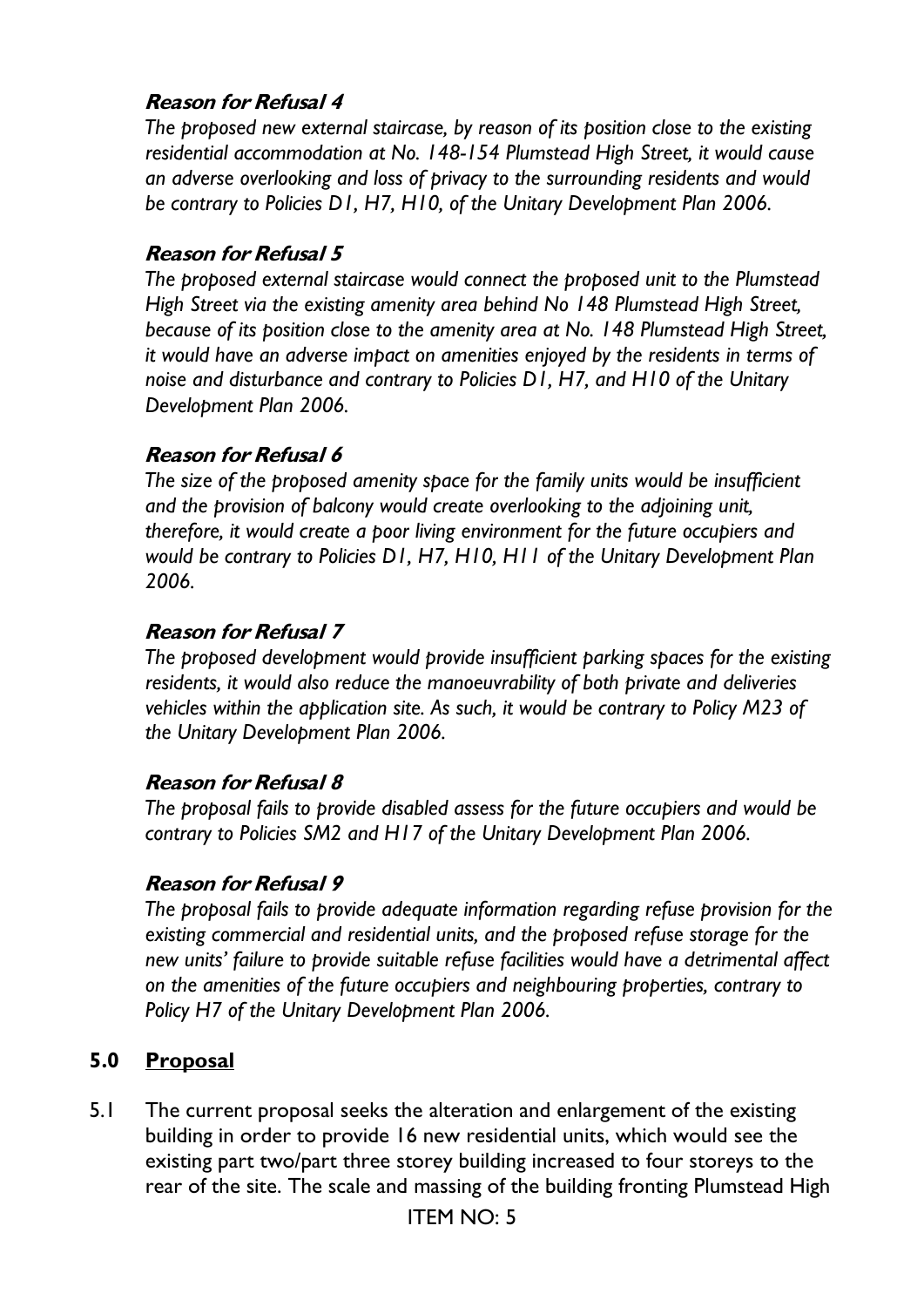Street would remain unchanged, with the main enlarged section being set back 23.5 metres from the principal elevation.

5.2 The rear of the site would be excavated and rationalised to provide ground floor level access along the whole rear elevation of the building, where presently due to land level changes, this is split over ground and first floor levels. This would also see the removal of a raised area of land to the southeastern corner of the site, which is currently unused and overgrown. A vehicular ramp would be provided off Tewson Road and would split into two within the site, allowing for a dedicated delivery/loading bay serving the commercial units, in addition to 6 residential car parking spaces. Residential cycle and refuse stores would also be located to the rear of the site, in addition to a separate commercial bin store.

| <b>Unit Type</b> | <b>Occupancy</b> | Quantum |   | Percentage |     |
|------------------|------------------|---------|---|------------|-----|
| bedroom          | person           |         |   | 50%        |     |
| 2 bedroom        | person           |         |   | 6%         | 25% |
|                  | 4 person         |         |   | 19%        |     |
| 3 bedroom        | 5 person         |         |   | 19%        | 25% |
|                  | person           |         | 4 | 6%         |     |

5.3 The proposed residential units will be provided in the following mix:

- 5.4 In addition to the proposed units, the six existing maisonettes at first and second floor levels would be retained, with three of these in the applicant's ownership also being renovated with their internal layouts altered.
- 5.5 Primary residential access would be retained from Plumstead High Street and would serve both existing and proposed units. At first floor level a covered hallway would connect the access stairway from Plumstead High Street with the proposed building, whilst retaining access onto the first-floor courtyard for existing maisonettes. The single storey extension would run along the site's western shared boundary with Iceland and would see the boundary wall increased in height by 0.5 metres.
- 5.6 Dedicated private amenity spaces would be provided for the majority of the proposed residential units, with the exception of three units at the request of Officers where unacceptable overlooking onto neighbouring properties would occur. The three maisonettes in the applicant's ownership would also be given private areas within the first-floor courtyard. This would result in a reduction in size of the existing courtyard, although 348.9sqm would be retained for communal use. The retained communal area would see improved hard and soft landscaping, together with the installation of several benches. A second communal amenity space would also be created on the roof of the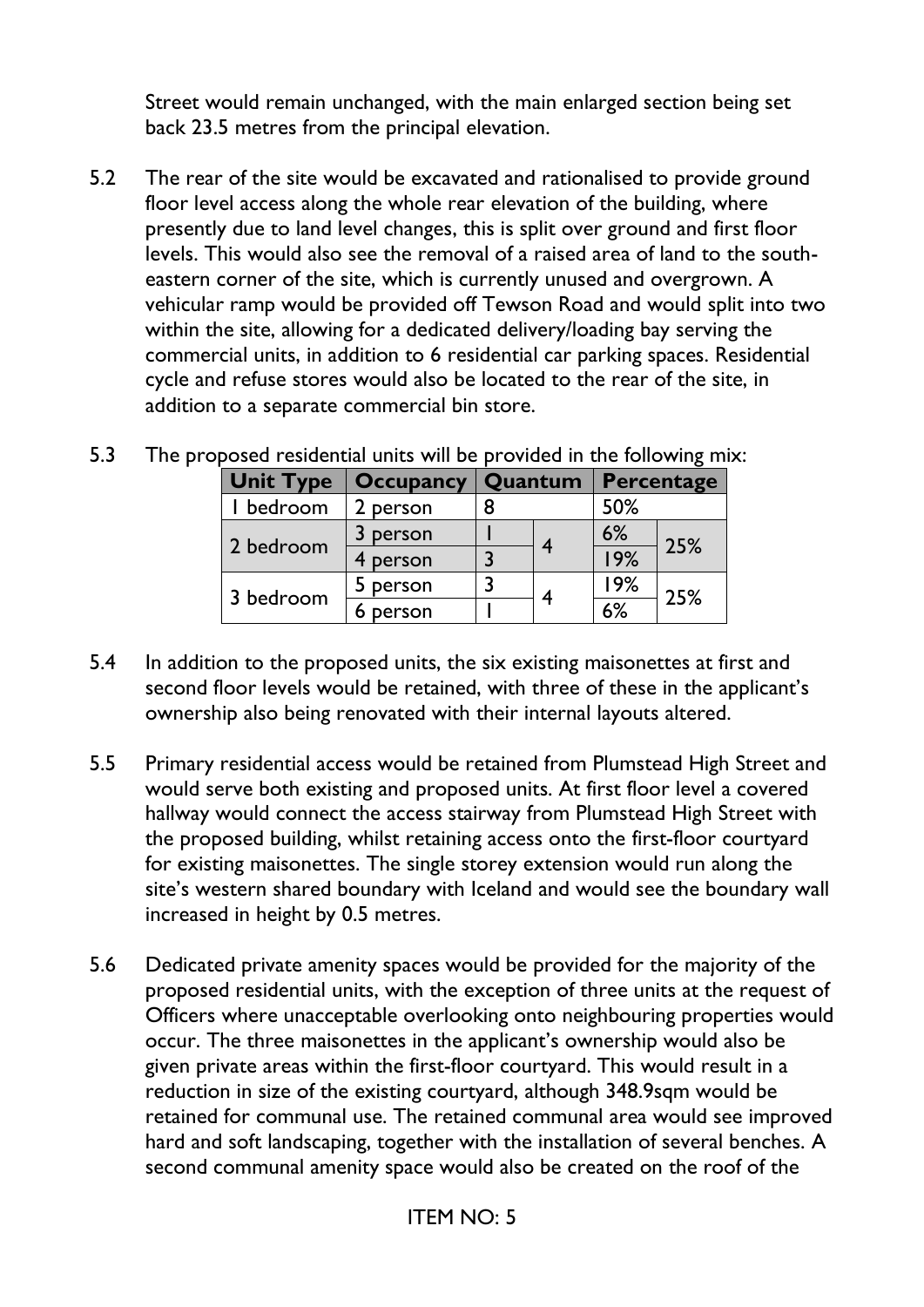proposed extension, with all units having access to this. Final details of the landscaping would be secured by condition.

5.7 Residential access from the rear of the site would also be retained, but with the addition of an access pathway to improve pedestrian safety. A gated entry system would also be installed to improve security and tackle fly tipping issues which currently plague the site.

### **6.0 Consultation**

- 6.1 Since being submitted in September 2019 the application has been subject to two public consultations, comprising of 202 individual letters sent to neighbouring properties, together with a site notice erected to the front of the site and press notice in the Greenwich Weekender. Statutory and internal bodies were also consulted, in addition to local amenity groups.
- 6.2 The main changes to the application since it was submitted include:
	- Changes to the ground floor layout including relocation of bin and bike stores.
	- Reconfiguration/removal of inappropriate balconies and reconfiguration
	- Provision of screening to some balconies
	- Removal of private amenity spaces for maisonettes outside application's ownership (at request of residents)
	- Removal of some bench seating (at request of residents)
	- Removal of recladding to the principal elevation

#### 6.3 **Statutory Consultees**

A summary of the consultation responses received along with the officer comments are set out in table below:

| <b>Details of</b><br>Representati<br>on | <b>Summary of Comments</b>                                                                                                                                                                                                                                                                                                     | Officer's<br>comments                      |
|-----------------------------------------|--------------------------------------------------------------------------------------------------------------------------------------------------------------------------------------------------------------------------------------------------------------------------------------------------------------------------------|--------------------------------------------|
| <b>London Fire</b><br><b>Brigade</b>    | Pump appliance access and water<br>supplies for the fire service were<br>not specifically addressed in the<br>supplied documentation; however,<br>they do appear adequate. In other<br>respects, this proposal should<br>conform to the requirements of<br>Part B5 of the current Building<br>Regulations Approved Document B. | This a building<br>control<br>requirement. |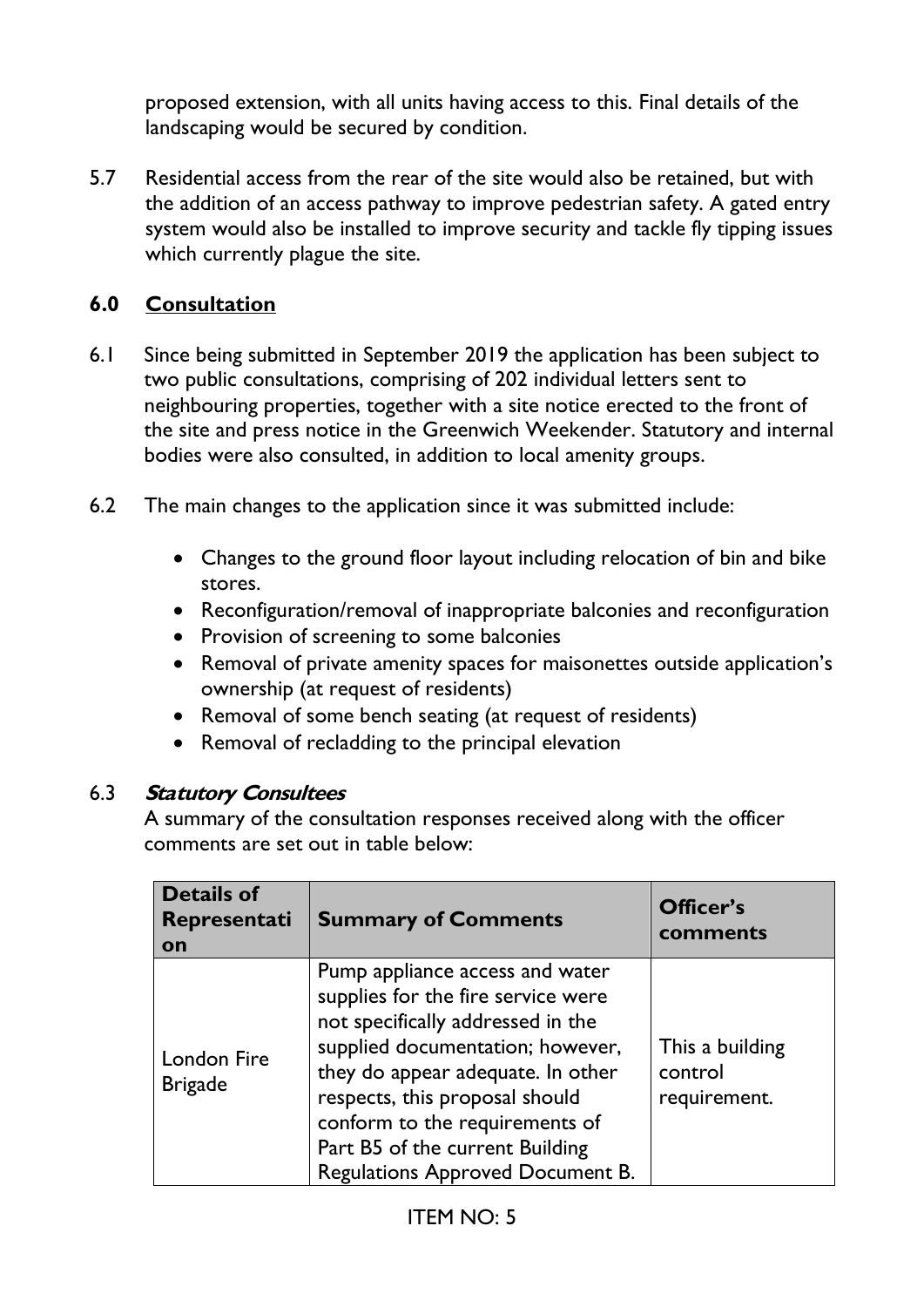| <b>Thames Water</b>        | <b>Waste Comments</b><br>• We would expect the developer<br>to demonstrate what measures<br>will be undertaken to minimise<br>groundwater discharges into the<br>public sewer. Request relevant<br>informative regarding<br>groundwater discharge.<br>• With regard to SURFACE<br><b>WATER drainage, Thames Water</b><br>would advise that if the developer<br>follows the sequential approach to<br>the disposal of surface water we<br>would have no objection.<br>• With regard to WASTE WATER<br><b>NETWORK and SEWAGE</b><br><b>TREATMENT WORKS</b><br>infrastructure capacity, we would<br>not have any objection to the<br>above planning application, based<br>on the information provided.<br><b>Water Comments</b><br>• On the basis of information<br>provided, Thames Water would<br>advise that with regard to water<br>network and water treatment<br>infrastructure capacity, we would<br>not have any objection to the<br>above planning application.<br>Request relevant informative<br>regarding water supply. | Noted. Relevant<br>informatives have<br>been included. |
|----------------------------|----------------------------------------------------------------------------------------------------------------------------------------------------------------------------------------------------------------------------------------------------------------------------------------------------------------------------------------------------------------------------------------------------------------------------------------------------------------------------------------------------------------------------------------------------------------------------------------------------------------------------------------------------------------------------------------------------------------------------------------------------------------------------------------------------------------------------------------------------------------------------------------------------------------------------------------------------------------------------------------------------------------------------------|--------------------------------------------------------|
| <b>Historic</b><br>England | On the basis of the information<br>provided, we do not consider that it<br>is necessary for this application to<br>be notified to Historic England<br>under the relevant statutory<br>provisions.                                                                                                                                                                                                                                                                                                                                                                                                                                                                                                                                                                                                                                                                                                                                                                                                                                | Noted.                                                 |
| <b>GLAAS</b>               | The planning application lies in an<br>area of archaeological interest. It has<br>long been suggested that Plumstead<br>High Street may be on the<br>approximate line of a Roman road.                                                                                                                                                                                                                                                                                                                                                                                                                                                                                                                                                                                                                                                                                                                                                                                                                                           | Noted. Relevant<br>conditions have<br>been included.   |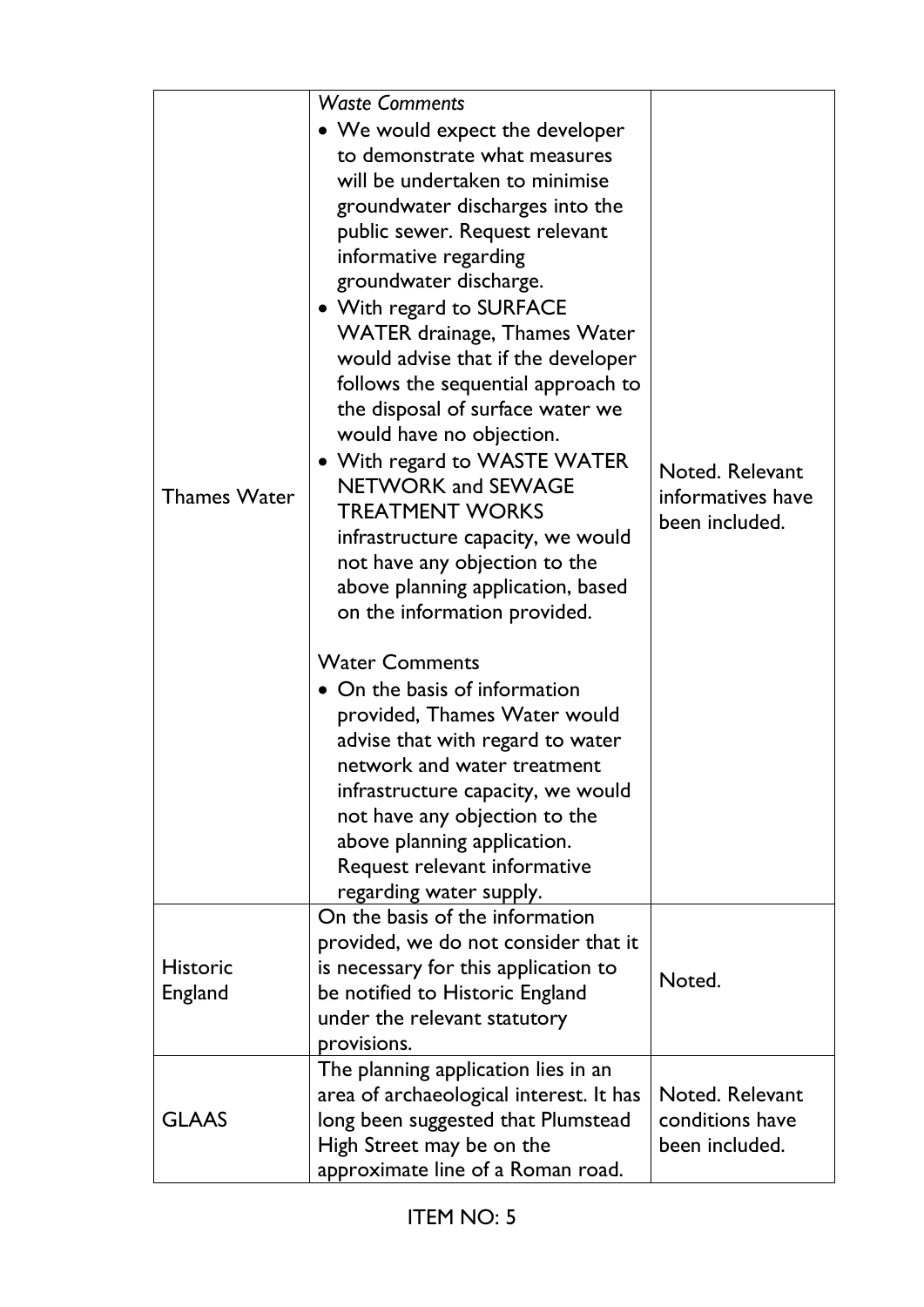|                      | Given the historic development of<br>this site coupled with the nature of<br>the archaeological potential, it is<br>recommended that the on-going<br>interest can be secured by<br>condition.                                                                                         |                                                                                     |
|----------------------|---------------------------------------------------------------------------------------------------------------------------------------------------------------------------------------------------------------------------------------------------------------------------------------|-------------------------------------------------------------------------------------|
|                      | Concerns regarding the lack of<br>affordable housing within the<br>proposed development.                                                                                                                                                                                              | Affordable housing<br>discussed in<br>Section 12 of this<br>report.                 |
|                      | For good guidance on improving<br>connectivity and increasing active<br>travel, it is recommended that the<br>applicant refers to the Mayor of<br>London's Healthy Streets<br>framework:<br>http://content.tfl.gov.uk/healthy-<br>streets-for-london.pdf                              | Relevant<br>informative<br>included.                                                |
|                      | In accordance to Policy $TC(d)$ of the<br>Local Plan, it is important to avoid<br>an over concentration of A5 uses.                                                                                                                                                                   | No changes<br>proposed to<br>existing<br>commercial uses.                           |
| <b>Public Health</b> | It is noted that a statement of<br>Community Involvement has been<br>submitted. However, community<br>engagement is still required as<br>applicant is awaiting feedback from<br>the local residents. The applicant is<br>advised to actively follow up on<br>public feedback.         | Proposal has been<br>amended following<br>receipt of<br>comments from<br>residents. |
|                      | It is recommended that the<br>applicant supports the health and<br>wellbeing of employees through the<br>promotion of the Mayor of<br>London's Healthy Workplace Award<br>to prospective businesses:<br>https://www.london.gov.uk/what-<br>we-do/health/healthy-workplace-<br>charter | Relevant<br>informative<br>included.                                                |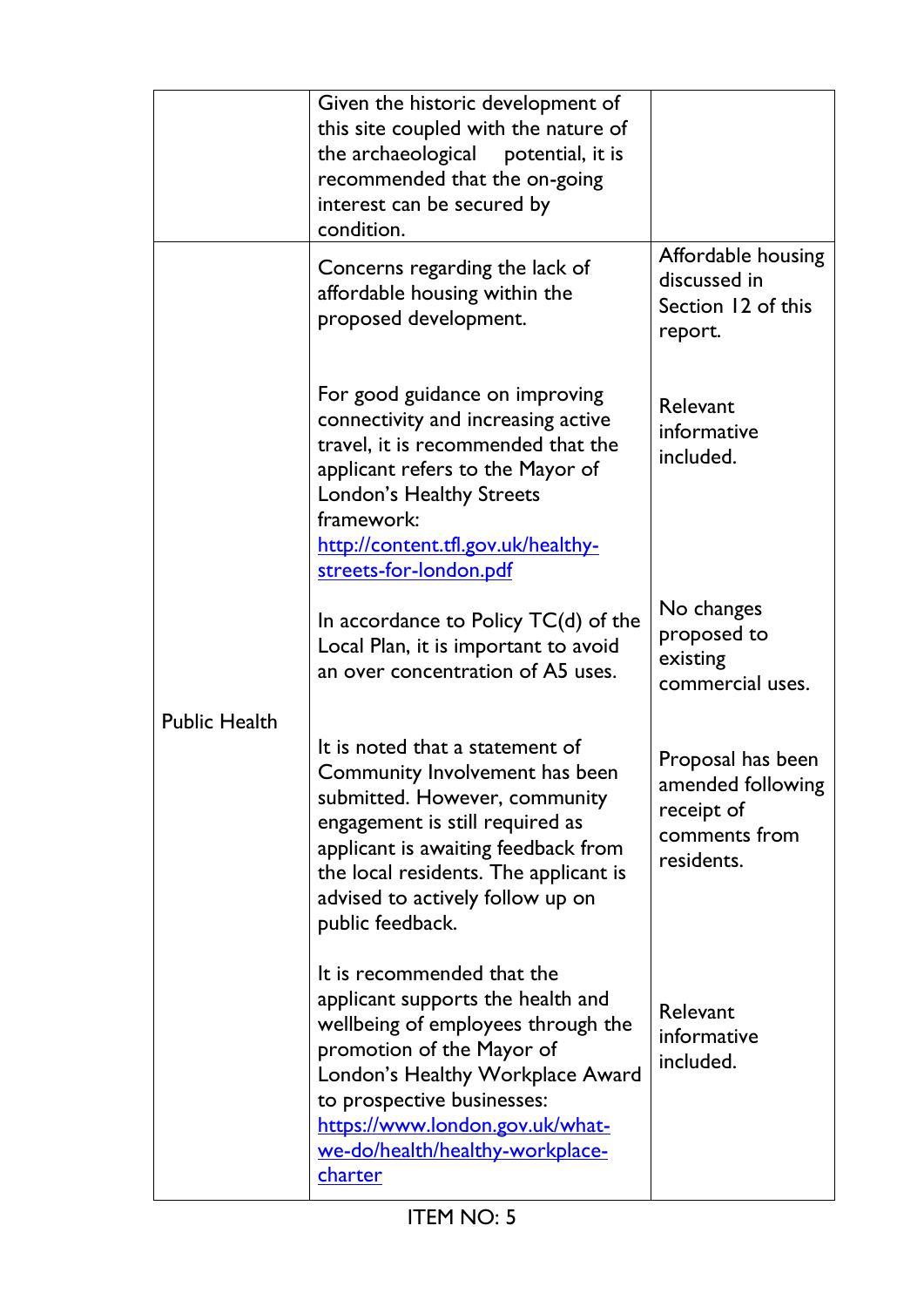|                        | It is recommended that any<br>businesses considered as part of the<br>development participate in the range<br>of Public Health initiatives such as;<br>Breastfeeding friendly, Sugar Smart,<br>Healthier Catering Commitment,<br>and Dementia Friendly:<br>http://livewellgreenwich.org.uk/help-<br>others/get-involved/ | Relevant<br>informative<br>included.                                                                            |
|------------------------|--------------------------------------------------------------------------------------------------------------------------------------------------------------------------------------------------------------------------------------------------------------------------------------------------------------------------|-----------------------------------------------------------------------------------------------------------------|
| Metropolitan<br>Police | Request that the Secure by Design<br>accreditation is conditioned should<br>planning permission be granted.                                                                                                                                                                                                              | Condition will be<br>imposed as part of<br>the<br>recommendation,<br>see Appendix 2<br>for the full<br>wording. |

# 6.4 **Internal Consultees**

A summary of the consultation responses received from internal parties, along with the Officer comments are set out in table below:

| <b>Details of</b><br><b>Representation</b>            | <b>Summary of Comments</b>                                                                                                                                                                                                                                                           | Officer's<br><b>Comments</b>                                                                               |
|-------------------------------------------------------|--------------------------------------------------------------------------------------------------------------------------------------------------------------------------------------------------------------------------------------------------------------------------------------|------------------------------------------------------------------------------------------------------------|
| <b>Street Services</b>                                | Confirm that the proposal is<br>still satisfactory with regards<br>to waste storage and<br>collection.                                                                                                                                                                               | Noted.                                                                                                     |
| Environmental<br>Protection<br>(Contaminated<br>Land) | No objection, subject to<br>relevant land contamination<br>conditions being included.                                                                                                                                                                                                | Conditions will be<br>imposed as part of<br>the recommendation,<br>see Appendix 2 for<br>the full wording. |
| Environmental<br>Health                               | Air quality assessment is<br>thorough in its assessment,<br>but only deals with overall<br>ambient pollution. Objection<br>on the basis of poor air<br>quality caused by odour from<br>the commercial premises<br>below being potentially<br>prejudicial to health or a<br>nuisance. | These comments are<br>noted and discussed<br>further in Section 20<br>of this report.                      |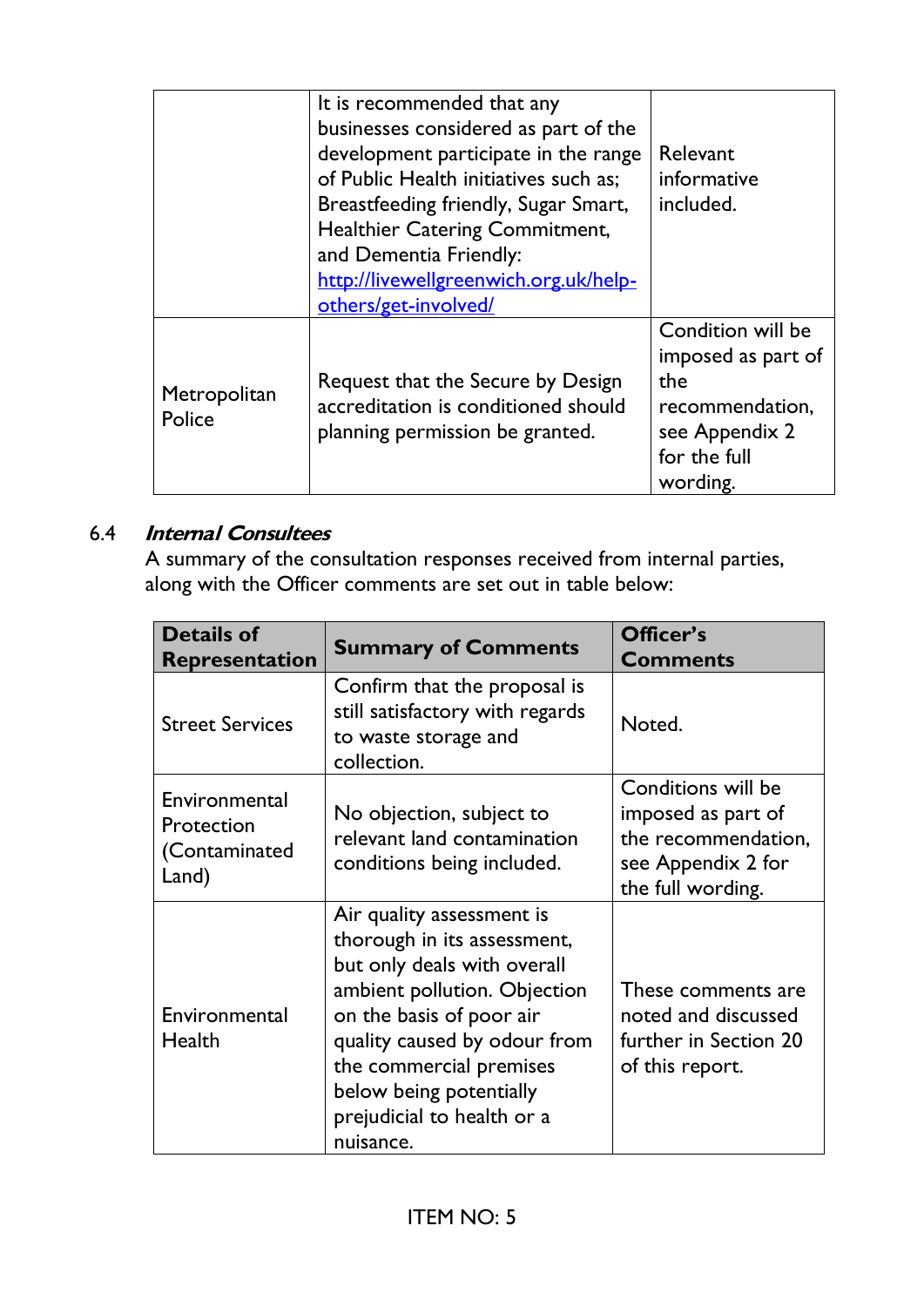|                 | Proposed level of car parking<br>is acceptable and in line with<br>London Plan Policy.                                                                                                                                                                                                                                                                                                                                                                                                                                                                        | Noted.                                                                                                                                                                                                                                                                                                                                                                                                                                                                                                                |
|-----------------|---------------------------------------------------------------------------------------------------------------------------------------------------------------------------------------------------------------------------------------------------------------------------------------------------------------------------------------------------------------------------------------------------------------------------------------------------------------------------------------------------------------------------------------------------------------|-----------------------------------------------------------------------------------------------------------------------------------------------------------------------------------------------------------------------------------------------------------------------------------------------------------------------------------------------------------------------------------------------------------------------------------------------------------------------------------------------------------------------|
| <b>Highways</b> | Access to the site is<br>approximately 6.5m wide<br>from an existing point on<br>Tewson Road. The vehicle<br>crossover also provides<br>access for pedestrians, which<br>could create conflict with<br>commercial vehicles. While it<br>is shown that sufficient room<br>is still available for large<br>delivery vehicles (up to 7.5<br>tonnes) to service the retail<br>units on Plumstead High<br>Street they will have little or<br>no tolerance in manoeuvring.<br>It will not be possible for<br>articulated lorries to visit the<br>rear service area. | Applicant<br>acknowledged that<br>smaller delivery<br>vehicles would be<br>required. A delivery<br>and servicing plan,<br>including details of<br>vehicle sizes is to be<br>conditioned.<br>Pedestrian access will<br>be retained from<br><b>Plumstead High</b><br>Street. The proposed<br>pedestrian access to<br>rear of the site<br>represents an<br>improvement to the<br>existing situation,<br>which has no<br>dedicated pedestrian<br>sidewalk. On balance,<br>access arrangement<br>considered<br>acceptable. |
|                 | An overnight parking survey<br>of local roads was carried out<br>to determine the level of<br>stress and found that there is<br>opportunity for additional<br>parking. In addition to the<br>overnight parking survey<br>initially carried out, a<br>secondary survey was carried<br>out during the day to<br>determine the local parking<br>demand. From both surveys it<br>has been identified that while<br><b>ITEM NO: 5</b>                                                                                                                              | Noted.                                                                                                                                                                                                                                                                                                                                                                                                                                                                                                                |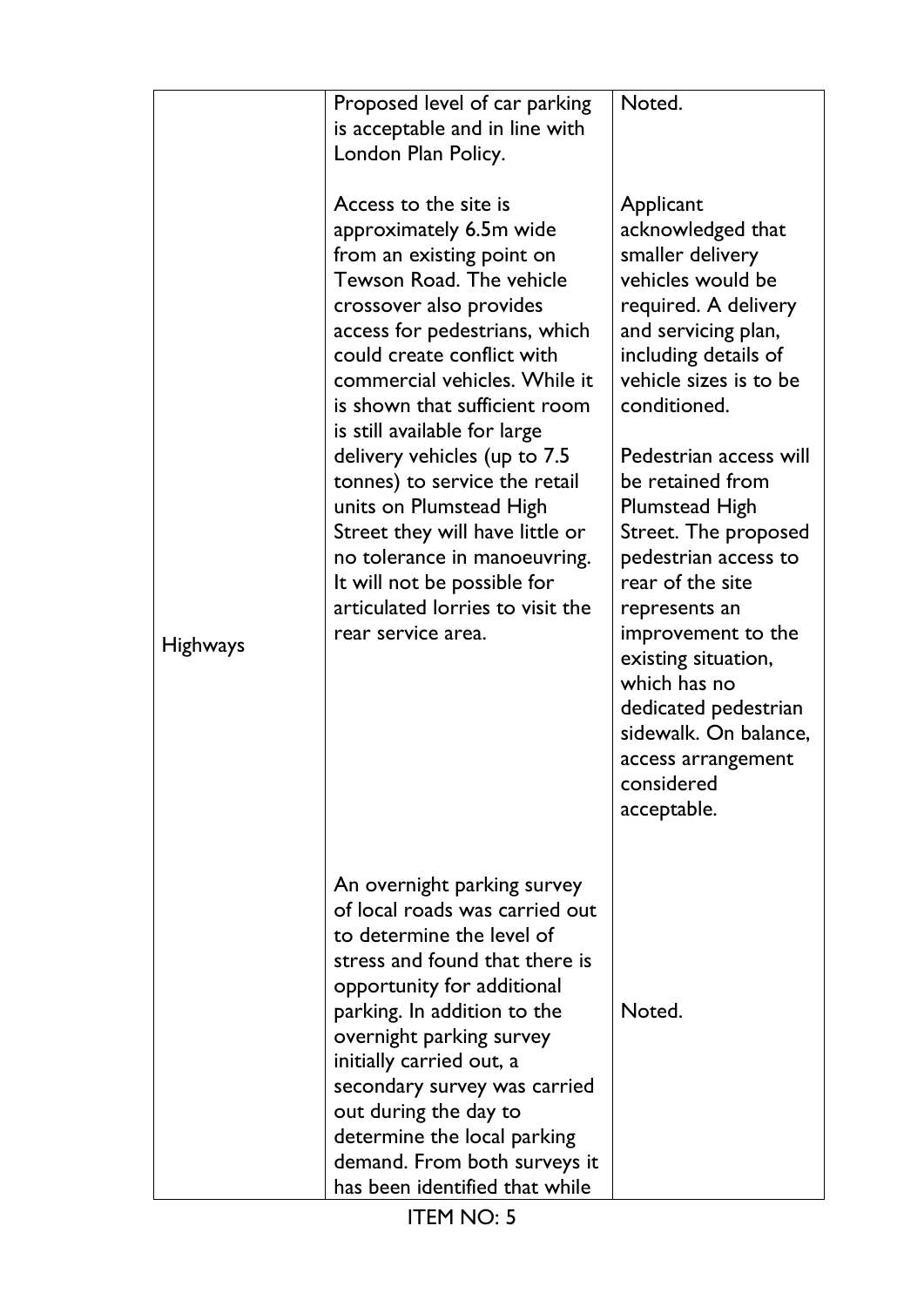|                                | there is considerable demand<br>for parking in the vicinity<br>there is however opportunity<br>in the surrounding area to be<br>able to accommodate<br>additional parking demand.<br><b>Request Financial</b>                                                                                                                                                                                                | Relevant                                                                                                      |
|--------------------------------|--------------------------------------------------------------------------------------------------------------------------------------------------------------------------------------------------------------------------------------------------------------------------------------------------------------------------------------------------------------------------------------------------------------|---------------------------------------------------------------------------------------------------------------|
|                                | contributions for Car Club<br>provision, cycle training and<br>public realm improvements.                                                                                                                                                                                                                                                                                                                    | contributions secured<br>and discussed in<br>Section 24 of this<br>report.                                    |
| Occupational<br><b>Therapy</b> | • 90% of the dwellings within<br>this scheme should comply<br>with the standards of<br><b>Approved Document M4</b><br>category 2: accessible and<br>adaptable dwellings.<br>10% of the dwellings within<br>this scheme should comply<br>with the standards of<br><b>Approved Document M4</b><br>category 3: wheelchair user<br>dwellings.<br>• Compliance with M4(2) and<br>$M4(3)$ should be<br>conditioned | Compliance with<br>$M4(2)$ and $M4(3)$ will<br>be secured by<br>condition (see<br>Appendix 2 for<br>wording). |
| Housing                        | Support an off-site commuted<br>sum of £200k for the<br>affordable housing.                                                                                                                                                                                                                                                                                                                                  | Noted.                                                                                                        |
| Sustainability                 | No objection subject to<br>conditions and planning<br>obligations.                                                                                                                                                                                                                                                                                                                                           | Noted. Relevant<br>conditions set out in<br>Appendix 2 of this<br>report.                                     |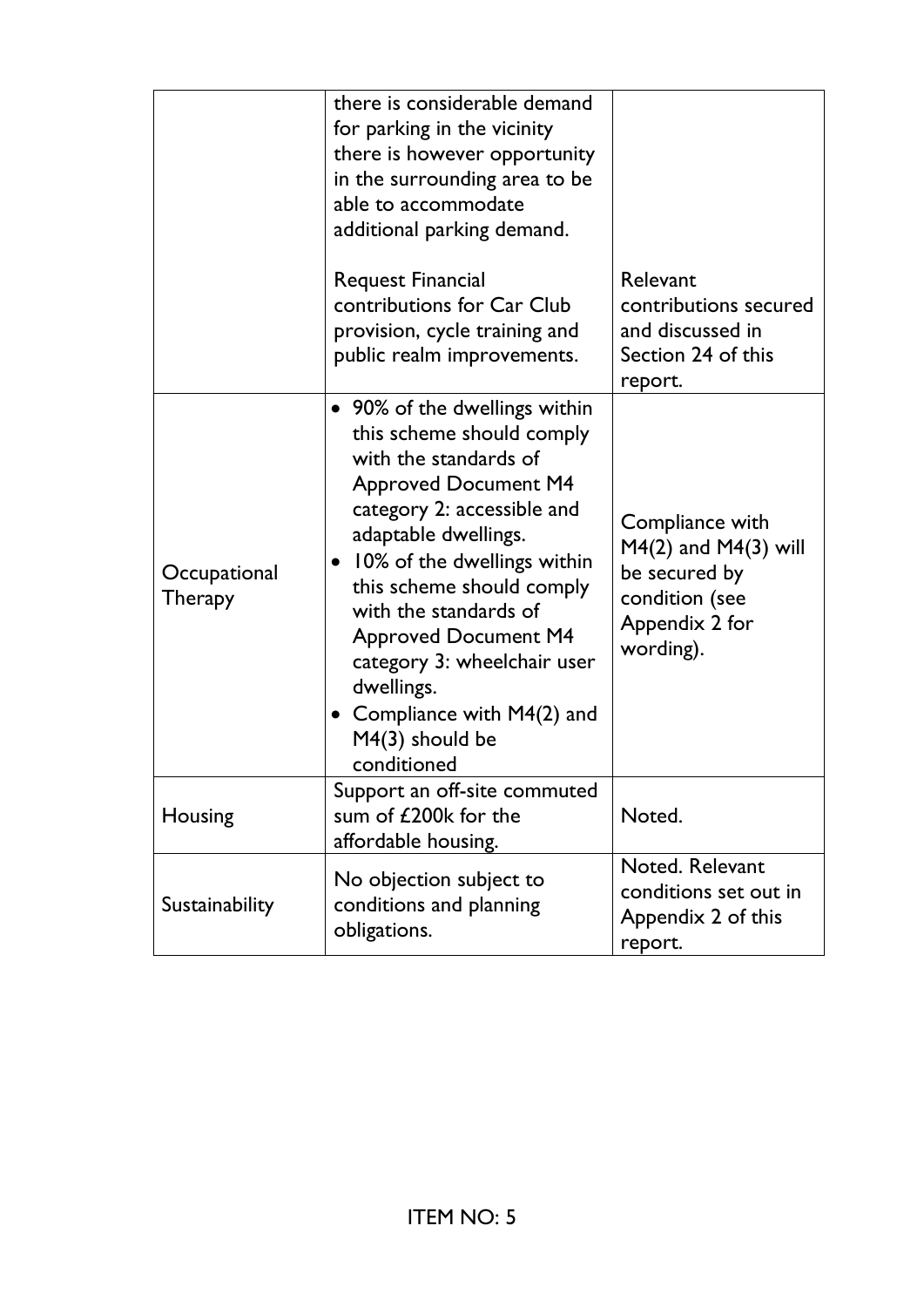#### 6.5 **Councillors**

A summary of the consultation responses received along with the officer comments are set out in table below:

| <b>Details of</b><br><b>Representation</b> | <b>Summary of Comments</b>                                                                                                                                                                              | Officer's<br>comments |
|--------------------------------------------|---------------------------------------------------------------------------------------------------------------------------------------------------------------------------------------------------------|-----------------------|
| Councillors<br>Morrow and<br>Cornforth     | Have requested that this application<br>come before Members to make a<br>decision if planning officers are to<br>recommend approval. No other<br>comments or concerns were given<br>on the application. | <b>Noted</b>          |

#### 6.6 **Local amenity groups**

A summary of the consultation responses received along with the officer comments are set out in table below:

| <b>Details of</b><br>Representation                   | <b>Comments</b>                            | <b>Officer's comments</b> |
|-------------------------------------------------------|--------------------------------------------|---------------------------|
| <b>Plumstead Common</b><br><b>Environmental Group</b> | No comments received.   N/A                |                           |
|                                                       | Speak Out Woolwich   No comments received. |                           |

#### 6.7 **Local Residents**

A summary of the consultation responses received from local residents, along with the officer comments are set out in table below:

| <b>Summary of Comments</b>         | <b>Officer's comments</b>             |
|------------------------------------|---------------------------------------|
| Negative impact on air quality.    | Discussed in the section 20 of this   |
|                                    | report.                               |
| Too much housing proposed for      | The Borough's ten-year housing        |
| Plumstead and Woolwich it will     | target is 28,240, one of the highest  |
| destroy any community spirit built | of the London Boroughs. The           |
| up over decades.                   | proposed development will             |
|                                    | contribute to the delivery of         |
|                                    | additional housing in Greenwich,      |
|                                    | assisting in meeting the borough's    |
|                                    | housing need targets.                 |
| The safety to residents and their  | LFB have confirmed they have no       |
| homes should there be a fire       | objection. Ambulances would be        |
| where the fire brigade and         | able to access rear of the site, with |
| Ambulance would be needed as       | access to the existing units          |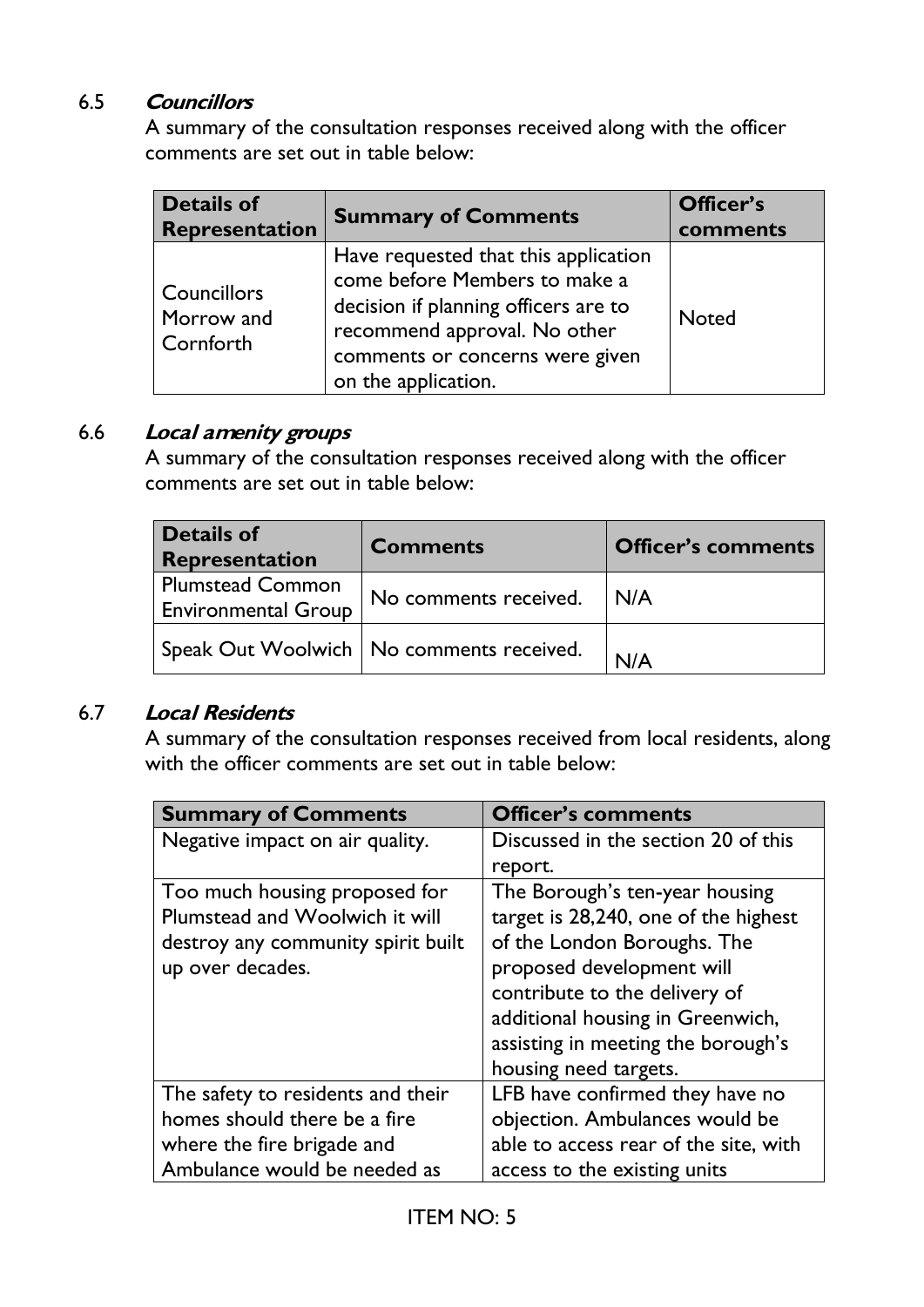| there is already limited access for<br>these vehicles.                                                                                                                                                                                                                                                                                                  | improved through provision of a lift,<br>where presently they are accessed<br>via a narrow walkway.                                                                                                                                                                                                                         |
|---------------------------------------------------------------------------------------------------------------------------------------------------------------------------------------------------------------------------------------------------------------------------------------------------------------------------------------------------------|-----------------------------------------------------------------------------------------------------------------------------------------------------------------------------------------------------------------------------------------------------------------------------------------------------------------------------|
| Loss of privacy and increased<br>overlooking to neighbouring<br>properties. Balconies and roof<br>garden will cause additional<br>overlooking.                                                                                                                                                                                                          | Privacy issues discussed in section<br>16 of this report.                                                                                                                                                                                                                                                                   |
| Loss of light to neighbouring<br>properties.                                                                                                                                                                                                                                                                                                            | Daylight/sunlight issues discussed in<br>section 16 of this report.                                                                                                                                                                                                                                                         |
| Where the build is located on a<br>one way system via Tewson Road<br>and there only being one access<br>point I feel will cause a danger with<br>the traffic and to local<br>residents/pedestrians.                                                                                                                                                     | Vehicular access to the site would<br>remain unchanged.                                                                                                                                                                                                                                                                     |
| Overcrowding and noise<br>disturbance on an already very<br>busy high street.                                                                                                                                                                                                                                                                           | Proposed density is in line with the<br>London Plan (inclusive of existing<br>units). The site is located within a<br>town centre location, which is<br>considered appropriate for<br>residential use. A<br><b>Demolition/Construction</b><br>Management Plan is to be secured<br>by condition to minimise<br>disturbances. |
| Generally supportive of the<br>scheme, but no proposals given for<br>deliveries issue. The yard is<br>underused because it is difficult for<br>large lorries to manoeuvre in<br>Lakedale and Tewson Roads,<br>resulting in deliveries to the front<br>of shops on Plumstead High Street.<br>This causes traffic jams to<br>Plumstead Corner and beyond. | A delivery and serving plan is to be<br>secured by condition.                                                                                                                                                                                                                                                               |
| Building is too large.                                                                                                                                                                                                                                                                                                                                  | Design of proposed development<br>discussed in section 15 of this                                                                                                                                                                                                                                                           |
| Garden on the roof effectively<br>makes the building 4 storeys,<br>rather than 3.                                                                                                                                                                                                                                                                       | report.<br>Design of proposed development<br>discussed in section 15 of this<br>report.                                                                                                                                                                                                                                     |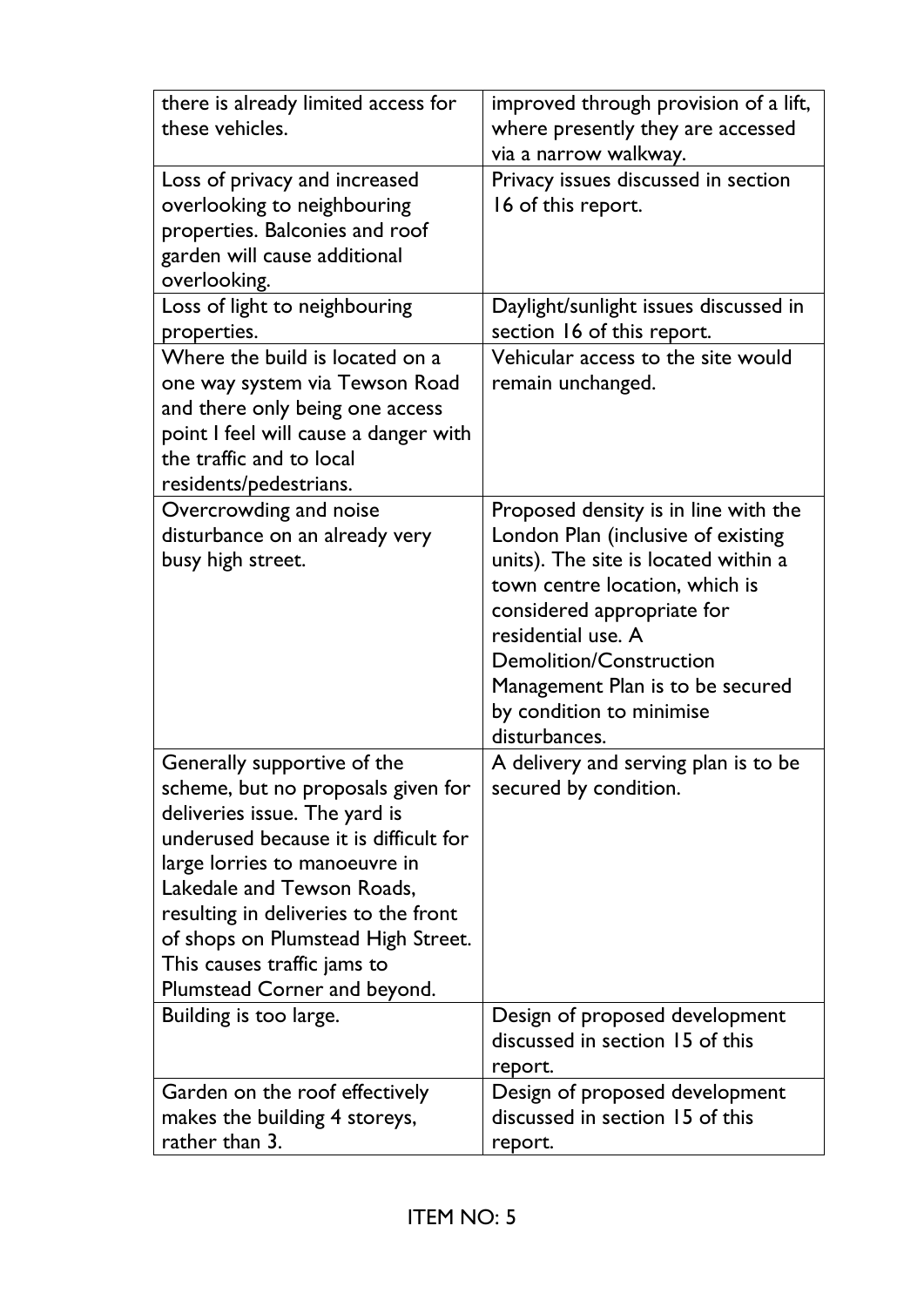| Errors in the parking survey $-$ the<br>Tram Yard is not accessible for<br>public parking.                                                                                                                                                                                                                                                                                    | The parking survey has since been<br>updated to remove reference to the<br>Tram Yard.                                                                                                   |
|-------------------------------------------------------------------------------------------------------------------------------------------------------------------------------------------------------------------------------------------------------------------------------------------------------------------------------------------------------------------------------|-----------------------------------------------------------------------------------------------------------------------------------------------------------------------------------------|
| Increase in noise due to public<br>bench/seating in close proximity to<br>existing residential units.                                                                                                                                                                                                                                                                         | Number of fixtures has been<br>reduced by the applicant and moved<br>away from existing neighbouring<br>windows. Discussed further in<br>section 16 of this report.                     |
| No provisions made regarding<br>private amenities, instead<br>converting them into public<br>amenities that will be accessible by<br>all existing residents as well as the<br>planned residents. Existing<br>residents have been left with a<br>narrow section that runs the<br>length of the public amenity area,<br>in order to have access and egress,<br>and that is all. | There are no existing private<br>amenities. The proposal originally<br>introduced private amenity spaces<br>for each existing residential flats, but<br>this was rejected by residents. |
| Removal of the existing walkway<br>would cause considerable<br>inconvenience as we currently to<br>have bins emptied at the rear of<br>the site.                                                                                                                                                                                                                              | Proposal will improve refuse<br>facilities on site. Discussed further in<br>section 18 of this report.                                                                                  |
| Children that already live here will<br>have a miniscule play area on a<br>roof, which is in itself unsafe.<br>Playspace size is also inadequate.                                                                                                                                                                                                                             | Final details of play space to be<br>secured by condition. Issues<br>discussed further in section 14 of<br>this report.                                                                 |
| Planting will die if not maintained.                                                                                                                                                                                                                                                                                                                                          | Maintenance Plan to be required by<br>condition.                                                                                                                                        |
| Proposed units will overheat.                                                                                                                                                                                                                                                                                                                                                 | Testing of 12 representative<br>dwellings showed that all habitable<br>spaces tested under CIBSE TM52<br>criteria. Full discussion set out in<br>Section 21 of this report.             |
| Amenity spaces for family sized<br>units (balconies) would be<br>inadequate.                                                                                                                                                                                                                                                                                                  | Units will also have access to two<br>communal amenity spaces.                                                                                                                          |
| Loss of the amenity space for the 6<br>existing Maisonettes is not made<br>up for by the play space on the<br>roof.                                                                                                                                                                                                                                                           | The adjacent land is used informally<br>by residents for amenity but is not<br>in their ownership. Existing<br>residents would have use of all<br>communal amenity spaces proposed.     |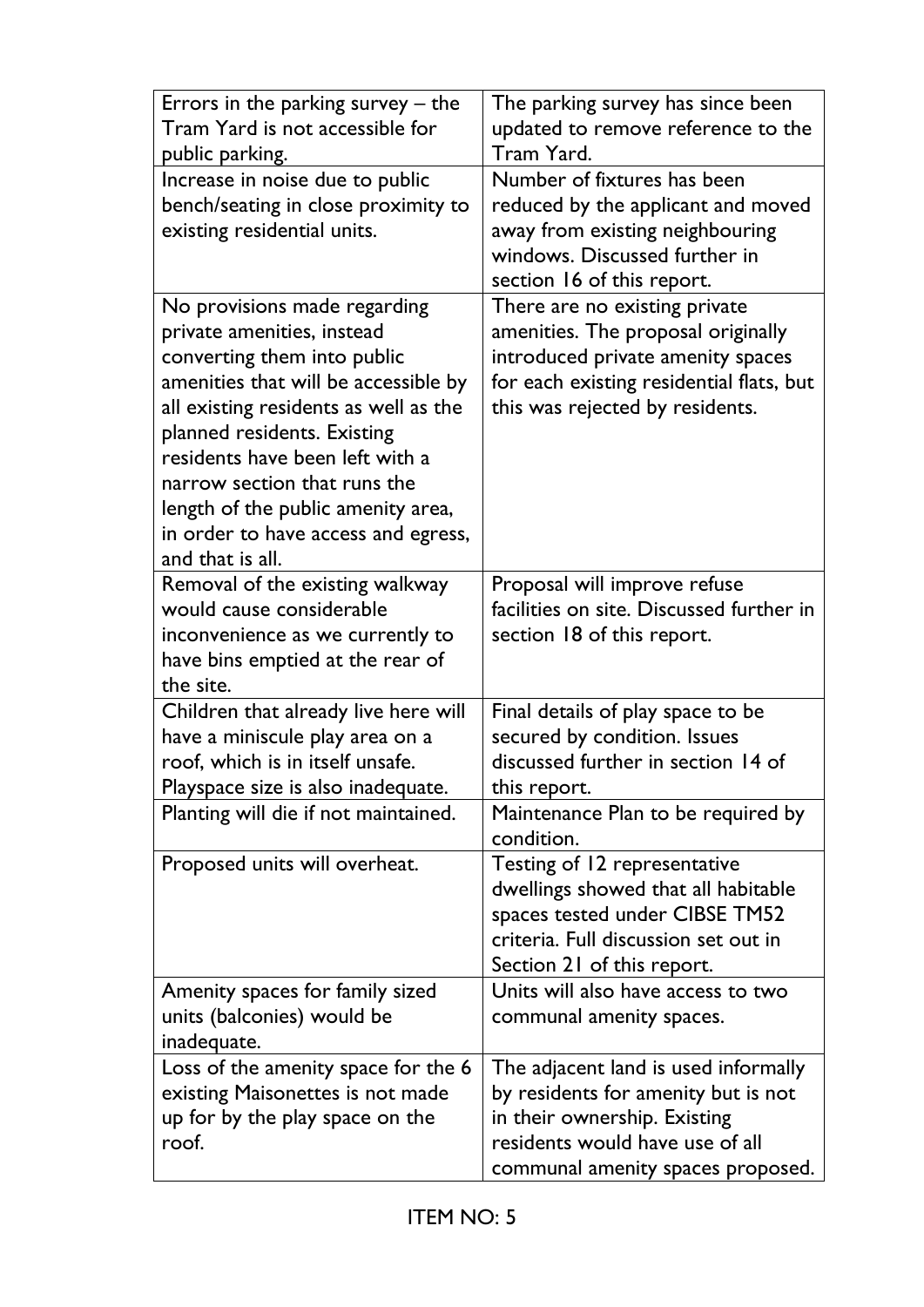| Bin store adjacent to 28 Tewson     | Bin store has since been relocated      |
|-------------------------------------|-----------------------------------------|
| Road would impact their amenity.    | away from neighbouring property.        |
| Cladding cannot be added to the     | Proposed cladding to front elevation    |
| frontage of Maisonettes 4,5 & 6, as | has since been removed from the         |
| applicant does not own them.        | application.                            |
| Issues with the ownership           | The correct notice appears to have      |
| certificate and notice served.      | been served. It is ultimately the       |
|                                     | applicant's responsibility to ensure    |
|                                     | this has been carried out correctly.    |
| No space for washing lines for      | This is not a planning consideration.   |
| existing residents.                 |                                         |
| Lack of secure access to rear of    | A secure gate and access system is      |
| the site.                           | to be provided to the rear of the       |
|                                     | site. Secure by Design to be            |
|                                     | conditioned.                            |
| Proposed planting will block light  | Final details of planting to be         |
| to existing units.                  | secured by condition to ensure          |
|                                     | acceptable impact.                      |
| Too much cycle parking proposed.    | Cycle parking in line with Approved     |
|                                     | for Publication Draft London Plan       |
|                                     | requirements.                           |
| Development will cause access       | Access will be improved for existing    |
| issues for existing units.          | units through provision of lift.        |
|                                     | Stairway to rear of the site to be      |
|                                     | provided in addition to existing        |
|                                     | stairs leading on to Plumstead High     |
|                                     | Street.                                 |
| Rear of the existing site is an     | Noted.                                  |
| eyesore - proposal will improve     |                                         |
| this.                               |                                         |
| Additional residential units will   | Noted.                                  |
| support an ailing end of the high   |                                         |
| street.                             |                                         |
| Adverse sense of enclosure.         | Discussed in section 16 of this         |
|                                     | report.                                 |
| Proposed staircase to High Street   | Applicant has confirmed all land is in  |
| on land not in applicant's          | their ownership. Stairway in same       |
| ownership. Would impact amenity     | location as existing and would be       |
| of adjacent residential unit.       | covered, so unlikely to impact          |
|                                     | amenity.                                |
| Staircase to rear of site would not | The proposed staircase to the rear      |
| be accessible by residents with     | is in addition to step-free lift access |
| mobility issues.                    | and was added at the request of         |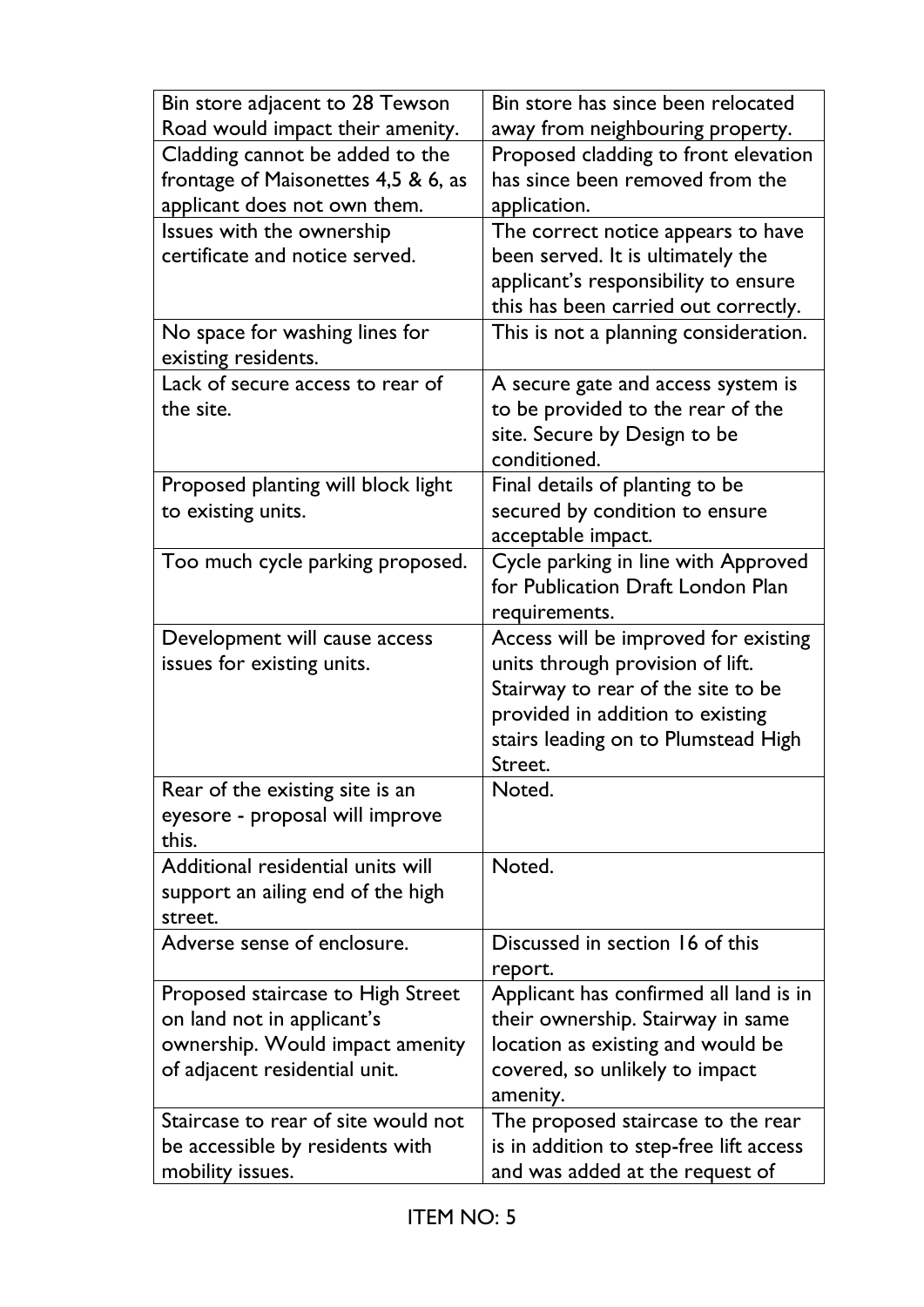|                                                                                                                                                                        | residents. Existing access to<br>residential units is only via stairs, so<br>access arrangements would be<br>improved.                                                                                                                                                                                                                                                                                      |
|------------------------------------------------------------------------------------------------------------------------------------------------------------------------|-------------------------------------------------------------------------------------------------------------------------------------------------------------------------------------------------------------------------------------------------------------------------------------------------------------------------------------------------------------------------------------------------------------|
| Insufficient car parking for existing<br>residents.                                                                                                                    | Parking survey shows capacity on<br>surrounding roads for parking<br>overspill.                                                                                                                                                                                                                                                                                                                             |
| Existing residents have prescriptive<br>easement for parking to the rear of<br>the site.                                                                               | In order to qualify for prescriptive<br>easement, the use must be without<br>force, without secrecy and without<br>permission. In this instance the land<br>owner had given the existing<br>residents permission to park on the<br>land but is within their right to<br>withdraw this permission. The<br>Council's Legal team have confirmed<br>this is private matter and not a<br>planning consideration. |
| Tenants in existing maisonettes<br>under the applicant's ownership<br>will be made to move.                                                                            | Private tenancy agreements are not<br>a planning consideration.                                                                                                                                                                                                                                                                                                                                             |
| No affordable housing proposed                                                                                                                                         | Discussed in section 12 of this<br>report.                                                                                                                                                                                                                                                                                                                                                                  |
| Proposed refuse arrangement<br>inadequate. Provision required for<br>22 flats, not 16.                                                                                 | Refuse arrangements are in line with<br>the Council's guidance.<br>Requirements for 22 units is the<br>same as that for 16.                                                                                                                                                                                                                                                                                 |
| No objection subject to<br>commercial access being retained<br>to rear of the site.                                                                                    | Commercial access would be<br>retained.                                                                                                                                                                                                                                                                                                                                                                     |
| Existing rear site access not<br>correctly shown.                                                                                                                      | Officers have measured and<br>confirmed the plans as being<br>accurate.                                                                                                                                                                                                                                                                                                                                     |
| The temporary access to the<br>existing units is an area that is<br>being excavated so there would be<br>a time that no access to existing<br>flats would be possible. | Full details of the temporary access<br>to be secured by condition to<br>ensure access is provided<br>throughout the development.                                                                                                                                                                                                                                                                           |
| Proposed works on land owned by<br>Boots, not the applicant.                                                                                                           | Relevant stakeholders have been<br>served notice by the applicant. No<br>objections from Boots have been<br>received.                                                                                                                                                                                                                                                                                       |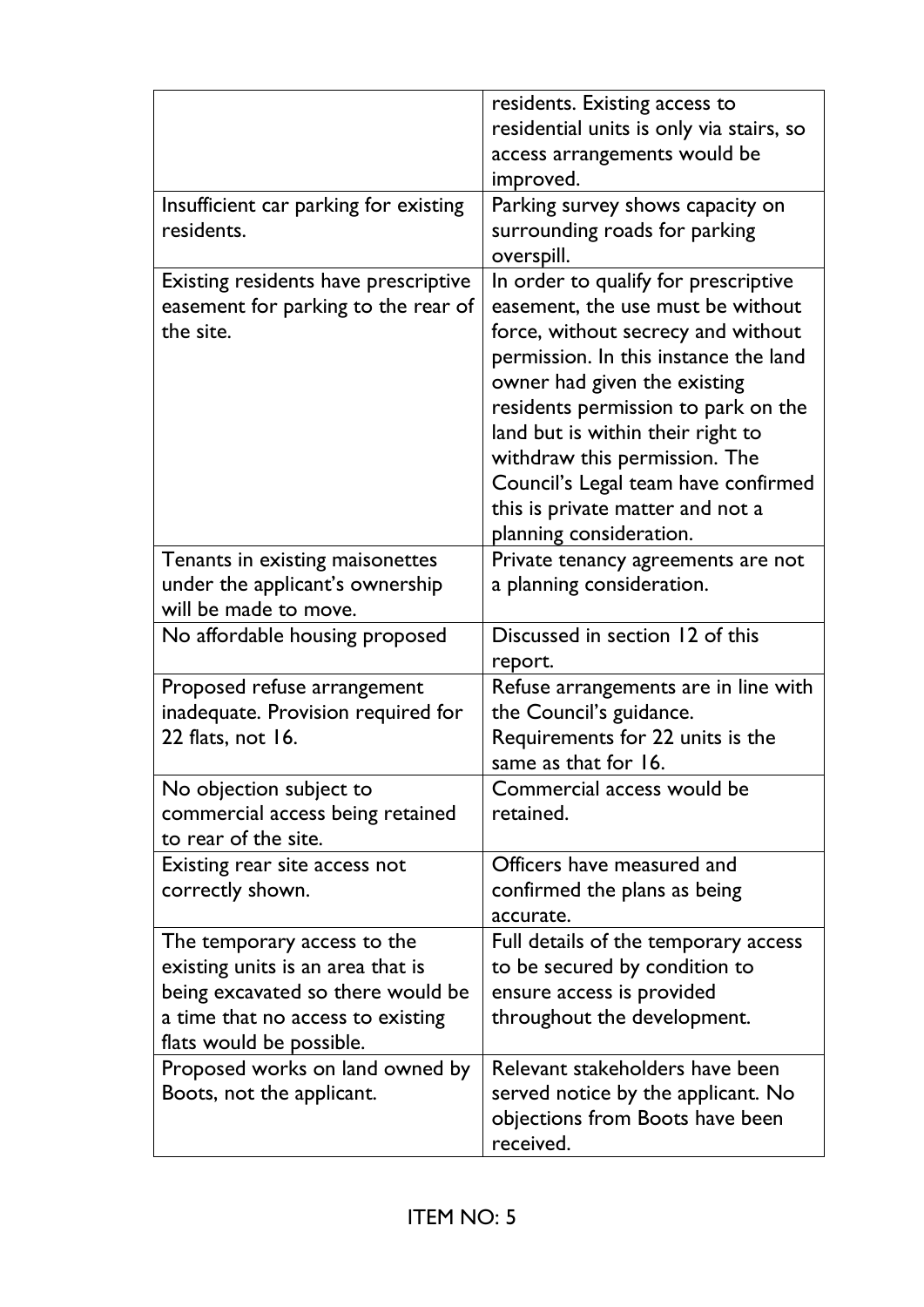| Existing flats 4-6 ignored in the<br>proposed plans.                               | The original proposal included<br>private amenity provision for these<br>units but was rejected by relevant<br>occupiers and therefore removed.<br>Existing units have no private<br>amenity to be lost. |
|------------------------------------------------------------------------------------|----------------------------------------------------------------------------------------------------------------------------------------------------------------------------------------------------------|
| Revised plans show 3 flat re-clad<br>and 3 flats unclad - this will look<br>awful. | No cladding is proposed in the<br>revised scheme.                                                                                                                                                        |
| Access to rear garden of 29<br>Tewson Road through the site<br>would be removed.   | These are property issues as relates<br>to a private right of way and<br>therefore not a relevant planning<br>consideration.                                                                             |
| Damage to front boundary wall of<br>No.29 Tewson Road from delivery<br>vehicles.   | Developer has agreed to provide<br>CCTV to rear of the site to ensure<br>if damage occurs that the relevant<br>party can be held to account. Final<br>details to be secured by condition.                |

### **7.0 Planning Context**

- 7.1 This application needs to be considered in the context of a range of national, regional, and local planning policies and Supplementary Planning Guidance / **Documents** 
	- **National Planning Policy Framework (NPPF – 2019)**
	- **The London Plan (March 2016)** Full details of relevant policies refer to Appendix 3.
	- **The Royal Greenwich Local Plan: Core Strategy with Detailed Policies ("Core Strategy" – 2014) -** Full details of relevant policies refer to Appendix 3.
- 7.2 For full details of relevant SPD / Documents refer to Appendix 3.
- 7.3 In addition to the above, Officers also have regard to the Approved for Publication Draft London Plan which has been formally approved by the Mayor. This is a new, stand-alone publication version of the Plan and has been prepared to address the Secretary of State's ("SoS") directions of 13<sup>th</sup> March 2020 and 10<sup>th</sup> December 2020 to the Intend to Publish London Plan. The Approved for Publication Draft London Plan replaces the Intend to Publish version as the most up to date Draft London Plan.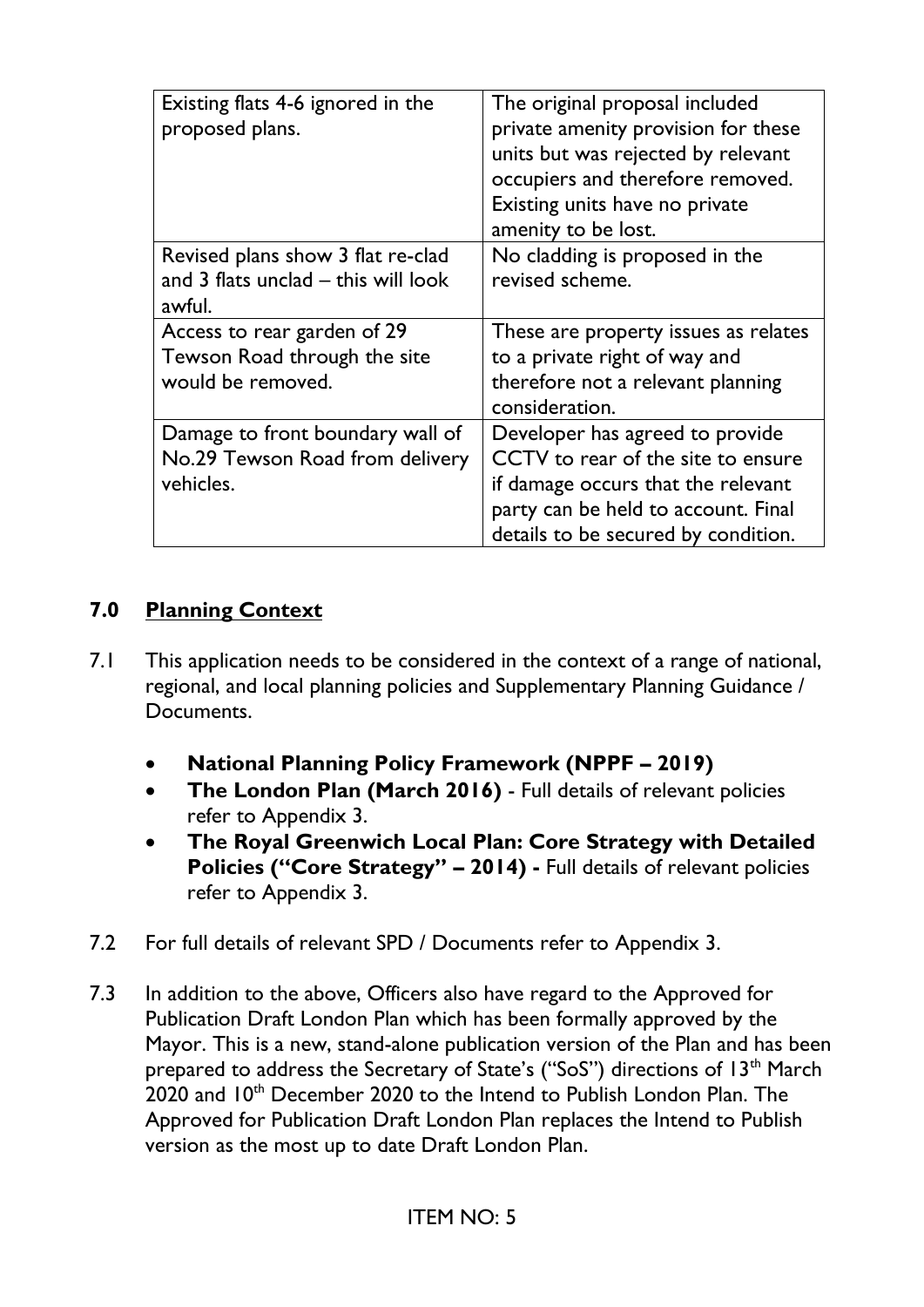7.4 The Mayor formally received confirmation from the Secretary of State that he is content for the London Plan to be published as confirmed in a letter dated 29 January 2021. Formal publication of the new London Plan has not yet occurred, and the 2016 London Plan remains the adopted plan, however the policies within the Publication London Plan have substantial weight as a material consideration in the determination of planning applications.

### **8.0 Planning Considerations**

- 8.1 The planning considerations relevant to this application are as follows:
	- − Principle of Development
	- − Density
	- − Proposed Unit Mix
	- − Affordable Housing
	- − Standard of Accommodation
	- − Design and Heritage
	- − Neighbouring Amenity
	- − Highways
	- − Refuse
	- − Environmental Health
	- − Sustainability
	- − Ecology and Biodiversity
	- − CIL
	- − Legal Agreement

# **9.0 Principle of Development**

*Reduction in Employment Floorspace* 

- 9.1 Policy EA(a) of the Core Strategy outlines that the Royal Borough seeks to maximise the contribution to employment in Royal Greenwich from sites in existing or previous employment use.
- 9.2 The proposed development would see a loss of commercial floor space, with the existing 1,000.62sqm being reduced to 590.62sqm. This would equate to a loss of 410sqm and would be contained to first and second floor levels, with the size of the ground floor unit remaining unchanged. A small ancillary area would also be removed from second floor level.
- 9.3 Whilst the development would result in a reduction to the existing commercial floor space, Officers note that the space to be lost is used primarily for ancillary purposes, comprising stock areas, canteen, office space,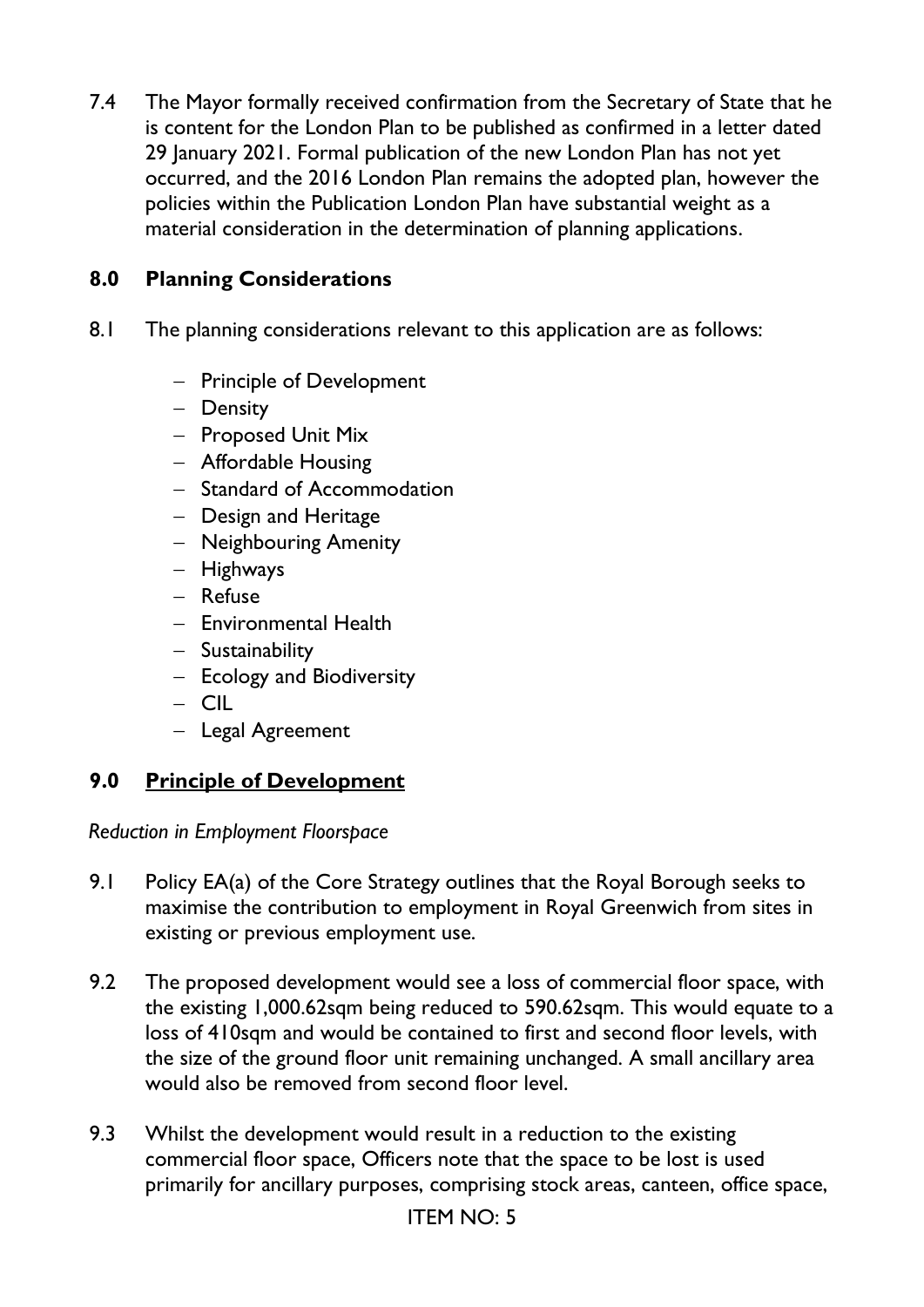staff toilets and a bakery area. The applicant has asserted that this space is surplus to requirement and that an A1 retail use could continue to operate effectively despite its loss. To this end, Officers noted the presence of an additional ground floor stock area during the site visit, with the majority of the unit's stock appearing to be stored here rather than the first-floor space. An existing office space at ground floor level would also be retained for use by the store's manager.

9.4 The development would not result in the loss of a street facing unit and would therefore maintain the integrity of the Plumstead Primary Shopping Frontage. Furthermore, the reduced unit size would still be significantly larger than those within the existing block, as can be seen from the table below:

| <b>Unit No.</b>                            | <b>Floor</b><br>Area |
|--------------------------------------------|----------------------|
| 152 – Tiwa n Tiwa (Use Class A3)           | $125$ sqm            |
| 154 – Plumstead Pound Store (Use Class A1) | $152$ sqm            |
| 156 – Boots Pharmacy (Use Class A1)        | 138sqm               |

- 9.5 Officers therefore conclude that the proposed unit size would still be functional as a commercial space and would not result in any detrimental reduction in retail output.
- 9.6 Officers also have regard to the other benefits which would be brought about by the proposed development, most notably the creation of additional residential dwellings to the borough's housing stock. Whilst the borough is on track to meet its housing delivery targets, the proposed units would nonetheless add to this, providing additional private accommodation within the District Centre. An off-site affordable housing contribution would also be provided to bolster the Council's social housing initiatives, as well as other contributions towards the Plumstead Good Growth public realm improvements.
- 9.7 Finally, it is noted that the reduced unit size and alterations to the rear access arrangements would require the store to accept deliveries from smaller vehicles. This would benefit existing neighbouring residents through a reduction in noise and disturbances and damage to property, the full details of which will be discussed in the neighbouring amenity section of this report.
- 9.8 Given the above, it is considered that the proposed reduction in commercial floor space can be supported.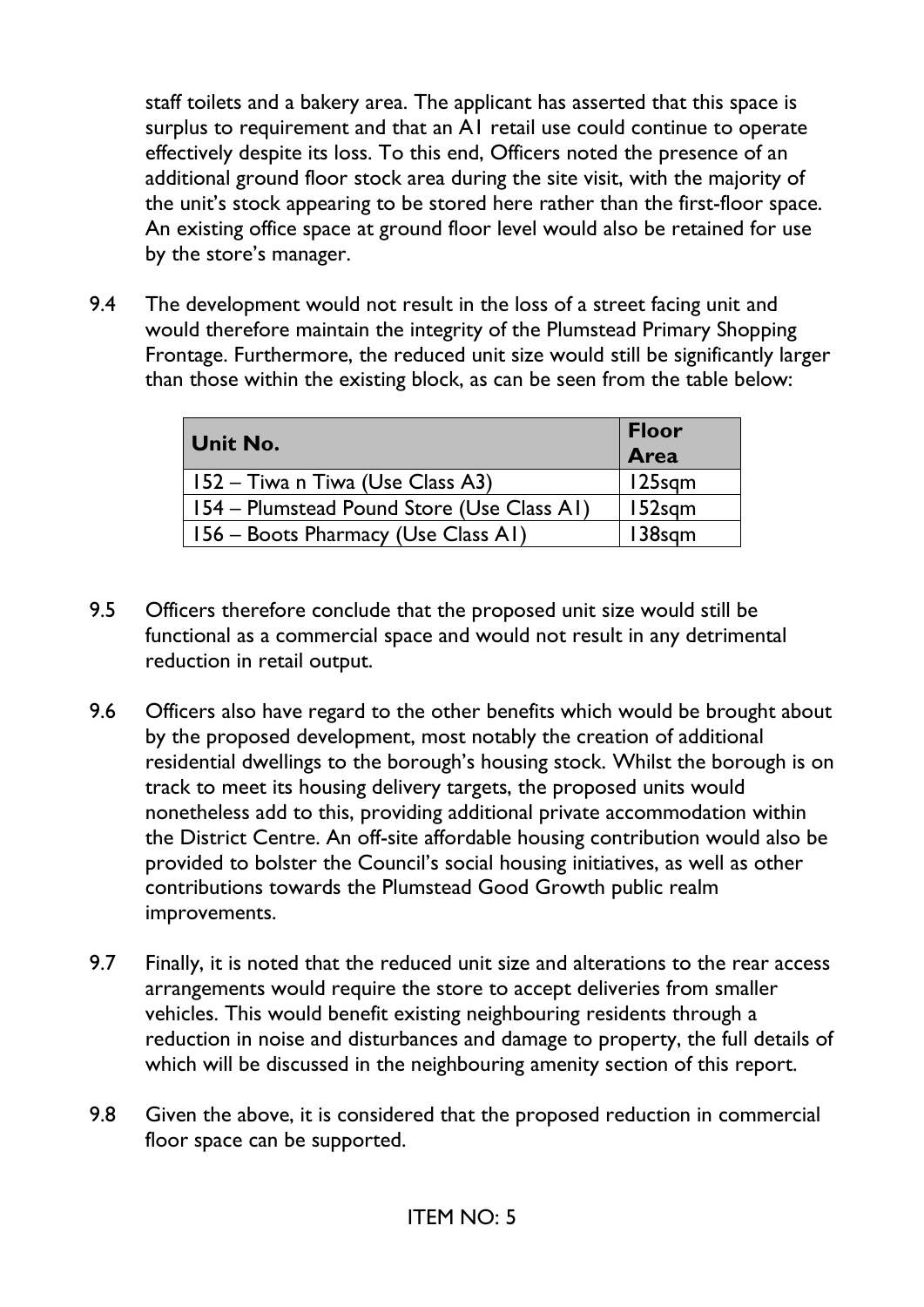### *Intensification of Residential Use*

9.9 Given the presence of existing dwellings on the site, it is considered that the principle of residential use has already been established. Furthermore, Policy TC1 specifies that residential development in town centres will be supported, alongside commercial uses. On this basis, no in principle objections are raised to the proposed intensification of residential use, subject to acceptable impacts with regard to the remaining planning considerations, which will be discussed throughout this report.

## **10.0 Density**

- 10.1 London Plan Policy requires development optimise housing output for different types of location within the relevant density range set out in Table 3.2 of the document. Core Strategy Policy H5 also states that while assessing proposals for new residential development, the Royal Borough will take into account the key relationships between the character of the area, site location and housing densities. The supporting text states that London Plan Policy 3.4 will be utilised to guide rates for housing density in applying local context to the settings defined in the London Plan.
- 10.2 The subject site is in an urban setting with a PTAL of 4 and area of 0.2ha. The development would deliver 16 units, which in addition to the six existing maisonettes on site would result in an average of 2.8 habitable rooms per unit (hr/u). The development would achieve density ratings of 110 units per hectare (u/ha) and 310 habitable rooms per hectare (hr/ha), which would sit at the lower end of the thresholds set out in the London Plan. For clarity, the relevant thresholds for this setting set a maximum density level of 70-260 u/ha and 200-700 hr/ha, although it is noted that these figures are a guide rather than a prescribed standard.
- 10.3 Given the above, it is considered that the density of the proposed development would be acceptable in principle in this location.
- 10.4 It should also be noted that the Approved for Publication London Plan has moved away from quantifying residential density and instead advocates a design-led approach based on local context, and specifically seeks to avoid maximum density caps. Officers will therefore have regard for this in the design section of this report.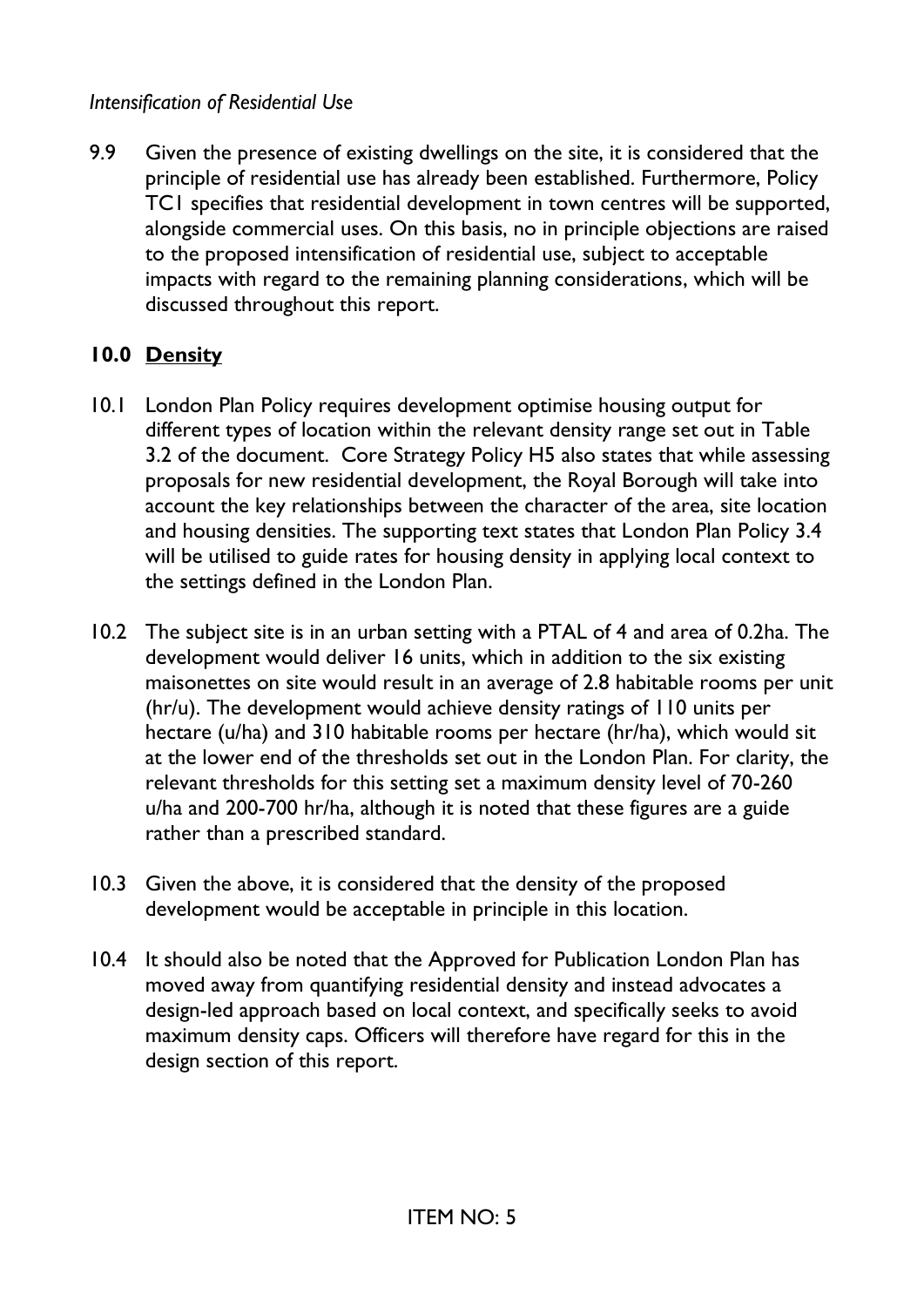# **11.0 Proposed Unit Mix**

11.1 Policy H2 of the Core Strategy outlines that a mix of housing types and sizes will be required in all developments including conversions and should contain a proportion of 3, 4 and 4+ bedroom units. It continues, stating that the exact mix on each site will vary according to the location of the development and the character of the surrounding area and will be affected by factors such as; the need to protect small and medium sized family dwellings from sub-division and conversion, the level of accessibility to public transport, schemes for special needs groups, or where there is a poor external environment.

| <b>Unit Type</b> | <b>Occupancy</b> | Quantum |   | Percentage |     |
|------------------|------------------|---------|---|------------|-----|
| bedroom          | 2 person         | 8       |   | 50%        |     |
| 2 bedroom        | person           |         |   | 6%         | 25% |
|                  | person           |         |   | 19%        |     |
| 3 bedroom        | person           |         |   | 9% ا       | 25% |
|                  | person           |         | 4 | 6%         |     |

11.2 The development proposes the following mix:

11.3 The overall mix of units is considered to be acceptable, with 25% of all proposed units being larger family sized units. While half of those proposed would be smaller one-bedroom units, given the site's location in a Town Centre this is considered to be appropriate. Furthermore, when taking account of the six existing two-bedroom maisonettes, the mix of units on site changes to the following:

| <b>Unit Type</b> |                | Quantum Percentage |
|------------------|----------------|--------------------|
| I bedroom        | 8              | 36%                |
| 2 bedroom        | $\overline{0}$ | 45%                |
| 3 bedroom        | 4              | 18%                |

11.4 The above is considered to represent a good mix of unit types. No 4+ bedroom units are proposed in this instance but given the size and nature of the proposed development, no objections are raised in this regard.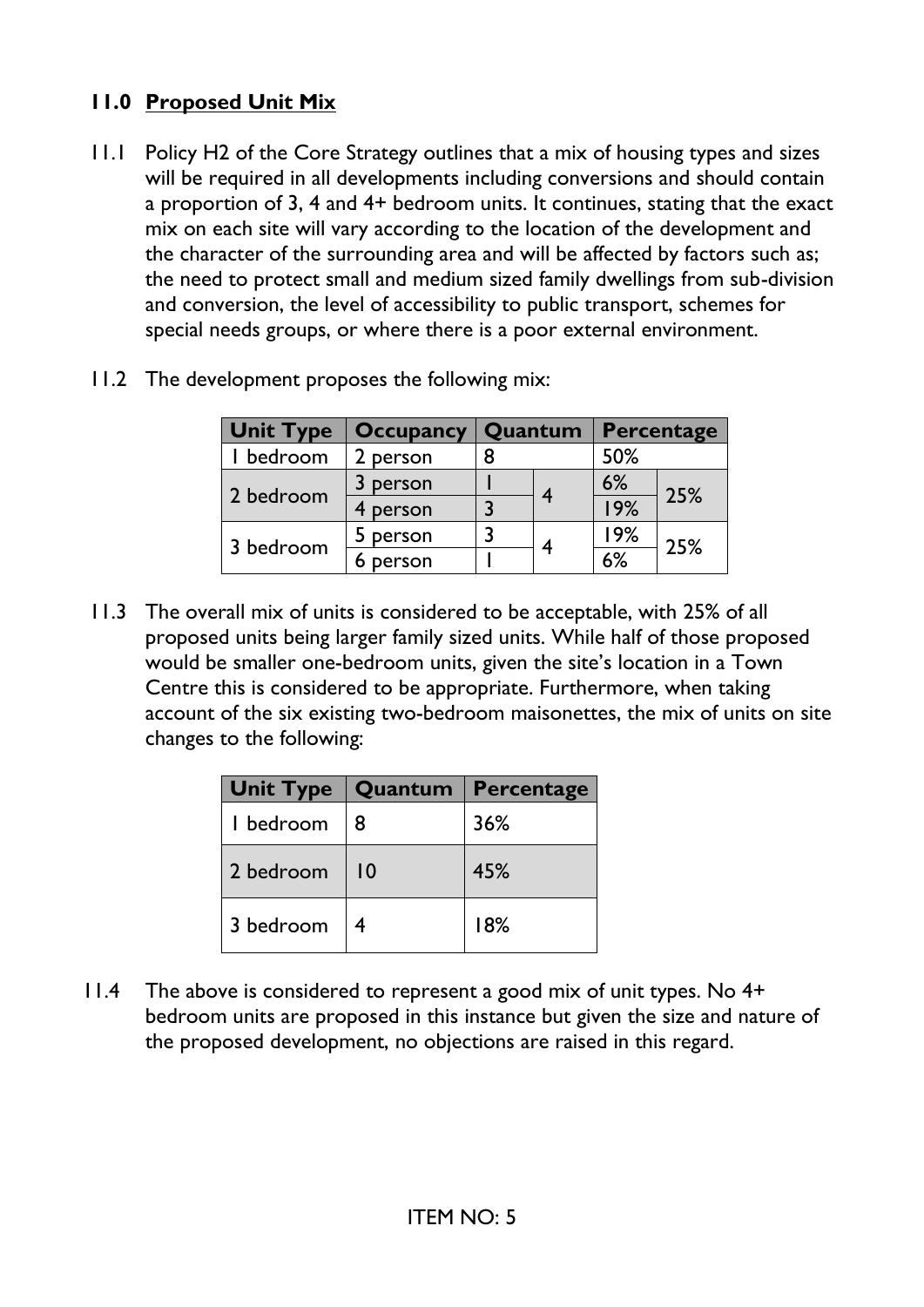### **12.0 Affordable Housing**

- 12.1 Policy H3 requires all developments of 10 or more units to provide at least 35% affordable housing. The precise percentage, distribution and type of affordable housing will be determined by the particular circumstances and characteristics of the site and of the development, including financial viability.
- 12.2 In support of the application the developer provided a viability assessment in which it asserted that the development would be unable to viably provide any on-site affordable housing due to factors including build costs and other required financial contributions such as CIL. Instead, the assessment proposed that an in-lieu payment be made in line with the surplus profit, which amounted to £16,000.
- 12.3 The assessment was independently evaluated by one of the Council's preferred viability specialists, who initially cast doubt on the estimated surplus. Discussions took place between both parties, with additional supporting information being provided by the applicant to substantiate the findings in their viability statement. This was reviewed by the Council's specialist, who subsequently concluded that a surplus of £28,389 would be generated.
- 12.4 The findings of the Council's specialist were relayed to the applicant, who agreed that the larger sum be paid in-lieu of on-site affordable. However, Officers highlighted that paragraph 64 of the NPPF makes it clear that major residential developments are expected to provide a minimum of 10% affordable homes. While there are certain exemptions to this which are outlined in the same paragraph, the proposed development would not fall within any one of these categories.
- 12.5 The Council's Planning Obligations SPD outlines that if a financial contribution is considered to be acceptable, then a contribution of  $£100,000$  per home will be charged. On this basis, 10% of the proposal would represent 2 units and a minimum payment of £200,000 required. Any provision below this would undermine both the Council's and the Mayor's vision of providing an increased level of affordable housing within the borough. It was therefore put to the applicant that if no on-site housing could be provided, a minimum payment of £200,000 would be required in order to support the proposal, irrespective of the outcome of the viability process.
- 12.6 The applicant has since agreed a payment of £200,000. While this would fall short of the 35% policy requirement, given viability specialists for both the applicant and the Council concluded that the surplus from the development would be significantly below this, the proposed offer is considered to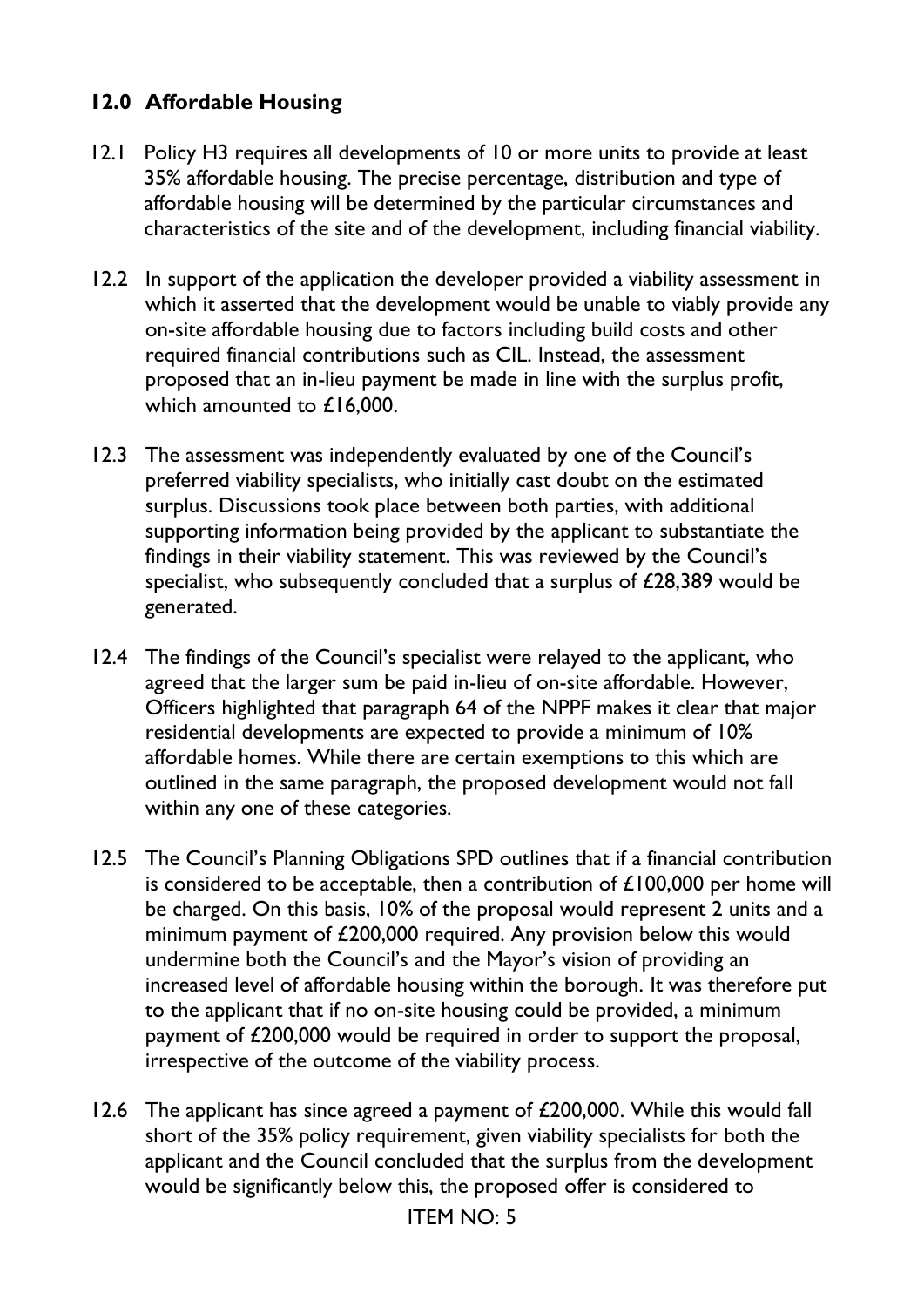represent an acceptable compromise between the parties. In agreeing the sum, Officers have also had regard to the fact that the development would make efficient use of the land by maintaining employment opportunities, whilst simultaneously maximising the residential potential. It is also acknowledged that in this location securing higher returns would likely be more challenging than other more affluent areas of the borough, especially given the smaller scale of the proposal.

- 12.7 The requirement for an increased sum also sends a clear message to developers that the Local Authority is committed to the delivery of affordable housing and will not accept proposals where the minimum 10% outlined in the NPPF is not delivered, irrespective of the outcome of any viability assessment.
- 12.8 On balance therefore, Officers consider that the in-lieu payment of £200,000 can be supported.

### **13.0 Standard of Accommodation**

13.1 London Plan Policy 3.5 Quality and design of housing developments requires all housing developments to be of the highest quality internally, externally and in relation to their context and to the wider environment, taking account of strategic policies. Table 3.2 of the London Plan outlines the relevant standards for residential developments in London, while the Nationally Described Space Standards set out the national requirements. This is supported by Core Strategy Policy H5.

#### *Proposed Units*

- 13.2 The proposal has been revised at the request of Officers to ensure a satisfactory standard of accommodation is provided, although it is noted that in most instances these represented small amendments. As a result, all units now meet the minimum requirements outlined within the Nationally Described Space Standards and London Plan. The majority of units would be dual aspect, with the five which are single aspect being south or east facing. All units would feature good levels of outlook and privacy.
- 13.3 All but three of the proposed units would benefit from private balconies to the required London Plan sizes. This would be in addition to communal amenity spaces at roof level and within the existing courtyard at first floor level. Where balconies have not been provided for three of the units, their removal was at the request of Officers due to overlooking issues. Nevertheless, these units would still have use of the two community amenity areas.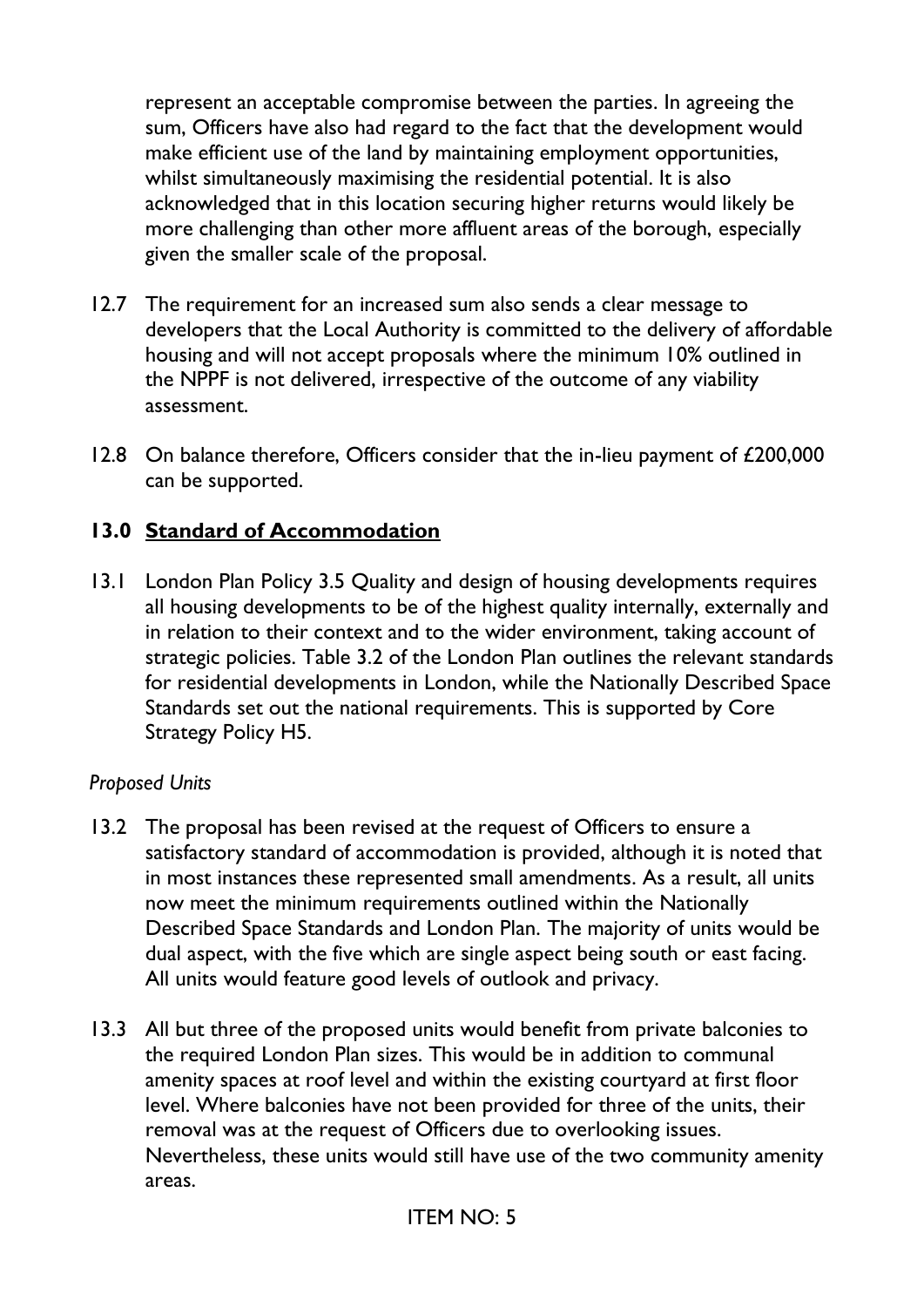- 13.4 Unit stacking has been implemented where possible to minimise noise transfer between units. Officers do however recommend a condition requiring details of sound proofing between units to ensure there is no unacceptable noise transfer between units where stacking is not achievable. Subject to this being secured, it is not considered likely that any unacceptable noise transfer would occur between units.
- 13.5 Overall, it is considered that an acceptable standard of accommodation would be provided for the proposed units.

#### *Existing Maisonettes*

- 13.6 The three maisonettes in the applicant's ownership would be refurbished as part of the development. Initially the application sought to reconfigure the top floor of the maisonettes to avoid overlooking from the proposed units to the south. However, Officers raised concerns regarding the layout, specifically the quality of accommodation which would have been afforded to the single bedrooms. It was therefore advised that the units be reverted back to the original layouts, with louvers added to the single bedroom to avoid overlooking. This has been actioned by the applicant to the satisfaction of Officers. The details of the louvers will be secured by condition.
- 13.7 It is noted that the first reasons for refusal on the previous scheme centred around loss of outlook and adverse sense of enclosure for the existing maisonettes. To this end Officers would highlight that the previous scheme was set back just 10m from the maisonettes, with this having now been increased to 15m at the closest point. While this in itself would aid in reducing any possibility of overbearingness or increased sense of enclosure, it is also noted that at lower floor levels the windows facing the development serve kitchens, which are not classified as habitable rooms and thus would have limited impact on the standard of residential accommodation. Similarly, at upper floor level one of the two windows in each property serve stairs, which again are not considered to be habitable spaces. The final site facing window within the properties serve secondary bedrooms, but at 15m it is considered that this would be sufficient to ensure there would be no unacceptable overbearing impact or increased sense of enclosure. It is also noted that only one of the maisonettes would be this close, with the other two maisonettes in the applicant's ownership set back some 17.2m at upper floor level. On this basis it is considered that the scheme has overcome the previous reason for refusal.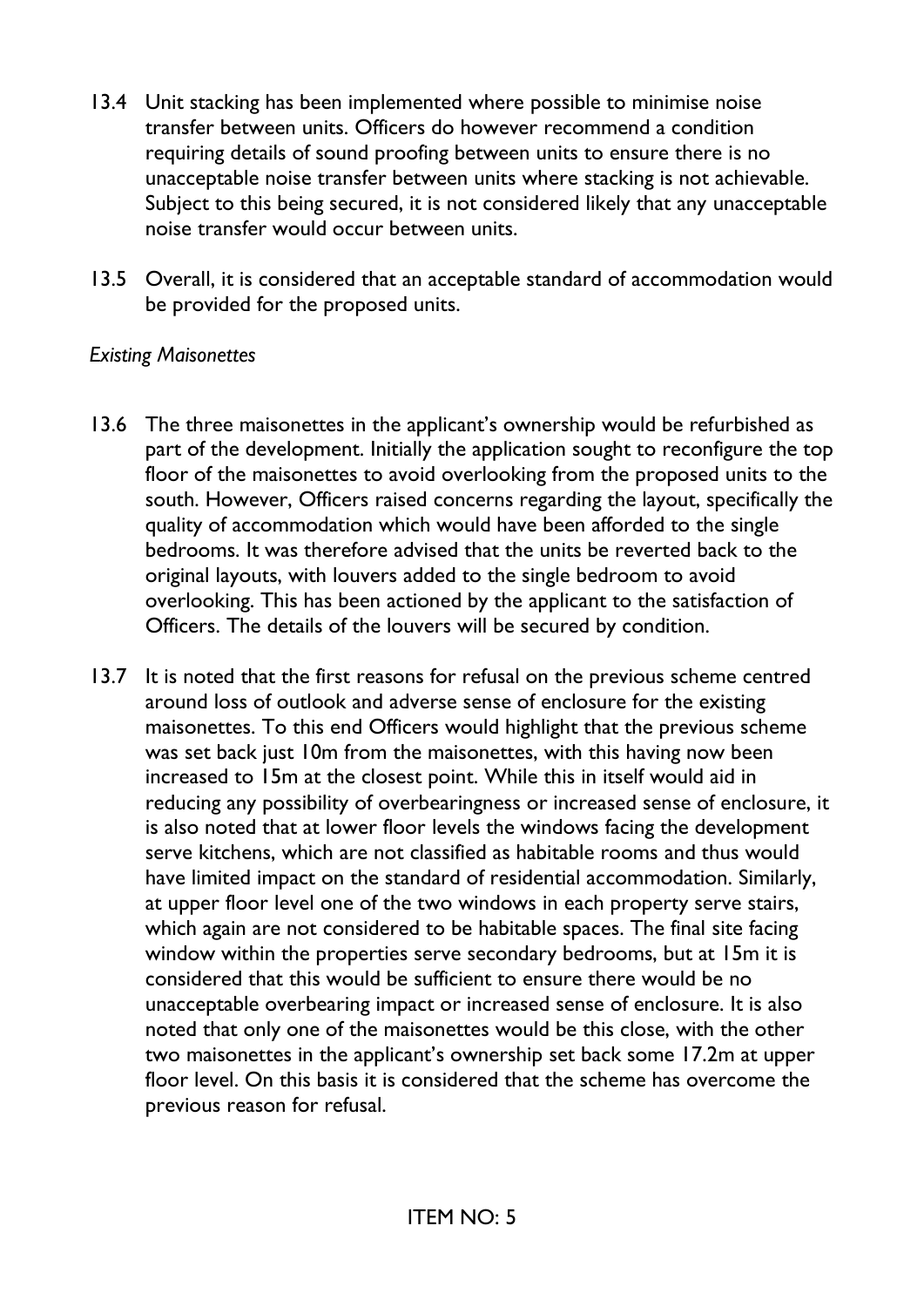- 13.8 The external staircase proposed under the previously refused application has been removed from the current submission, therefore addressing reasons for refusal 4 and 5 which centred around loss of privacy and increased noise and disturbance for residents with No. 148.
- 13.9 Each of the three maisonettes in the applicant's ownership would also be provided an area of private amenity space within the first-floor courtyard, adjacent to their respective front doors. This would provide additional privacy for the occupiers in the form of defensible space, where presently there is none. The provision of private amenity space was also offered to the other three existing maisonettes, but the relevant occupiers declined, and this has therefore been removed. Nevertheless, all existing maisonette units would retain access to the communal courtyard at first floor level, which after alterations would amount to 338sqm. They would also be afforded access to the proposed communal amenity space at roof level, resulting in a net increase of amenity space. Impacts on the maisonette units is discussed further in the Neighbouring Amenity section of this report.
- 13.10 Overall, the revised proposal is considered to deliver a high standard of accommodation.

# **14.0 Child Play Space**

- 14.1 Policy 3.6 of the London Plan states that development proposals that include housing should make provision for play and informal recreation, based on the expected child population generated by the scheme and an assessment of future needs. This is supported by Approved for Publication Draft London Plan Policy S4.
- 14.2 It is noted that Core Strategy Policy H(e) outlines that developments which include over 50 units of family housing must include suitably equipped and well design children's play areas. However, it is considered that the London Plan requirements, which do not have a minimum threshold, supersede this.
- 14.3 The proposed plans show play equipment within the communal roof terrace. However, this is indicative at this stage. It is therefore recommended that a condition be attached requiring full details be provided prior to first occupation of the units. Officer have used the GLA calculator to confirm that the required play space provision would be 30.1sqm.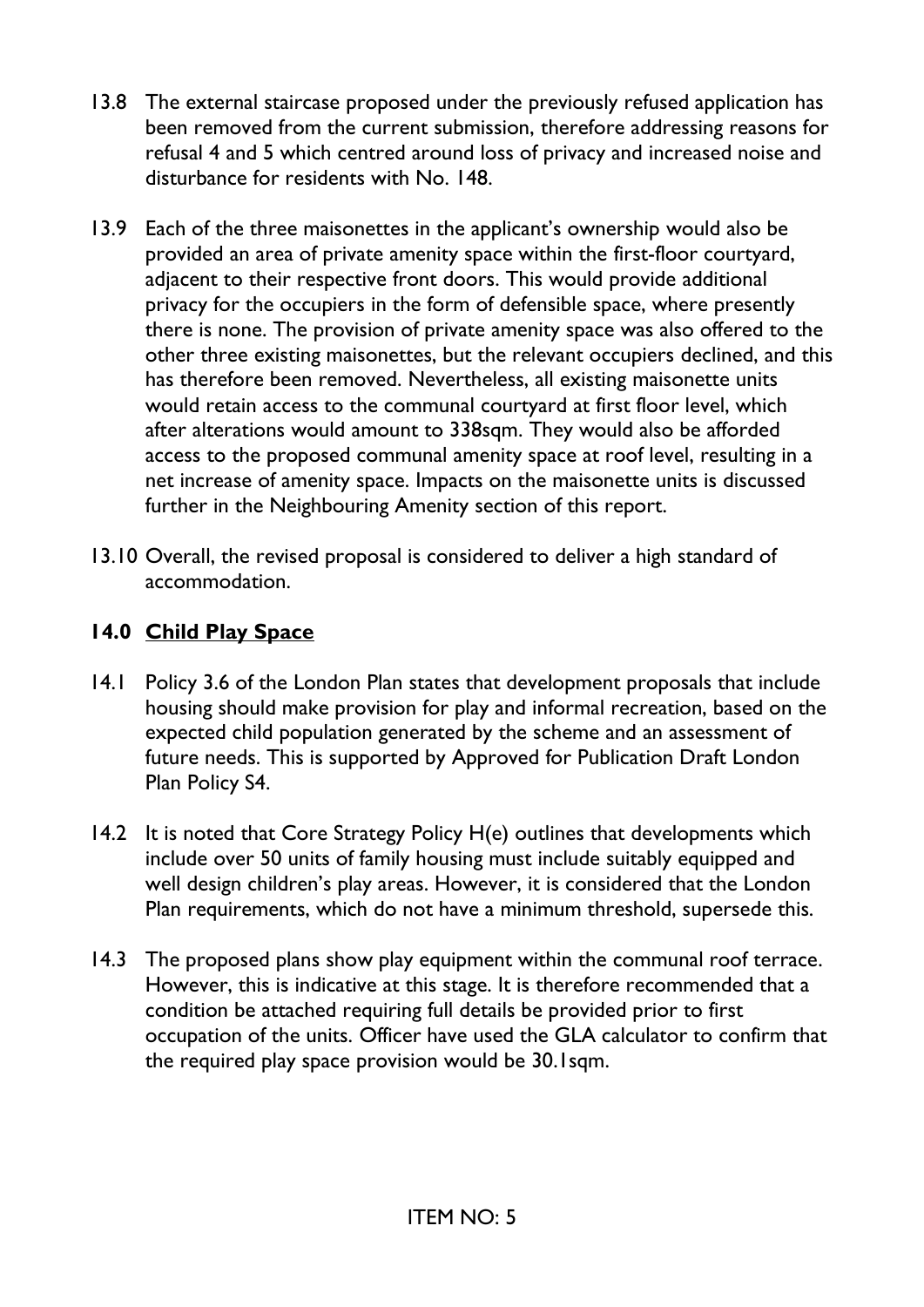## **15.0 Design and Heritage**

- 15.1 London Plan (2016) Policy 7.4 requires developments to have regard to the form, function, and structure of an area, place or street and the scale, mass, and orientation of surrounding buildings, while Policy 7.6 requires them to be of the highest architectural quality. These objectives are carried through into Policies D1 and D4 of the Approved for Publication Draft London Plan.
- 15.2 Policies DH1 and H5 of the adopted Royal Greenwich Local Plan Core Strategy with Detailed Policies (2014) require proposals to have a high quality of design and to be limited to a scale and design appropriate to the building and locality.
- 15.3 Given the proposed enlargement to the building would be set back within the site, views of the primary elevation from Plumstead High Street would remain largely unchanged. Initially the proposal did included improvements to the cladding on the primary elevation, which were welcomed by Officers as the current appearance is somewhat dated. However, these were later withdrawn by the applicant owing to ownership issues.
- 15.4 Views of the enlargement would be possible along a public footpath which runs adjacent to the site connecting the High Street with Strandfield Close along the eastern boundary. From here the enlargement would be set back 7.55m from the boundary, with the exception of the core which would be sited slightly closer at 6.87m. At third floor level the building would be set in from the main elevations with a setback of between 9.42m-10.65m (excluding the core which would retain the 6.87m setback observed at lower floor levels).
- 15.5 While the enlargement would be visible along the adjacent path, the building is considered to be well designed and appropriate within the context of a town centre. The incorporated setback from the boundary, together with that observed at top floor level, would provide sufficient visual relief to ensure the enlargement would not appear overbearing or overly dominant from the public realm. This would be aided by the fenestration proposed to the eastern elevation, which would not only provide visual breaks in built form, but also an increased level of natural surveillance along the public footpath, thereby improving safety in comparison to the existing arrangement.
- 15.6 Views of the development would also be possible to the rear of the site from both Tewson Road and Strandfield Close, but as it would be significant set back from each of these roads the impacts would be limited. As noted above, the proposed enlargement is considered to be well designed and would represent an improvement in respect of the current more industrial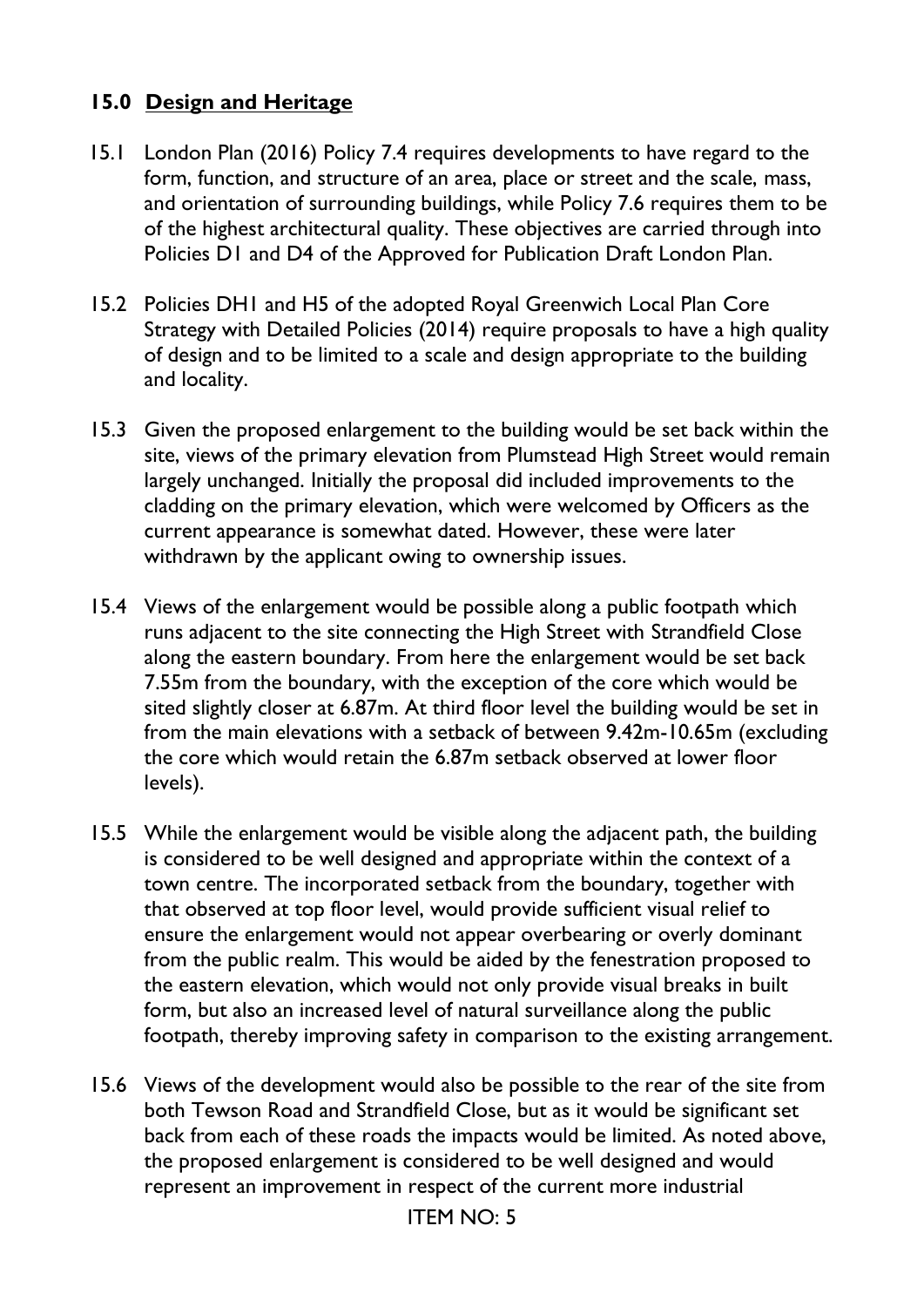appearance, especially from the views to the rear of the site where current views consist of a large blank elevation.

- 15.7 The majority of the building would be finished in face red brick to match the existing masonry, with light grey brick used to emphasise fenestration features. White render would also be utilised at top floor level and within balcony recesses, while the building core would be in a darker grey cladding. Overall, the materiality proposed is considered to be acceptable and would integrate well within the surrounding site context. Final details of the proposed materials, including samples, is proposed to be secured by condition.
- 15.8 The site is in close proximity to the Grade II Listed Plumstead Fire Station, which is located a short distance to the west. At a local level Policy DH3 seeks to preserve and enhance the character and appearance of the borough's heritage assets, taking into account local scale, the established pattern of development and landscape, building form and existing materials. This is supported by Policy 7.8 of the London Plan and Policy HC1 of the Approved for Publication Draft London Plan. Policy DH(i) of the Core Strategy further states that developments which would detract from the setting and proportions of a Listed Building or group will be resisted.
- 15.9 In this instance, whilst some view of the development may be possible from Plumstead High Street adjacent to the fire station, given the distance of some 90m, it is not considered that the proposal would result in any harm to the setting of the designated heritage asset.
- 15.10 Overall, the building is considered to represent a high quality design which would respond well to the character of the streetscene and wider area.

### **16.0 Neighbouring Amenity**

- 16.1 When considering the impact of development on the residential amenity of adjoining occupier's attention has to be given to the potential impact during the implementation of the development and once the development has been completed.
- 16.2 In terms of the impact on residential amenity during construction work Core Strategy Policy E(a) states that planning permission will not normally be granted where a proposed development would have a significant adverse impact on the amenities of adjacent occupiers as a result of unacceptable emissions of noise, light, vibrations, odours, fumes, dust, water, and soil pollutants. To this end it is inevitable that in all development there will be some level of disturbance during construction and whilst this may cause a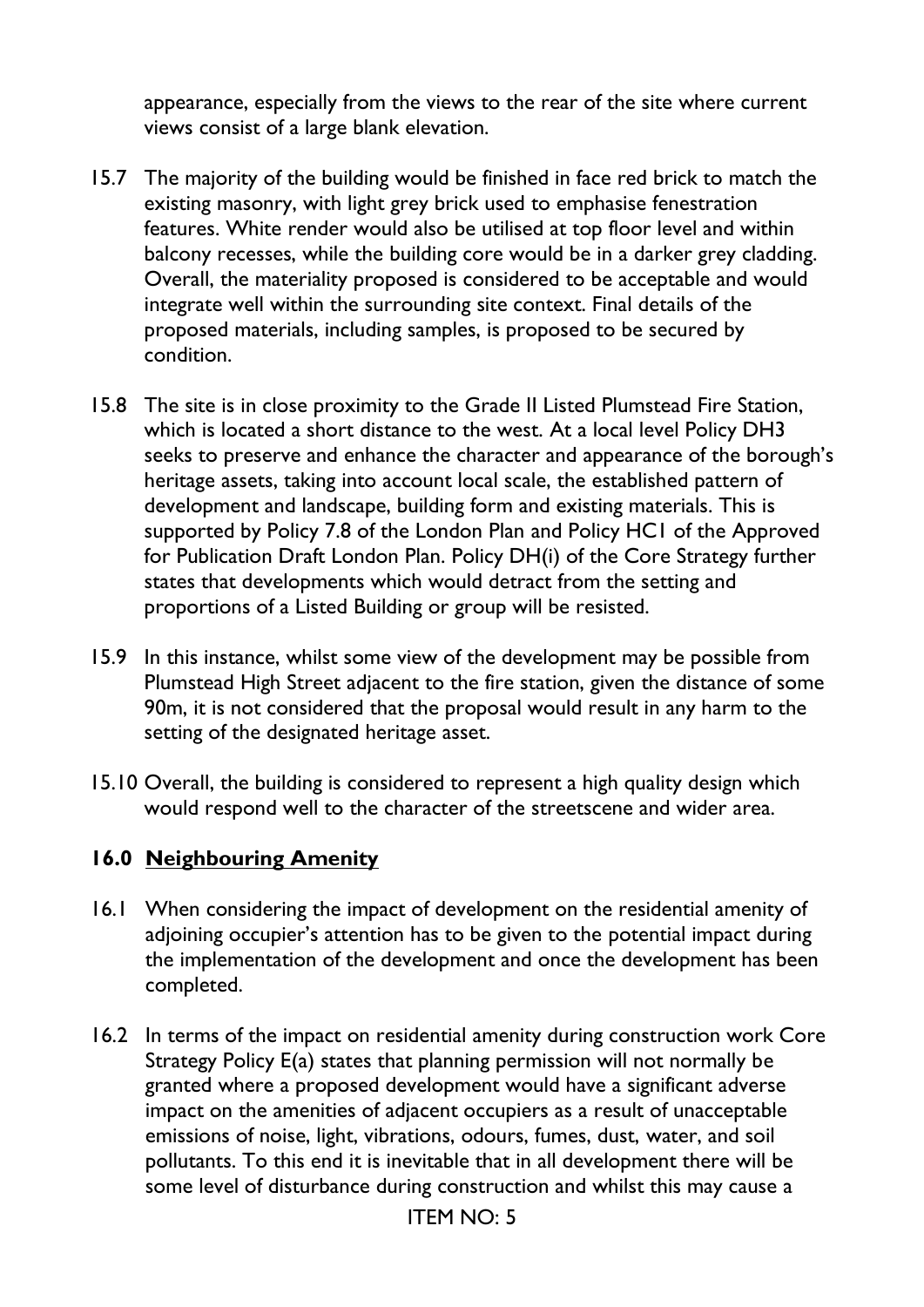level of inconvenience it is noted that this is only for a temporary period of time. As such, it is considered that appropriate planning conditions can be imposed on the grant of planning permission to control any nuisance created during the construction process so that the level of inconvenience is kept to an acceptable level.

16.3 Royal Greenwich Local Plan; Core Strategy with Detailed Policy (2014) Policy DH(b) states that developments will only be permitted where it can be demonstrated that the proposal does not cause an unacceptable loss of amenity to adjacent occupiers by reducing the amount of daylight, sunlight, or privacy they enjoy or result in an un-neighbourly sense of enclosure. This is supported by London Plan Policy 7.6.

### *Existing Maisonettes*

- 16.4 As mentioned in the Standard of Accommodation section of this report, of the six existing maisonettes, the three in the applicant's ownership would be renovated with louvers incorporated to the south facing single bedrooms windows to ensure there would be no loss of privacy or unacceptable overbearing impacts. The applicant has provided a daylight/sunlight study which confirms the south facing bedrooms would conform to relevant BRE standards despite the addition of louvres. Final details will be secured by condition.
- 16.5 With regard to the three remaining maisonettes, at lower floor level the windows facing towards the site all serve kitchens. Given these do not constitute habitable rooms, any impact on these fixtures would therefore have a limited impact on the living quality for the neighbouring occupiers. At upper floor level the relevant windows facing the site serve as primary fixtures to secondary bedrooms. The closest of these windows to the proposed development, that serving No.152, would be most impacted as it would see the proposed enlargement directly opposite. The remaining two fixtures serving Nos. 154 & 156 would maintain direct views past the development, thereby limiting impacts of the development. The window at No.152 would maintain a minimum separation distance of 17.2m, which is considered to be sufficient to safeguard against any unacceptable overbearing impacts or increased sense of enclosure. This is considered to address reason for refusal 1 of the previous refusal.
- 16.6 The proposed development would see windows serving both habitable and non-habitable spaces facing towards the existing maisonettes. However, the separation distances proposed are considered sufficient to ensure any mutual overlooking from windows would be at an acceptable level, as these would be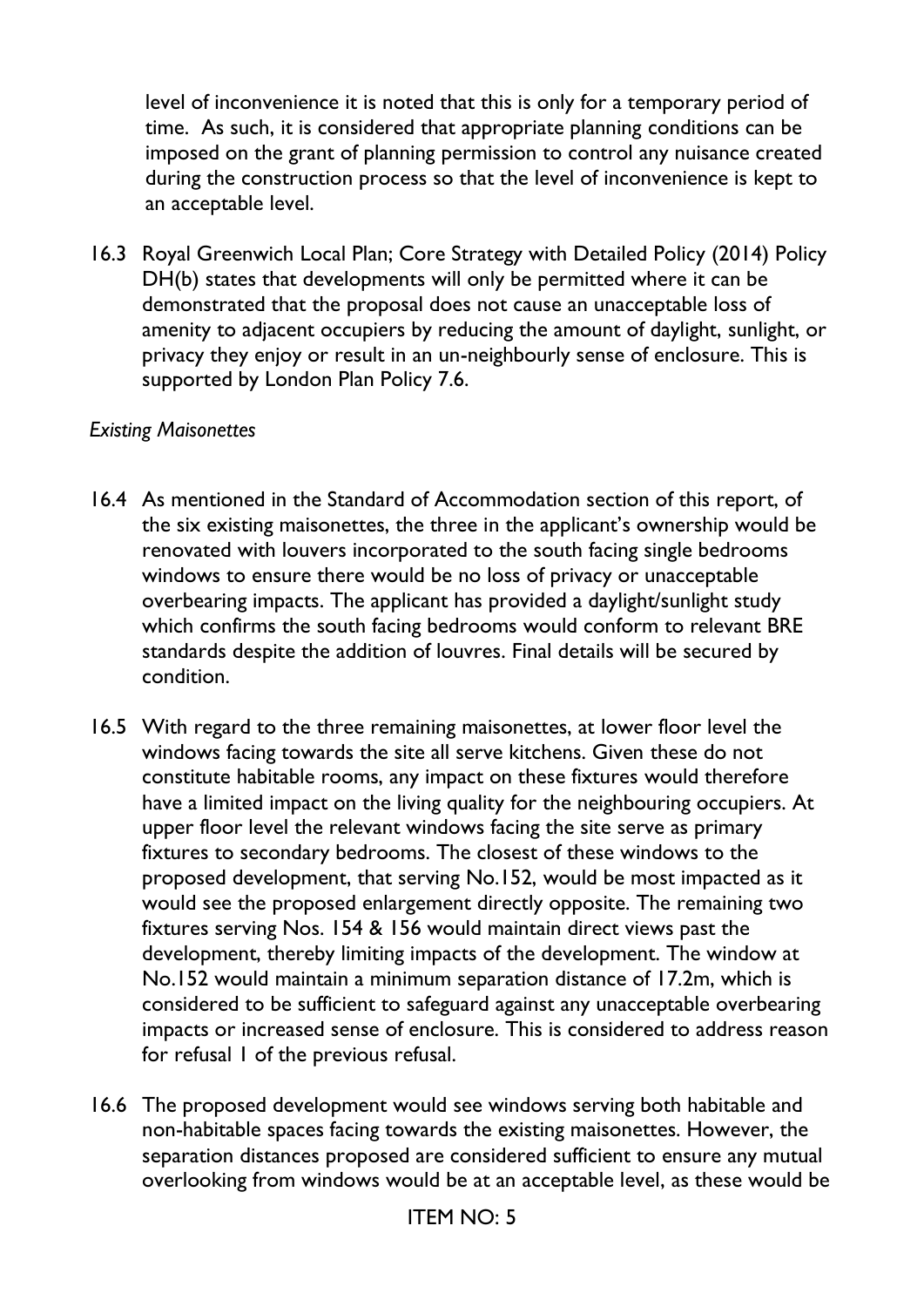similar to what could be expected from traditional properties separated by a road. Screening has also been introduced to all balconies where views towards the maisonette bedroom windows would be possible, as the impact of overlooking from these structures would be more significant than what would arise from windows. Final details of the screening would be secured by condition.

- 16.7 As previously mentioned, the existing maisonettes would benefit from improvements to the existing shared courtyard at first floor level. This would see the area landscaped and generally improved in quality in comparison to the existing arrangement. The area would be for exclusive use by residents and would see the provision of benches to allow for better use and enjoyment of the space. It is noted that objections were received siting concerns that the inclusion of benches could result in additional noise and disturbance for neighbouring occupiers as a result of future residents congregating on them. As a result, the number of fixtures has been reduced by the applicant and moved away from existing neighbouring windows. While Officers welcomed the changes, it is nevertheless considered unlikely that the provision of these fixtures will directly result in the increased likelihood of antisocial behaviour or noise levels over what could reasonably be expected in a town centre location. Moreover, disagreements between residents over the use of communal amenity spaces, while not uncommon, is ultimately a management issue rather than a planning consideration. It is also noted that the existing space is clearly used as a communal amenity space, with the presence of children's toys and play equipment being evidence of this. The continued use of this space as such is therefore unlikely to result in any unacceptable increase in noise and disturbance in comparison to what is already experienced.
- 16.8 In addition to the improved courtyard area, the existing residents would also have access to the communal roof garden and associated play space equipment, final details of which would be secured by condition. This would result in a net increase of amenity space for existing residents, which together with the improved quality of the space would result in a positive impact for existing residents.
- 16.9 The existing and rather rundown residential entrance structure at first floor level, which provides residential access to the site from Plumstead High Street, would be removed and a new brick-built structure built in its place, again improving the appearance of the first floor courtyard area. Access from the rear of the site would be improved through the provision of a dedicated pedestrian access path within the site, where presently pedestrians must use the vehicle access. A secure gated entry system would also be installed at the rear, improving security and reducing the likelihood of fly tipping, which is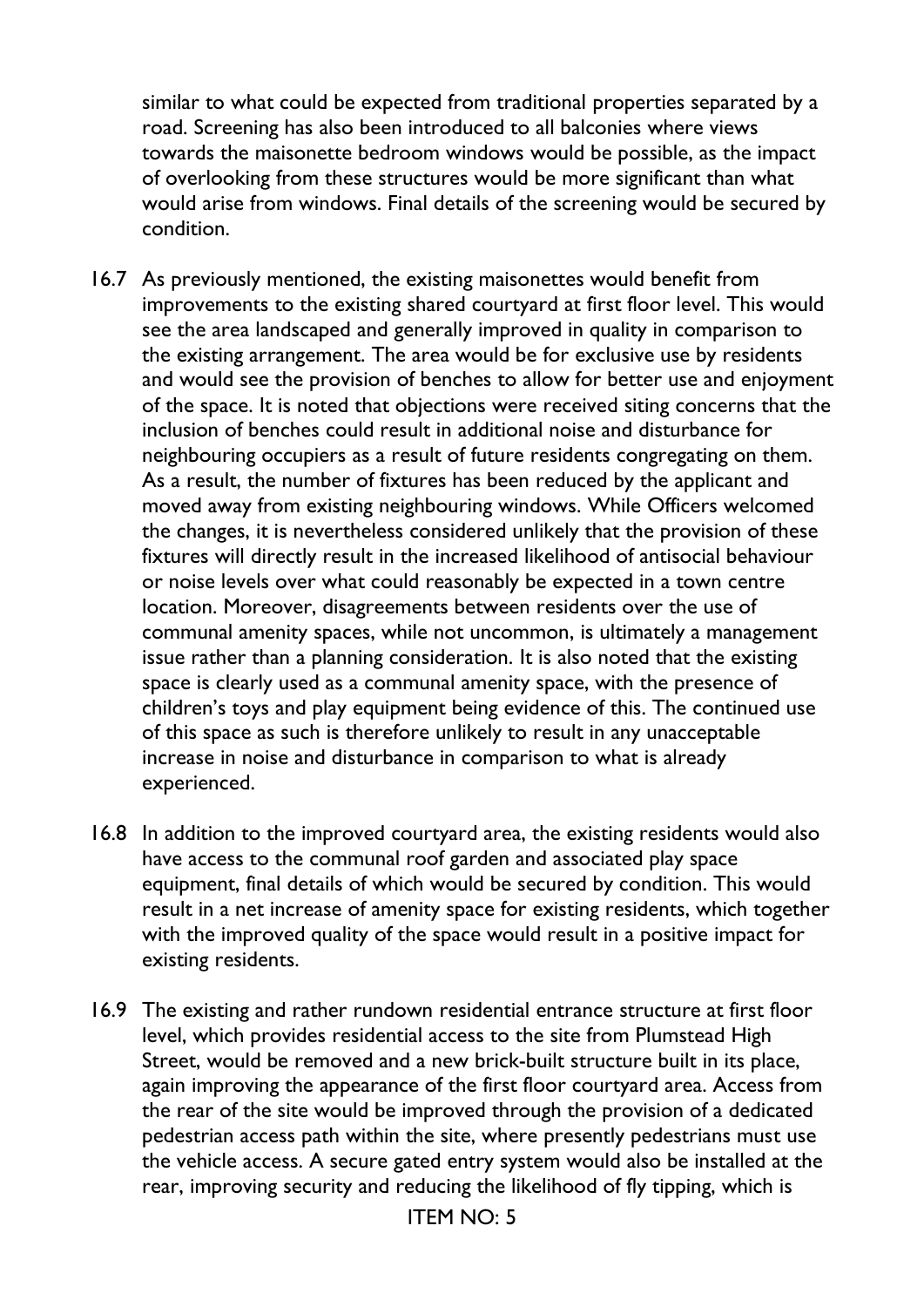currently a significant problem to the rear of the site. Entry phone systems would be provided for all proposed units and maisonettes within the applicant's ownership. The applicant has also confirmed the systems would be installed in the three remaining maisonettes upon the occupier's request. Should the occupiers decline the offer, they would still be able to open the rear gates, but would need to travel down to the rear entrance to do so. Dedicated bike and bin stores would also be provided.

- 16.10 The external staircase proposed under the previously refused application has been removed from the current submission, therefore addressing reasons for refusal 4 and 5, which centred around loss of privacy and increased noise and disturbance.
- 16.11 The accompanying daylight/sunlight assessment confirmed that the existing maisonettes would meet the relevant BRE guidelines. There are a few transgressions, though these tend to be either VSC, or Daylight Distribution, but not both. The BRE guidance states that buildings may be adversely affected if both Daylight Distribution and VSC are materially affected.

#### *146 Plumstead High Street*

16.12 144-146 Plumstead High Street directly adjoins the site to the west and is currently occupied by Iceland food store. The neighbouring site features no residential properties which would be impacted by the proposed development.

#### *160-176 Plumstead High Street*

16.13 Nos. 162-176 Plumstead High Street are situated to the east of the application site, separated by a public footpath. Views onto the rear elevations of these properties, as well as onto their respective garden areas would be possible as a result of the proposed development. However, this would not be dissimilar to the existing arrangement, which sees similar views being possible from the existing first floor courtyard area. As such, Officers consider that there would be no unreasonable loss of privacy or increased overlooking in comparison to the existing arrangement. The same is true of No.160 Plumstead High Street, which is located to the south of the above properties and faces directly towards the application site. Given the existing arrangements allow for views from a terrace like area, it is not considered that the proposed development would result in any detrimental harm in respect of privacy.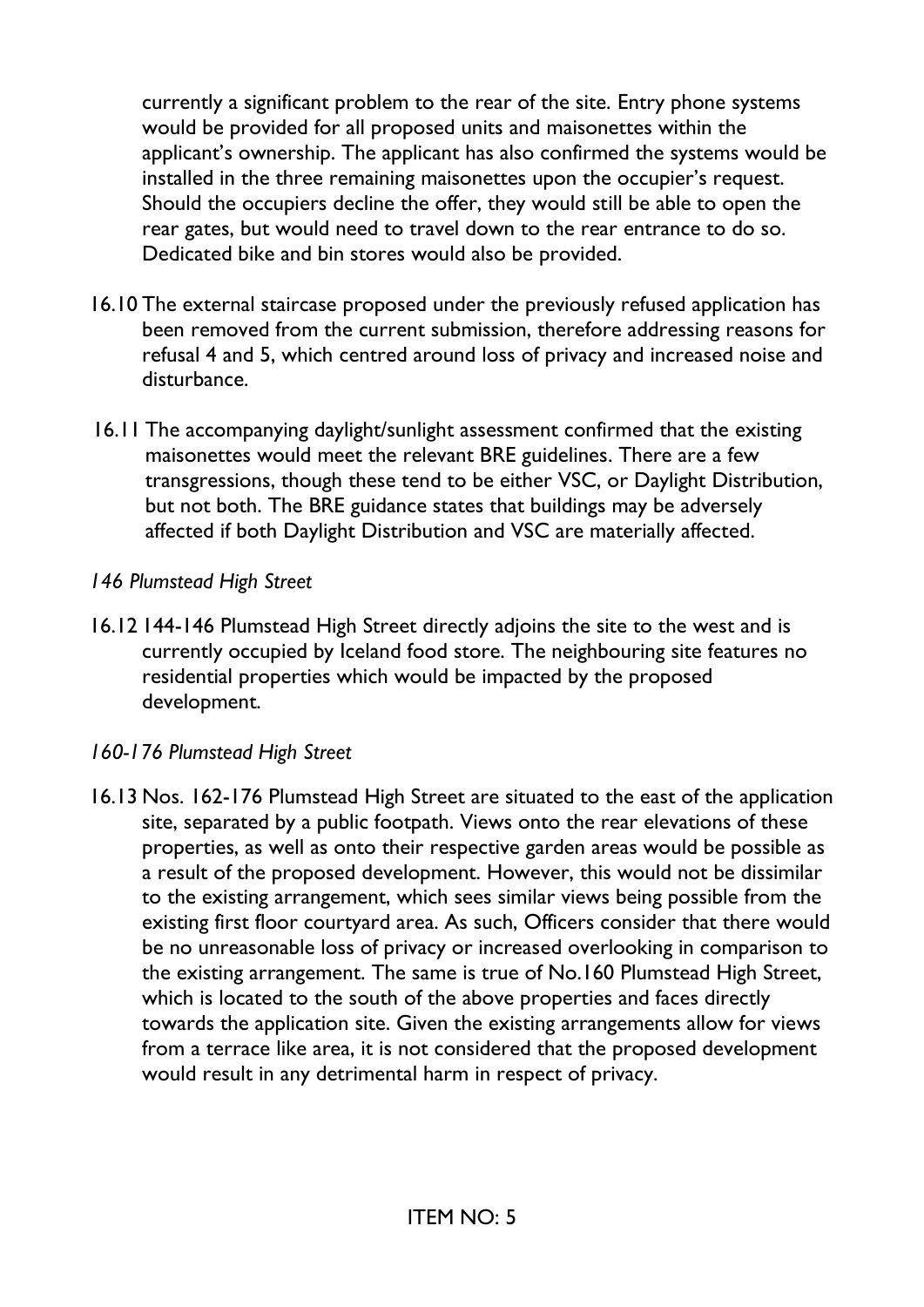- 16.14 In terms of any overbearing impact, Nos.162-176 Plumstead High Street do not feature any windows or opening facing directly towards the application site, meaning the development would have little impact. No.160 would have windows facing directly towards the proposed development, the closest of which would be some 14m away. However, from Officer's site visit it appears that this window does not serve a habitable room. One other window within No.160 would be directly opposite the development, but this would feature a greater setback of approximately 22m. All other windows would not see the development directly opposite, rather there would just be views onto the landscaped first floor communal amenity space. This would in fact represent an improvement on the existing arrangement, where elements of the existing first floor storage area are directly opposite most windows within No.160.
- 16.15 It is also considered that the development would bring about benefits to the above properties, in the form of additional natural surveillance, thereby discouraging anti-social behaviour. This will especially benefit the path running along the rear of 162-176 Plumstead High Street, which is not visible from the public highway.
- 16.16 The accompanying daylight/sunlight assessment confirms that the neighbouring properties would be compliant with BRE guidelines.
- 16.17 Overall, the development is considered to have an acceptable impact on Nos. 160-176 Plumstead High Street, with the resultant impacts being largely similar to what can already be experienced from the existing arrangement.

#### *158 Plumstead High Street*

- 16.18 As with No.160 Plumstead High Street, No.158 is set back away from the high street, separated from the site by the public footpath. The neighbouring building is single storey and features one window facing towards the proposed development. Due to changes in ground level, No.158 sits approximately just under half way between the proposed ground and first floor level at the application site. At its closest point, the development would be set back 18.9m from the window, with the building's projecting stair core sited opposite. The main body of the proposed building would be some 19.7m away, with this setback increasing to 22m at third floor level.
- 16.19 Whilst views of the proposed development would be possible from the neighbouring window, it is considered that there would be sufficient separation to safeguard against any unacceptable overbearing impact or increased sense of enclosure. Views past the development would also still be possible from the affected fixture, albeit at an angle to the north. All other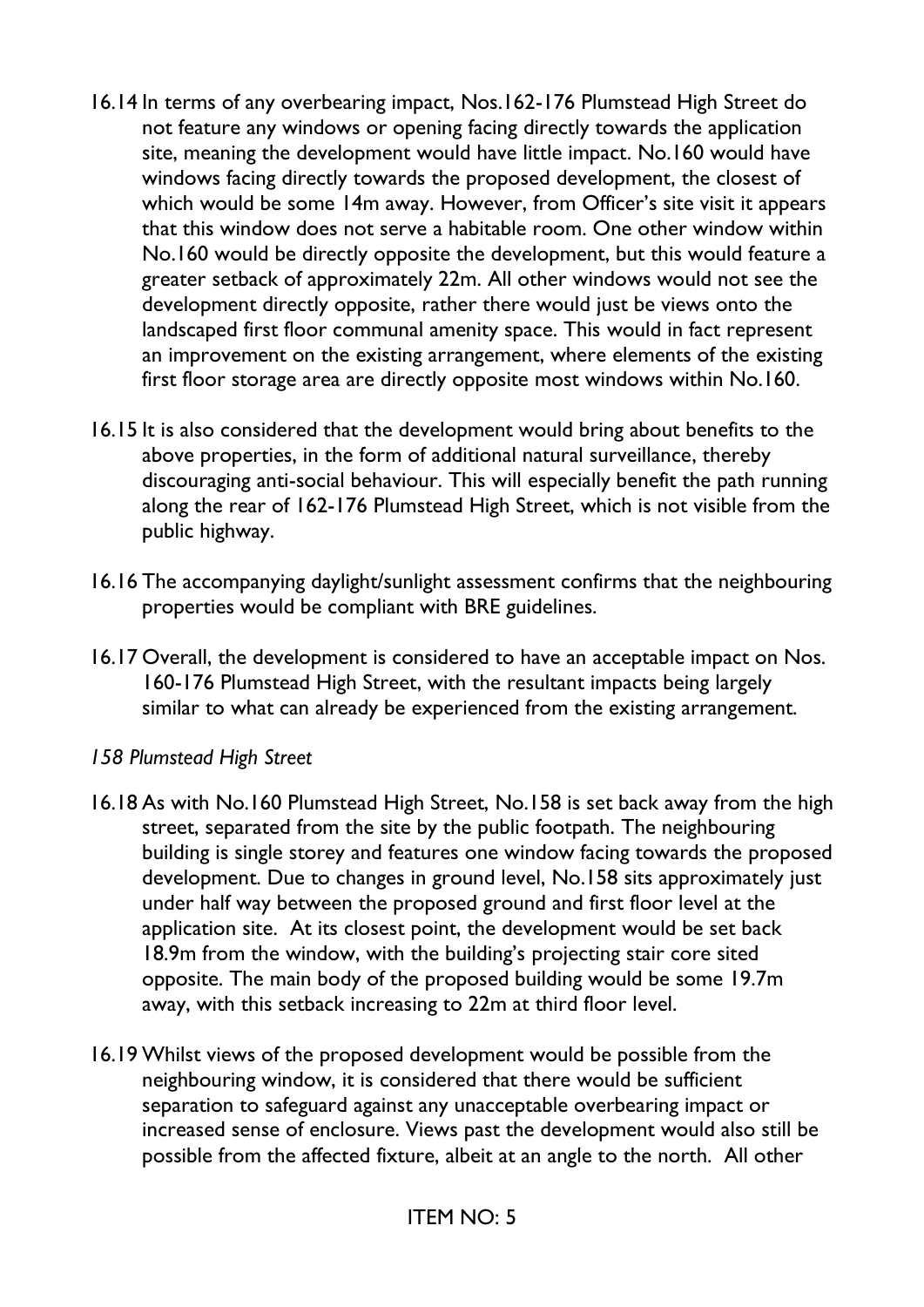windows and openings would be largely unimpacted by the development, with the majority of these located on the rear elevation.

- 16.20 Views onto the site facing window would be possible from the stair core windows and those serving proposed residential units, however, at the distances proposed it is not considered that there would be any unreasonable loss of privacy. Furthermore, the neighbouring property features extensive amounts of vegetation along the front boundary which would provide some additional screening from lower level windows within the proposed development. At higher levels, the viewing angles would become more acute, again lessoning the impact.
- 16.21 The proposed building would feature two balconies facing towards No.158 at third floor level. The larger of the two balconies would be some 21m away, with views onto the neighbouring window at an angle. The second balcony would be 21.5m away and would have a more direct line of site onto the neighbouring window. However, the balcony would feature a greater setback from the main side elevation, which together with the height difference would significantly limit views. Officers also acknowledge the town centre location, in which density levels are considerably higher and overlooking between properties is unavoidable.
- 16.22 The accompanying daylight/sunlight assessment confirms that all but one of the property's windows to the front elevation would be compliant with BRE guidelines. The window which would fall below the relevant guidelines would only do so marginally. Furthermore, it is noted that in the model used, the window is shown as facing directly towards the application site, where in reality it is facing at a 45-degree angle, meaning the impact is likely to be even less than shown in the report. The report states that given the size of the fixture, it is likely to serve a bathroom. While Officers are unable to confirm that this is the case, given the above it is considered that even if it did serve a habitable room, the overall impact would be less than significant.
- 16.23 Overall, it is considered that the development would have an acceptable impact on No.158, given the town centre location.

#### *2 Strandfield Close*

16.24 No.2 Strandfield Close is a two-storey detached dwelling which lies immediately to the south of 158 Plumstead High Street, and similarly faces towards the application site. Due to changes in ground level, No.2 sits approximately just under half way between the proposed ground and first floor levels at the application site. The proposed development would sit approximately 14.2-14.8m from the front elevation of the neighbouring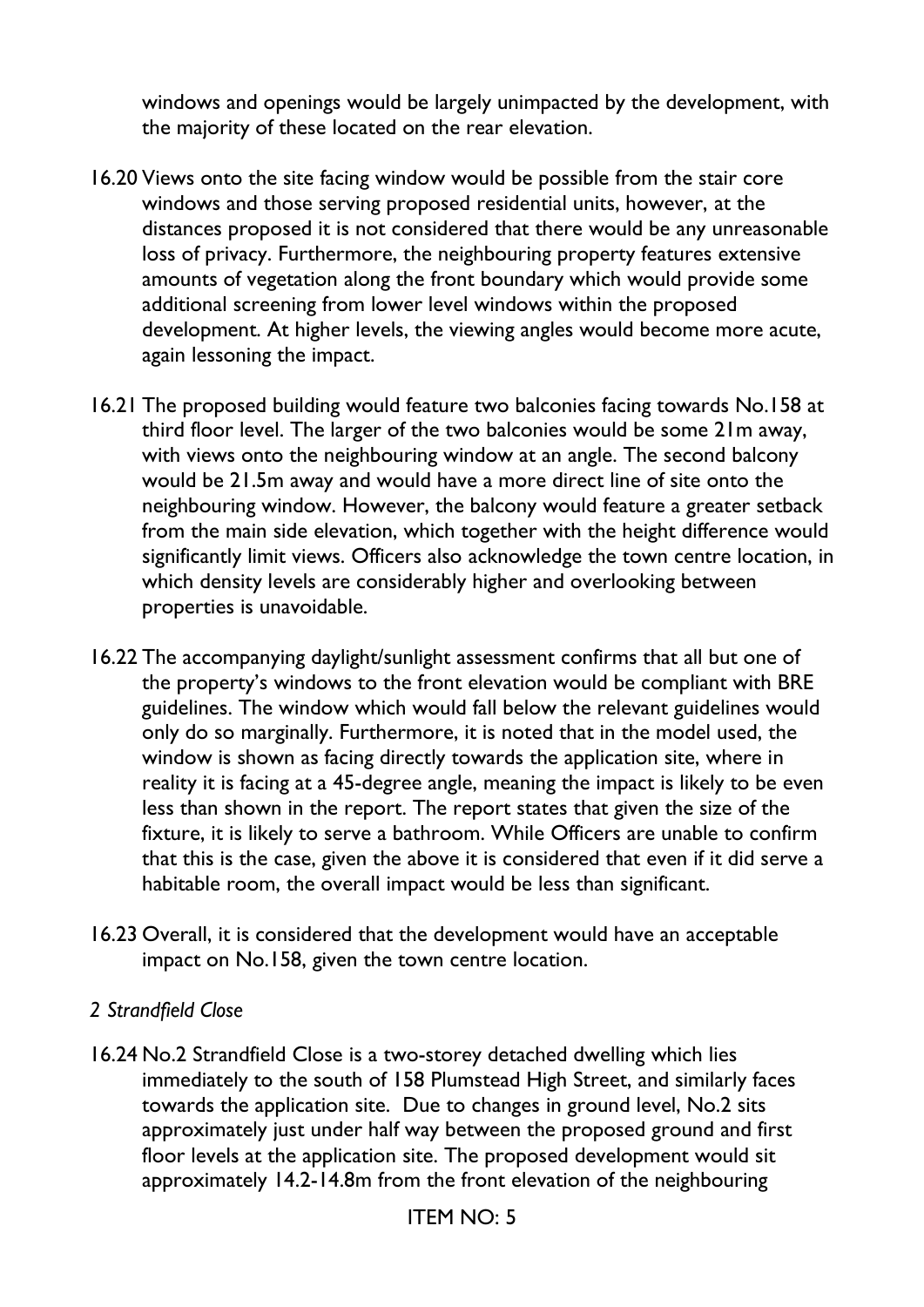property, with this increasing to 16.0m-16.6m at third floor level due to the incorporated setback.

16.25 Whilst the proposed development would introduce new built form in close proximity to the neighbouring dwelling, Officers would again highlight that these separation distances are not uncommon in more densely populated town centres and urban area. For example, front elevations of properties on Tewson Road to the south of the application site are separated by approximately 15.4m in places. Furthermore, to the north of the site along Barth Road, these are reduced to 14.5m.



16.26 In addition to the above, it is noted that of the 6 windows within the front elevation of No.2, only two of these serve habitable rooms, with the remaining fixtures serving either bathrooms or the property's stairway. At ground floor level the habitable window relates to the main living area, which also features windows in the rear elevation and through onto a half-glazed conservatory in the rear garden. At first floor level the relevant habitable window serves one of the property's five bedrooms. While the development would have an impact on this fixture, with mutual views between windows possible, as noted above, it is not unprecedented to experience such separation distances within town centre locations. The remaining four bedrooms within the property would be largely unimpacted by the development, with windows facing away from the site towards the east.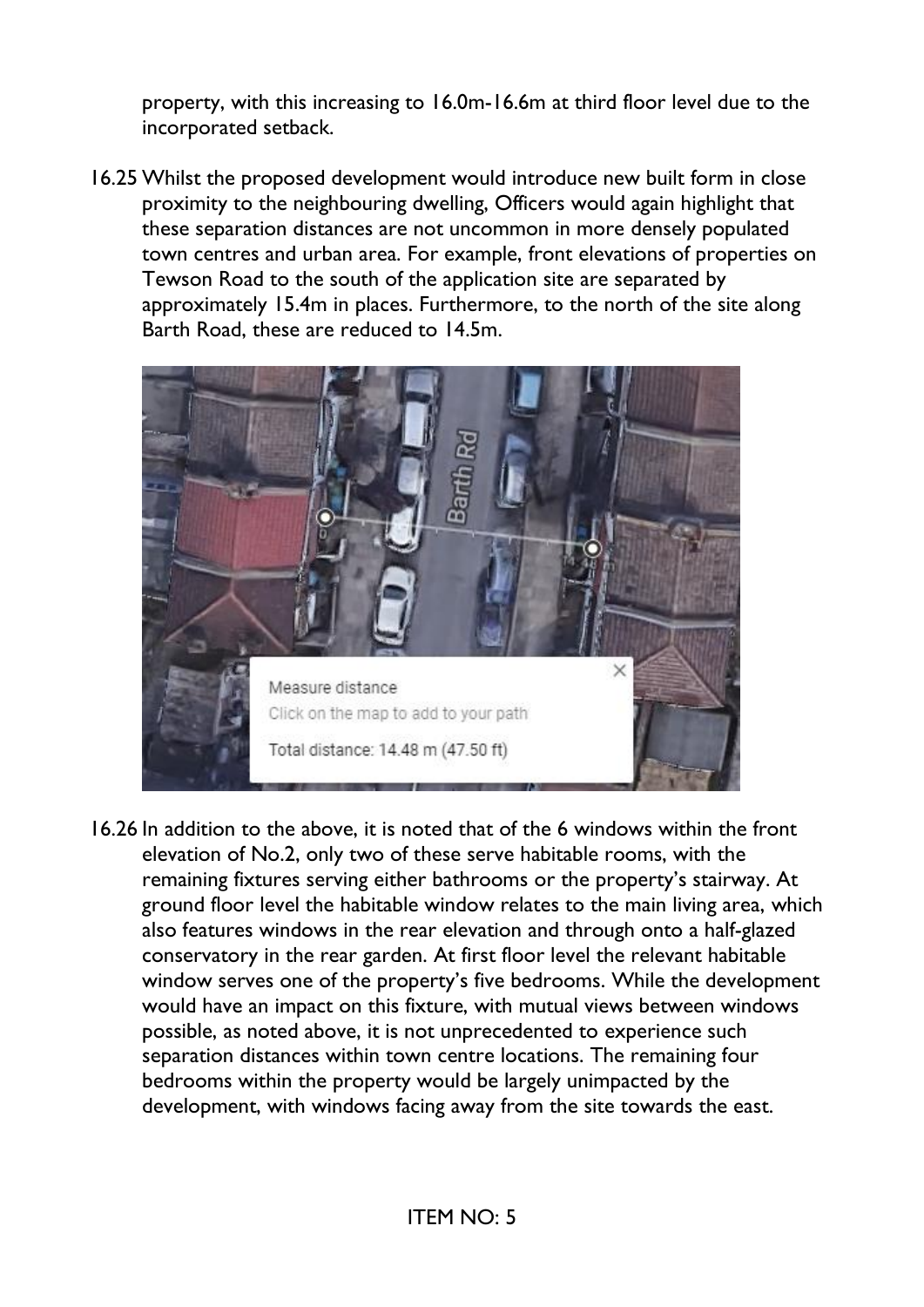- 16.27 Of the two balconies on the eastern elevation of the proposed building, only the smaller would afford views onto No.2 Strandfield Close. Views from the larger balcony would be at a sufficient angle to largely restrict views onto the neighbouring dwelling, with the proposed building core also helping to obscure views.
- 16.28 The smaller of the proposed balconies serving Flat 13 would allow for more direct lines of slight onto the neighbouring property. Initially concerns were raised by Officers, with the applicant subsequently incorporating a setback from the main side elevation. Screening was also introduced along the side of the balcony. The set back and increased height of the balcony would allow for some protection in terms of privacy, especially to the ground floor living area where the viewing angle would be more obscure and where the relevant room is served by another window. Nevertheless, in order to ensure that the privacy of the neighbouring bedroom window, a condition will be imposed requiring a planter and vegetation details prior to first occupation of Flat 13.
- 16.29 In respect of daylight/sunlight, the accompanying assessment confirms that only one of the properties windows would fall below BRE VSC guidance, with the relevant shortfall being marginal. However, Officers have confirmed that this relates to a bathroom and therefore would have no detrimental impact upon residential amenity. Regarding daylight distribution, all rooms to No.2 fall below the BRE criteria. Given the juxtaposition of the windows to the common boundary, and therefore the site, this is unsurprising and a natural consequence of infilling an underdeveloped plot of land. Furthermore, as mentioned previously, only one of the fixtures is a primary fixture serving a habitable room.
- 16.30 On this basis, it is considered that the development would, on balance, have an acceptable impact on the residential amenity of No.2.

#### *4-8 Strandfield Close*

16.31 Nos. 4-8 Strandfield Close terraced properties to the south of No.2. Unlike No.2, they would feature no windows facing directly towards the application site, rather all fixtures would be at roughly a 90-degree angle and would be set back by a minimum of 16m. Given the relationship between the proposed building and Nos.4-8, it is not considered the development would result in any significant loss of privacy or increased overlooking. Nor would it result in any unacceptable overbearing impact of increased sense of enclosure from the neighbouring dwellings. Views onto the rear gardens of the neighbouring properties would be possible from windows within the proposed development, but these would be no worse than what can already be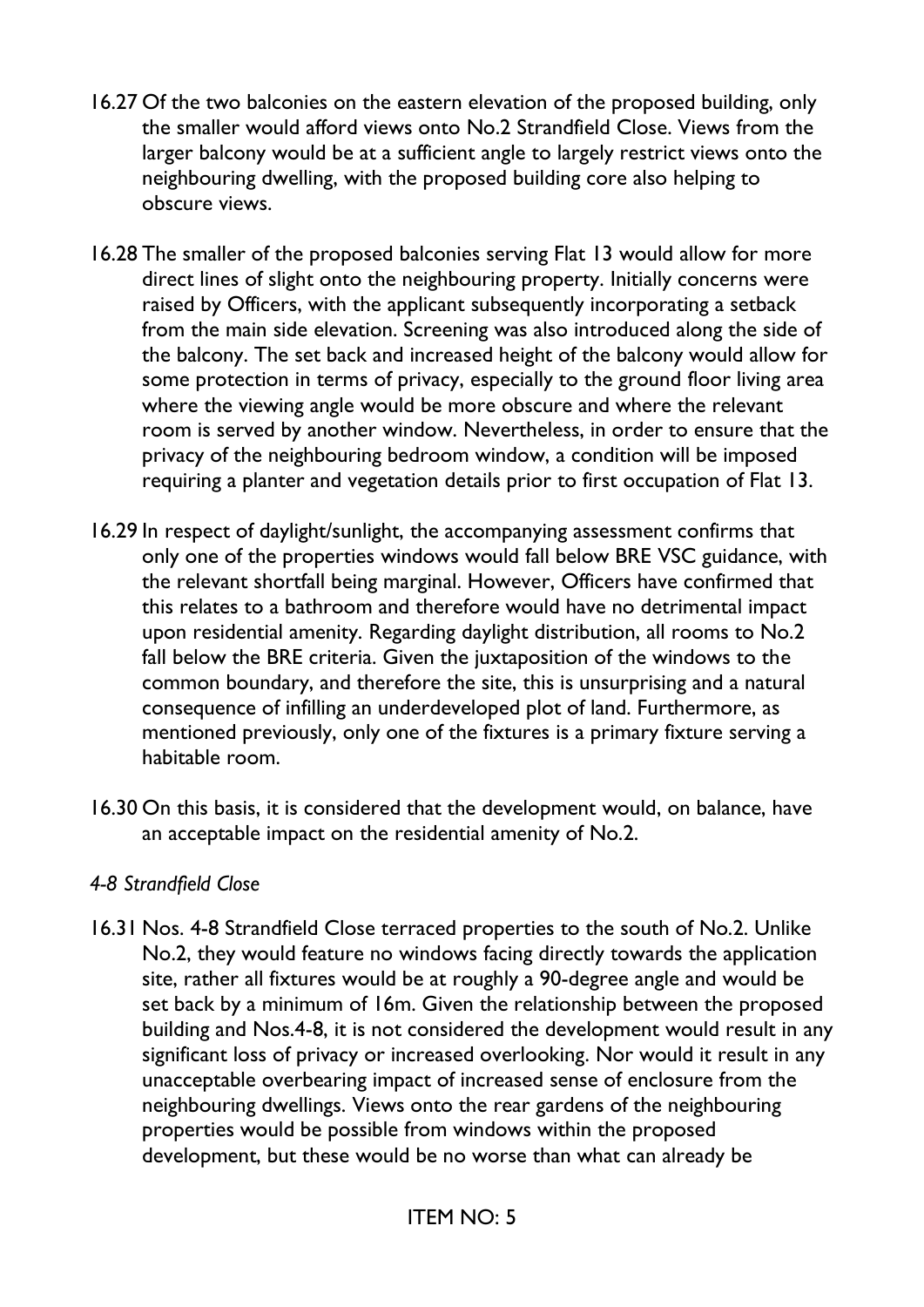experienced from first floor windows within the existing properties on Strandfield Close.

- 16.32 The applicant's daylight/sunlight assessment gives consideration to No.4, as the remaining properties would be a sufficient distance from the development to ensure there would be no impact in terms of overshadowing or loss of light. In respect of No.4, the development would be fully BRE compliant both in terms of VSC and daylight distribution.
- *13-25 Tewson Road*
- 16.33 Nos.13-25 Tewson Road are two storey terraced properties to the southeast of the application site.
- 16.34 In terms of scale and massing, at its closest point the existing building on site is of a similar scale to that proposed, with the enlarged element some 23.5m away from the rear elevation of the nearest neighbouring dwelling. On this basis it is not considered that the development would result in any unacceptable overbearing impacts or increased sense of enclosure.
- 16.35 Windows and balconies in close proximity to the side boundary which could provide views onto the rear elevation of No.25 would feature window surrounds and privacy screening in order to ensure there would be no unacceptable loss of privacy or increase in overlooking. Windows serving habitable rooms within the side elevation of the proposed dwelling would also be obscure glazed up to 1.8m to further reduce impacts to the neighbouring rear gardens. Overall, it is considered there would be no unacceptable loss of privacy to the neighbouring dwellings.
- 16.36 Regarding daylight/sunlight, all windows meet the BRE criteria in terms of VSC and daylight distribution.
- 16.37 Concerns have also been raised regarding potential overshadowing to the rear gardens. For context, the BRE criteria is that at least 50% of the amenity area should be in sunlight for at least 2 hours on 21 March, or where this is not the case, care should be taken to not reduce the existing levels by too much, namely a 20% reduction of sunlight. The overshadowing study undertaken by the applicant shows that the amenity areas of 21 to 25 Tewson Road, those most likely to be impacted by overshadowing, would comply with this. No.25 would experience a 10% reduction, with Nos.21 & 23 seeing a reduction of just 1%. It should be noted that the initial daylight and sunlight study submitted with the application it outlined a more significant impact on overshadowing to the rear garden of No.25. However, since then the applicant has visited the neighbouring property and confirmed ground levels,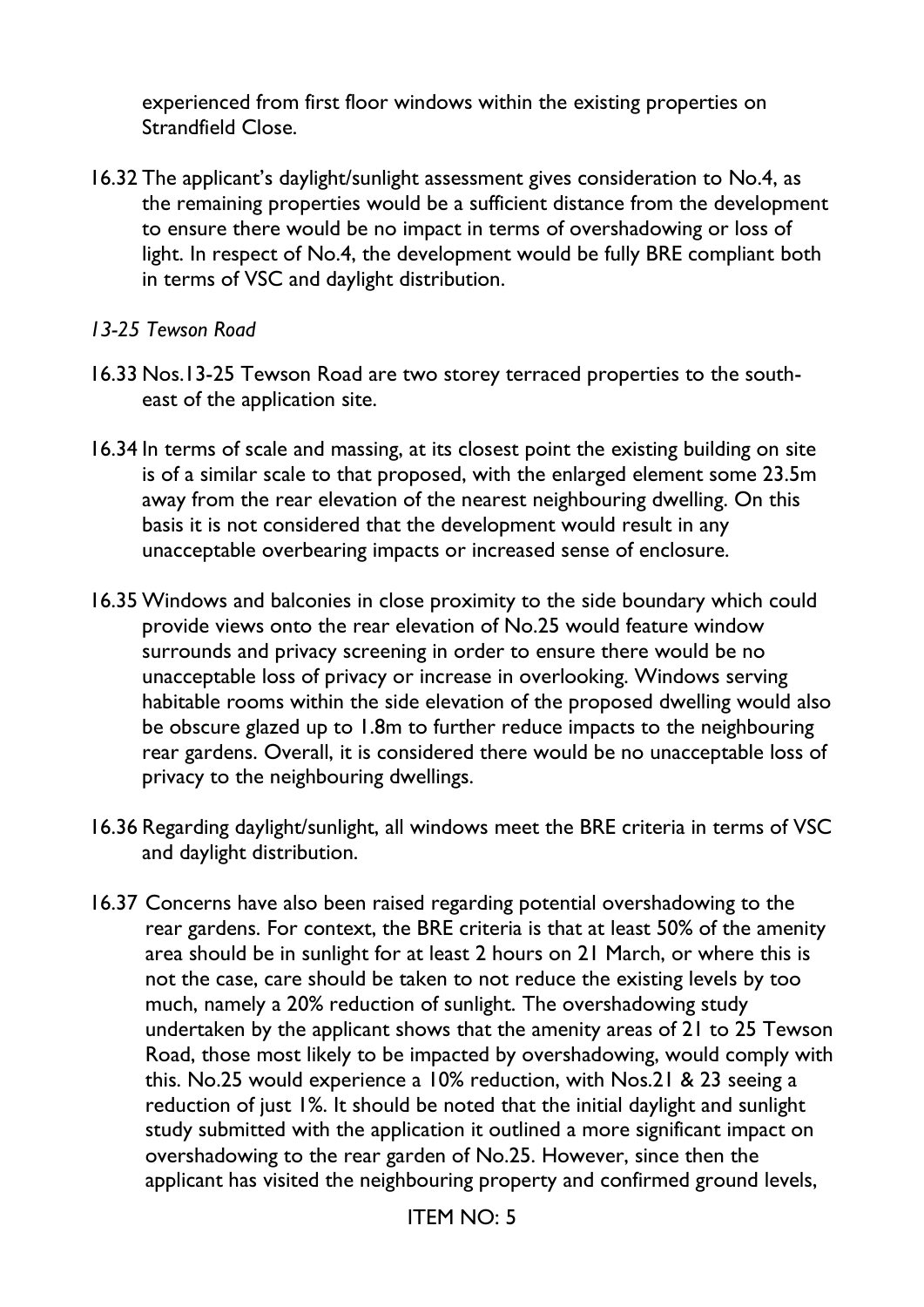leading them to conclude that the impact would not be as significant as originally considered.

#### *29-41 Tewson Road*

- 16.38 Nos.29-41 Tewson Road are two storey terraced properties to the south of the application site. Of these properties, only No.29 features windows facing towards the application site, meaning the remaining dwellings would not be impacted in terms of any increased sense of enclosure or overbearingness. Furthermore, from the site visit it appeared that the ground floor windows within No.29 that face the site serve non-habitable rooms, namely the kitchen and a bathroom. Another smaller window to the first floor also faces the site, but given the size and positioning of the fixture, it is also likely to serve a nonhabitable space, such as bathroom/toilet or circulation space. As no habitable windows face the site, there would be no unacceptable loss of privacy for neighbouring occupiers.
- 16.39 Windows serving habitable rooms within the proposed development which would look towards the rear gardens of the neighbouring dwellings would feature obscure glazing up to 1.8m, thereby preserving privacy for these areas. Some views onto rear gardens would be possible from the proposed balconies, but these would be at an angle and some 18m away. Given the town centre location it is not considered that this would be unreasonable.
- 16.40 Regarding daylight/sunlight, as the majority of properties are to the south of the site with no windows facing towards the proposed development, these would be unimpacted by the development. No.29 however does feature windows facing towards the site, and was therefore included in the daylight/sunlight assessment. This showed that all windows would meet the BRE criteria for VSC, save for kitchen and bathroom windows to the rear which fall below. However, the residual VSC value for at least one of the windows that serves the kitchens (W3: 18.43%) is considered good for urban location. Again, given the juxtaposition of the windows to the common boundary, and therefore the site, this is an unsurprising and a natural consequence of infilling an underdeveloped plot of land. Furthermore, as the impacted windows serve a non-habitable room the impact on neighbouring amenity would be minimised. All rooms meet the BRE criteria in terms of daylight distribution.
- 16.41 The development initially proposed to locate the bin store adjacent to the side elevation of No.29. However, concerns were raised by Officers that this may lead to an unacceptable increase in odours for the neighbouring occupiers and the applicant subsequently revised the scheme to instead have the cycle store in this location.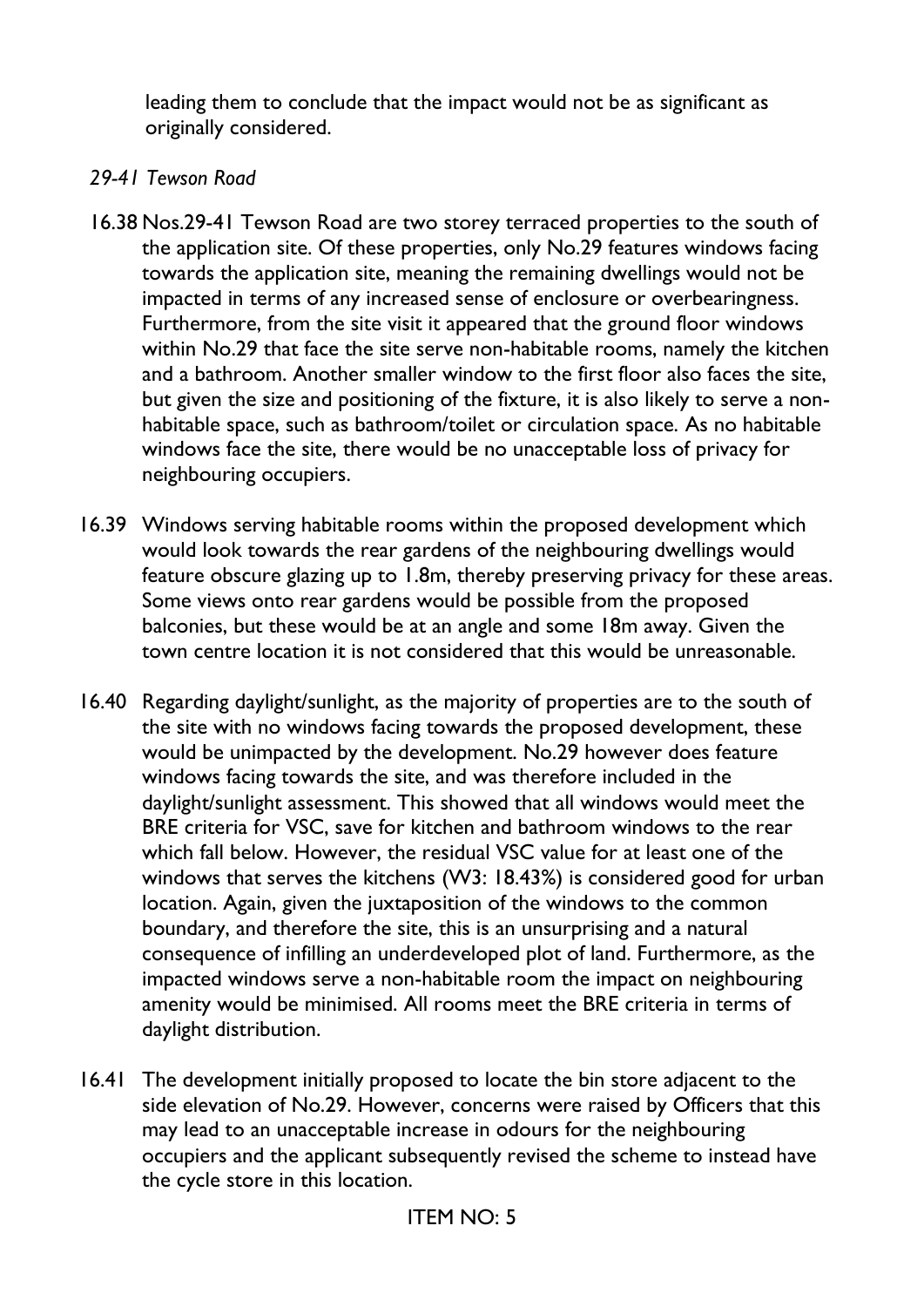16.42 The development is therefore considered to have an acceptable impact on Nos. 29-41 Tewson Road.

### **17.0 Highways**

- 17.1 London Plan Policy 6.3 states that development proposals should ensure that impacts on transport capacity and the transport network, at both a corridor and local level, are fully assessed, and that development should not adversely affect safety on the transport network. The Approved for Publication Draft London Plan focuses heavily on improving infrastructure and facilities for cycling and subsequently increasing its mode share across the city.
- 17.2 Plumstead High Street is a busy classified road and bus route, which is subject to loading and waiting restrictions. Tewson Road, to the rear of the site, is a residential street that has parking bays along its length. Both roads are subject to a 30mph speed limits and has footways along both sides.
- 17.3 The site is located approximately 630m from Plumstead mainline rail Station and within walking distance to 7 bus routes. It therefore has good access to public transport, with a PTAL of 4, on a scale of 0 to 6b (where 6b is excellent). This will be further improved by the opening of the Elizabeth line. Riverboat services also operate from Woolwich Arsenal Pier.
- 17.4 The development proposes four standard and two accessible car parking spaces. The Approved for Publication Draft London Plan indicates a maximum car park standard of 0.5 spaces per unit could be provided, therefore the proposal provides an acceptable number of spaces. Twenty percent (20%) of the parking spaces will have electric charging points, with passive provision for all remaining spaces to be secured by condition, as per Approved for Publication Draft London Plan requirements. No motorcycle spaces are shown.
- 17.5 The access to the site is approximately 6.5m wide from an existing point on Tewson Road. A new pedestrian access is also to be provided, where presently the existing residents must share access with vehicles. This is considered to improve pedestrian safety, which could otherwise be in conflict with commercial vehicles. While it is shown that sufficient room is still available for large delivery vehicles (up to 7.5 tonnes) to service the retail units on Plumstead High Street they will have little or no tolerance in manoeuvring. It will not be possible for articulated lorries to visit the rear service area. This was discussed with the applicant who confirmed that smaller vehicles would be used for deliveries to the commercial units. Given the size of the units Officers raise no objection to this. Moreover, the use of smaller vehicles will further aid towards reducing conflicts with pedestrians to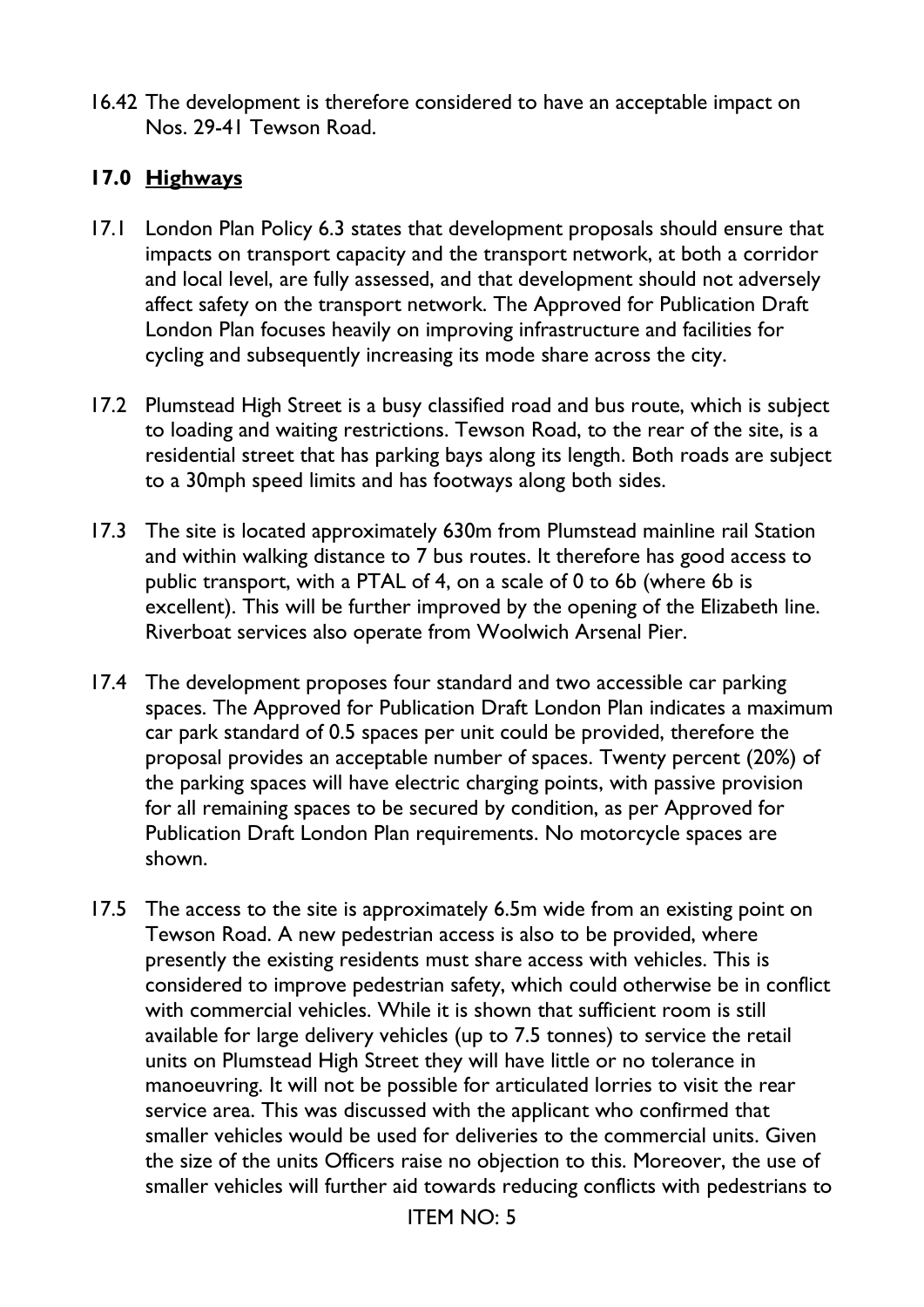the rear of the site, thereby improving pedestrian safety. Final details of the exact vehicle sizes are to be secured by condition.

- 17.6 It is noted that one of the reasons for refusal for the previous application on the site was due to residential access for proposed units being solely from the rear. As the current proposal has access from Plumstead High Street as well as the rear, this is considered to have addressed this concern. Disabled access would only be possible from the rear, but this would be no different to the existing arrangement, with this having already been noted above as an improvement on the existing.
- 17.7 With the parking provision and a high PTAL, from the Transport Statement that accompanies the submission it is indicated that most trips generated by the residential element would be by public transport.
- 17.8 While it is recognised that policy set out within the Approved for Publication Draft London Plan seeks to reduce parking to minimal levels in areas of good accessibility, it is also important to ensure that the proposals do not lead to displaced parking on the local highway network which would cause problem to existing residents.
- 17.9 As there is parking for only 6 car park spaces it is likely that parking demand not met on site could occur in surrounding roads which are largely unrestricted. Given the nature of the area it is believed that there is already a heavy demand for parking on street in the vicinity. While there is great demand for on street parking in the area, the site is not within a CPZ.
- 17.10 An overnight parking survey of local roads was carried out to determine the level of stress and found that there is opportunity for additional parking. It is noted that several objections received cited concerns of the inclusion of the nearby private road, Old Tramyard, within the survey where in fact parking along this road is private. This was relayed to the applicant who subsequently removed this from the assessment.
- 17.11 The revised survey confirmed there was sufficient parking on street to facilitate the development and this was reviewed by the Council's Highways Officer, who raised no objections. However, as the site is located in a town centre primary shopping frontage, the relevant Officer advised that a daytime survey would also be required to ensure the development would not exacerbate existing problems for residents, businesses and visitors.
- 17.12 The applicant subsequently undertook a daytime survey, which the Council's Highways Officer confirmed showed that the surrounding roads have capacity to accommodate additional parking demand. It should be noted that the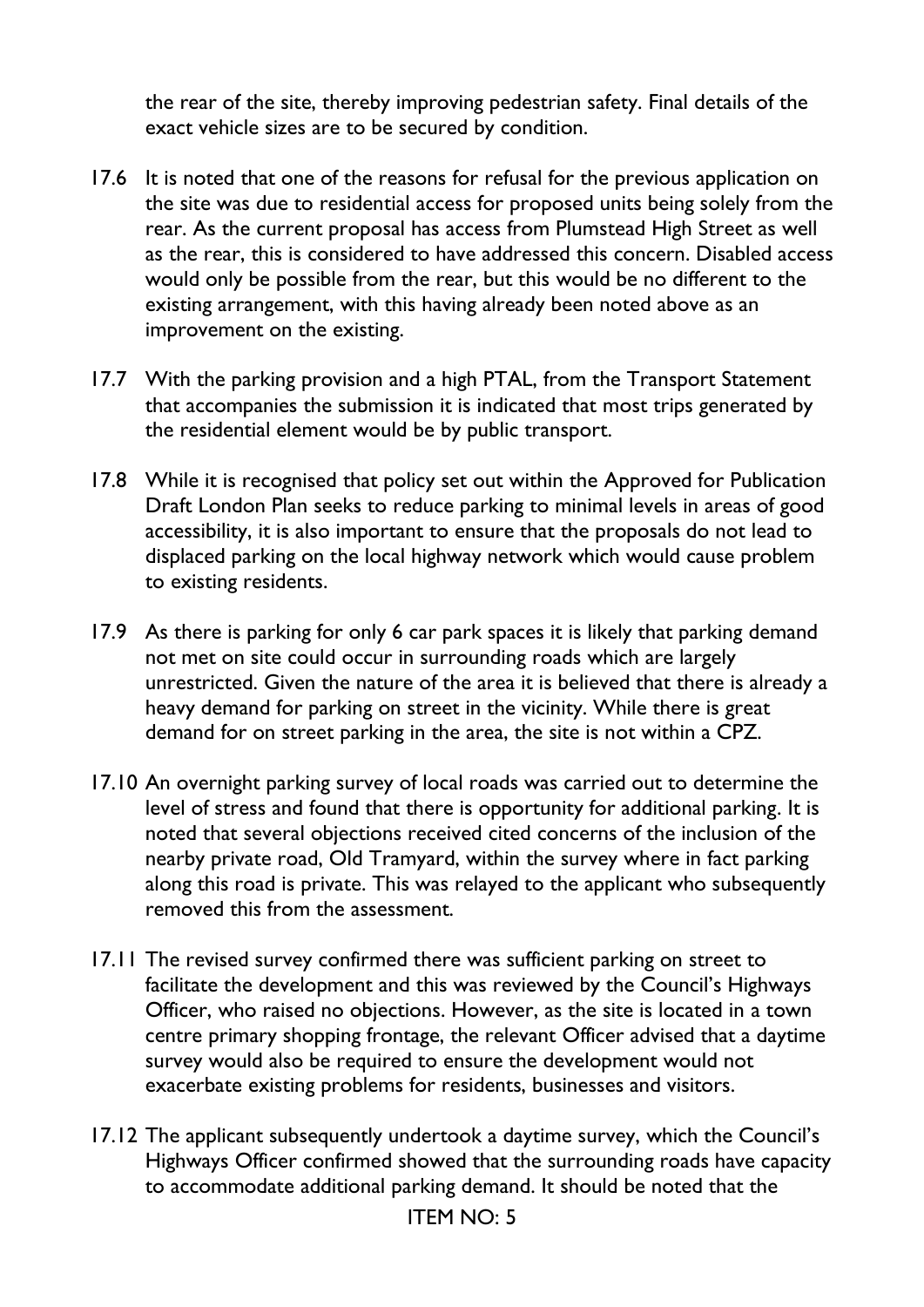daytime survey was undertaken in September this year, during the current Covid-19 pandemic. As such, it is acknowledged that the findings of the survey will be skewed slightly, with people frequenting the high street less often for retail purposes. Nevertheless, whilst visitors to the town centre will have been impacted, so too will the number of people working from home, some of whom would previously have commuted via private vehicle thereby freeing up spaces during the day. The findings of the daytime survey showed there was sufficient parking during the day to facilitate the development, with the Highways Officer confirming that no objection was raised.

- 17.13 While it would be preferable to undertake the survey during more typical conditions, it is unclear exactly when the country is likely to return to what could be considered normality. Given this, it would be highly unreasonable to request the applicant wait until the end of the pandemic to undertake the survey, especially as the development itself would help stimulate the local economy during construction and with the developer committing to GLLAB. Therefore, it is considered that a balanced judgement is required in this instance.
- 17.14 Objections have been received from existing residents concerning the loss of parking to the rear of the site, with this also included as a reason for refusal in the previous application. However, the land in question is privately owned, with the current parking appearing to be at the landowner's descension. Officers have liaised with the Council's Legal Team and it was confirmed that the landowner is within their right to withdraw permission. As the land is private, any existing arrangements are a private matter between the relevant parties and not a valid planning consideration. Furthermore, the reduction in car parking would be in line with the objectives of the Approved for Publication Draft London Plan, which seeks to reduce reliance on private forms of transport. The remainder of the reason for refusal focuses on reduced manoeuvrability at the rear. As the applicant has provided swept path drawings Officers consider this to have been satisfactorily addressed.
- 17.15 Cycle parking is provided at ground floor level in two dedicated stores, with a total number of 40 spaces provided. This is well in excess of the current London Plan requirements which require 24 spaces. The provision is also in excess of Approved for Publication Draft London Plan standards even when factoring provision for the existing maisonettes, which would increase the minimum threshold to 37. It is noted that the current layout would not allow for larger types of bicycles, as set out in the London Plan Cycling Design Standards. However, it is considered that the provision of additional spaces for existing residents, which is not a requirement, would bring about sufficient benefits to outweigh this.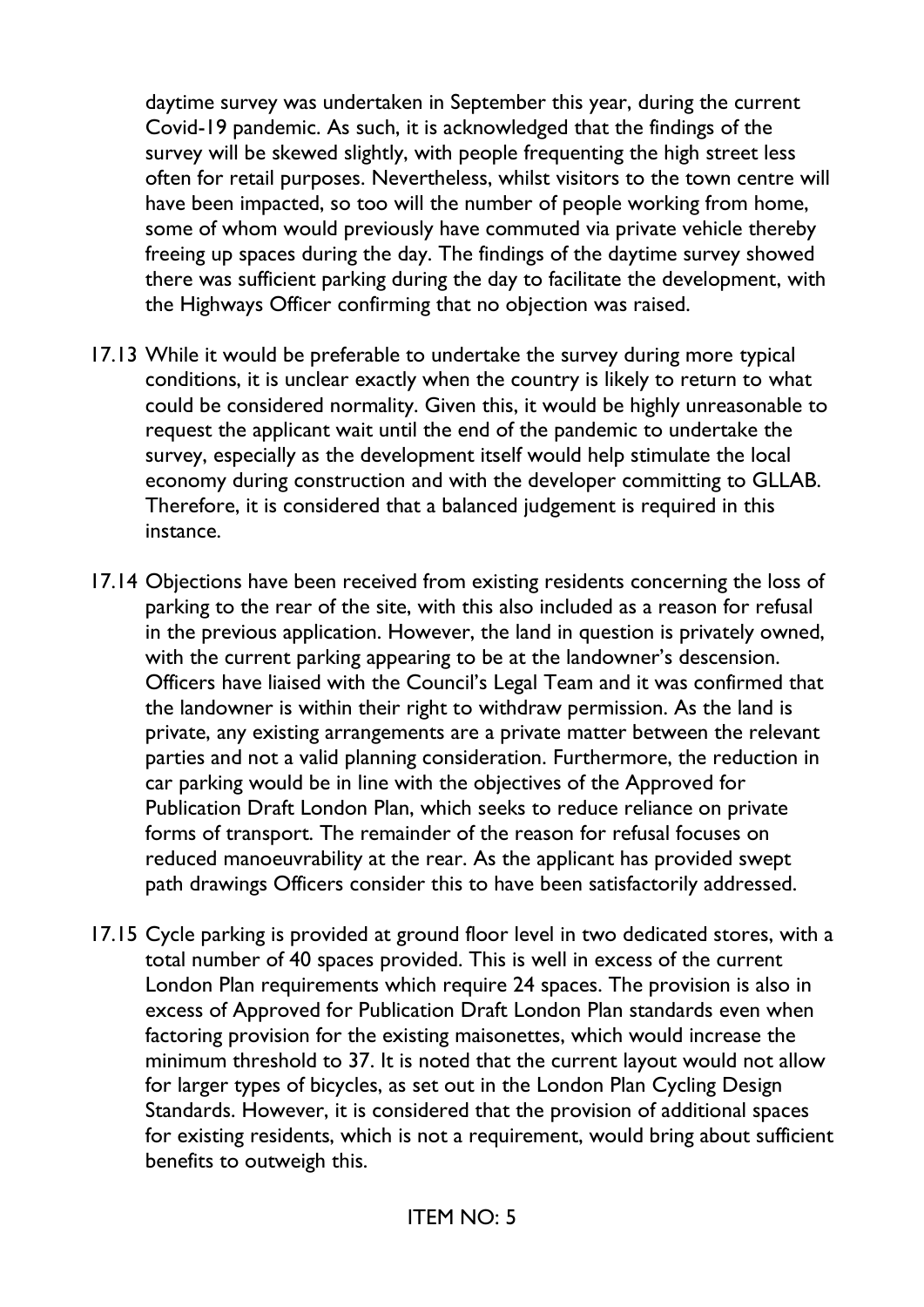- 17.16 Another concern which has been received from neighbouring residents relates to existing conflicts between delivery vehicles and property boundaries adjacent the rear entrance to the site. It is alleged that the front boundary wall of adjacent properties have been damaged in the past by reversing vehicles, with the neighbouring occupiers having to foot the bill. To this end, Officers would first highlight that the proposed development would likely reduce the occurrences of this, as the proposed layout would only allow for smaller vehicles to enter into the site, meaning chances of conflict would be reduced. Full details of the type and size of delivery vehicles will be secured in a delivery and serving plan to be secured by condition. Notwithstanding this however, the concerns were relayed to the applicant by Officers, and it was agreed that a surveillance system be installed to monitor the rear entrance. This would not only aid in identifying parties should damage occur again in the future, but would also aid in improving safety and security to the rear of the site for both occupiers of the development and those immediately neighbouring it. Details of the system will be secured by condition, including processes for dealing with complaints.
- 17.17 A construction management plan has been provided. However, the Council's Highways team have requested a revised plan be secured by condition to ensure it covers all necessary issues.
- 17.18 As part of the development contributions, a £12,000 fee has been agreed for highways works. These would cover the alteration of existing vehicular crossover and improvements to pavements to the rear of the site, as well as to the Plumstead Good Growth project, which is a Council scheme that will see the public realm along Plumstead High Street improved.
- 17.19 Given the lack of parking, but recognising that car use may still be required on an ad-hoc basis, car club use is supported. The nearest on-street car club space is located in Walmer Terrace, (8 min walk) to the west. A contribution will therefore be sought to contributing to the existing car club, with the first 5 years membership paid by the developer to encourage use.
- 17.20 The framework of a Travel Plan is provided and includes measurable targets and monitoring in order to promote sustainable travel for future residents. Personalised Journey Planning could also positively influence journey patterns from the start. A Travel Plan for workers will also be required.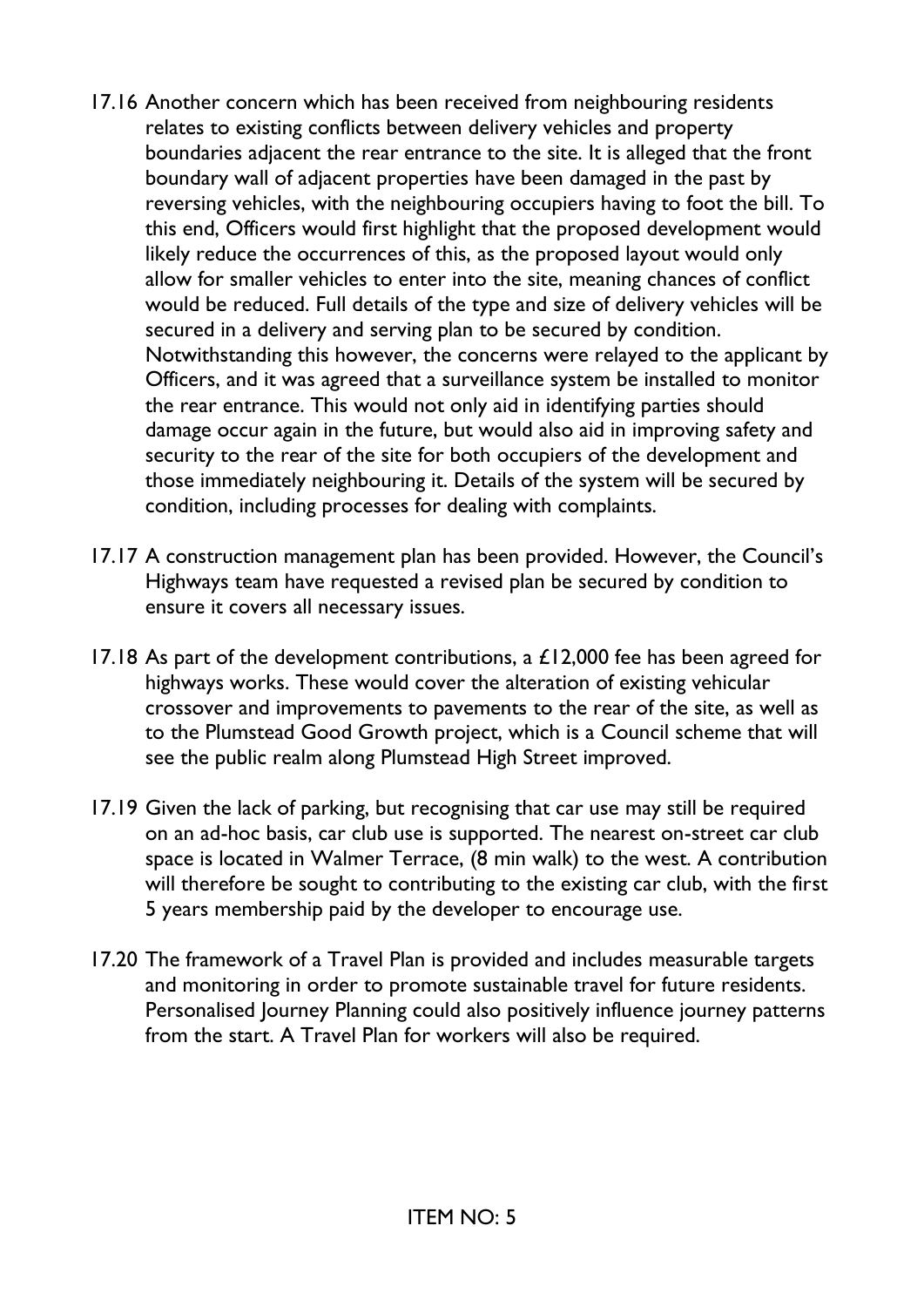# **18.0 Refuse**

- 18.1 Policy DH1 of the Core strategy outlines that all developments are expected to demonstrate on-site waste management including evidence of waste reduction, use of recycled materials and dedicated recyclable waste storage space.
- 18.2 The following refuse arrangements are required for the residential element of the development:

| '100L     | 1100L    | 500L            | $\frac{1}{2}$   00L | 1100L           | Total     |
|-----------|----------|-----------------|---------------------|-----------------|-----------|
| Recycling | Residual | <b>Organics</b> | <b>WEEE</b>         | <b>Textiles</b> | provision |
|           | Waste    | Recycling       | Recycling           | Recycling       |           |
|           |          |                 |                     |                 |           |

18.3 The proposed plans show provision for 9 bins (8x 1100L & 1x 500L), with the proposed store within 15m of the site entrance, as per the Council's Waste SPD. The refuse arrangements were reviewed by the Council's Street Services team who confirmed that no objections were raised.

### **19.0 Flood Risk**

19.1 The site is located within Flood Zone 1, which is at lowest risk of flooding. As such, no flood risk assessment is required in this instance.

### **20.0 Environmental Health**

#### *Air Quality*

- 20.1 An air quality assessment was submitted in support of the application and was reviewed by the Council's Environmental Protection team. The relevant Officer raised concerns regarding one of the ground floor commercial units, which is in operation as an A3 commercial kitchen, as complaints had been received regarding the extract system in place. Officers confirmed with Environmental Health that the issue was separate from the current application, with the occupiers of the commercial units having failed to comply with a separate permission (19/1379/F). Enforcement action has since been taken, resulting in the occupier of that unit submitting a planning application to resolve the matter. As such, Officers do not consider this relevant to the current proposal.
- 20.2 The above aside, the Environmental Health Officer confirmed that the air quality assessment was thorough in its assessment of ambient pollution from traffic. Officers are satisfied to proceed on this basis.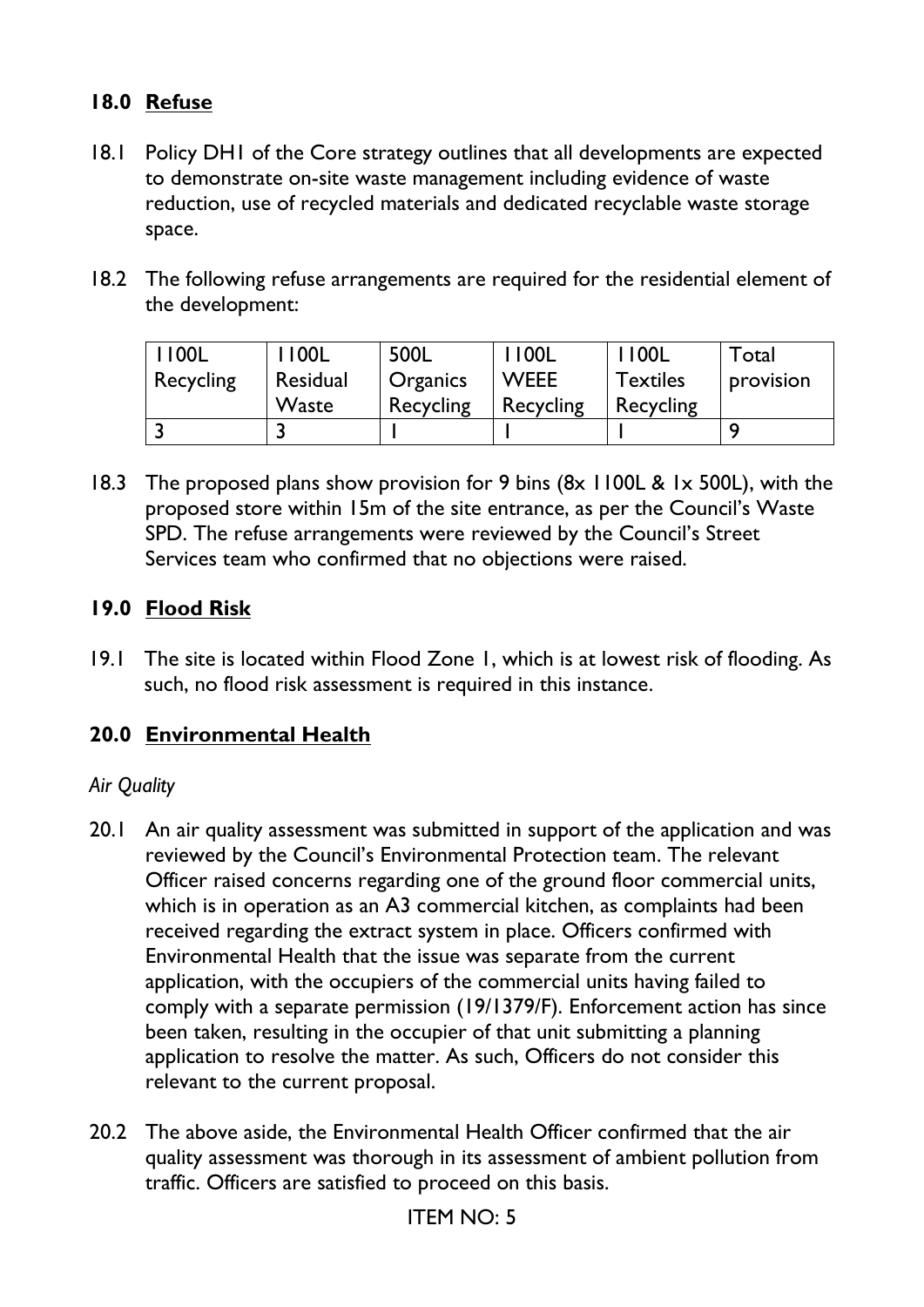#### *Noise*

- 20.3 A noise impact assessment prepared by KP acoustics was submitted in support of the application. The report recommended a robust glazing specification which would ensure that suitable internal noise levels will be provided for the development in accordance with BS8233. It was concluded that no further mitigation measures would be required.
- 20.4 When reviewing the details of the application, the Environmental Protection Officer raised no concerns regarding the noise assessment. Nevertheless, it is noted that the noise impact assessment does not cover internal noise transfer between units. Given not all of the units are stacked in the same layout, there will be instances of main living areas above bedrooms. It is therefore considered appropriate to attach a condition requiring details of sound insulation to mitigate sound transfer between units.
- 20.5 Reason for refusal 3 of the previous application cited concerns that the location of the proposed units above existing retail uses, substation and service yard would lead to an unacceptable level of noise and disturbance for future occupiers. To this end, Officers would highlight that it is not unusual for residential dwellings to neighbour or be situated on top of commercial uses within town centre locations such as this. This is evident in the fact that the existing site has existing residential uses at first floor level directly fronting onto the entrances to the commercial units. Similar arrangements are also observed throughout Plumstead High Street. As such, it is not considered that this would warrant objection to the current proposal.

### *Contaminated Land*

- 20.6 The applicant has submitted a Phase 1 Report from Mayer Environmental which makes a number of recommendations for further risk assessment:
	- Soft landscaping/communal area requirement for intrusive soil survey prior to any imported soil or turf being laid (cover layer details will need to be approved by this Department - dependant on results), pg.29;
	- UXO further assessment required as stipulated on pg.15 & pg. 30;
	- Asbestos survey required in line with recommendations of MEL, pg. 29.
- 20.7 These were reviewed by the Council's Environmental Protection team who confirmed that they were acceptable and requested they be adhered to. They also asked that the standard land contamination be included as part of any decision.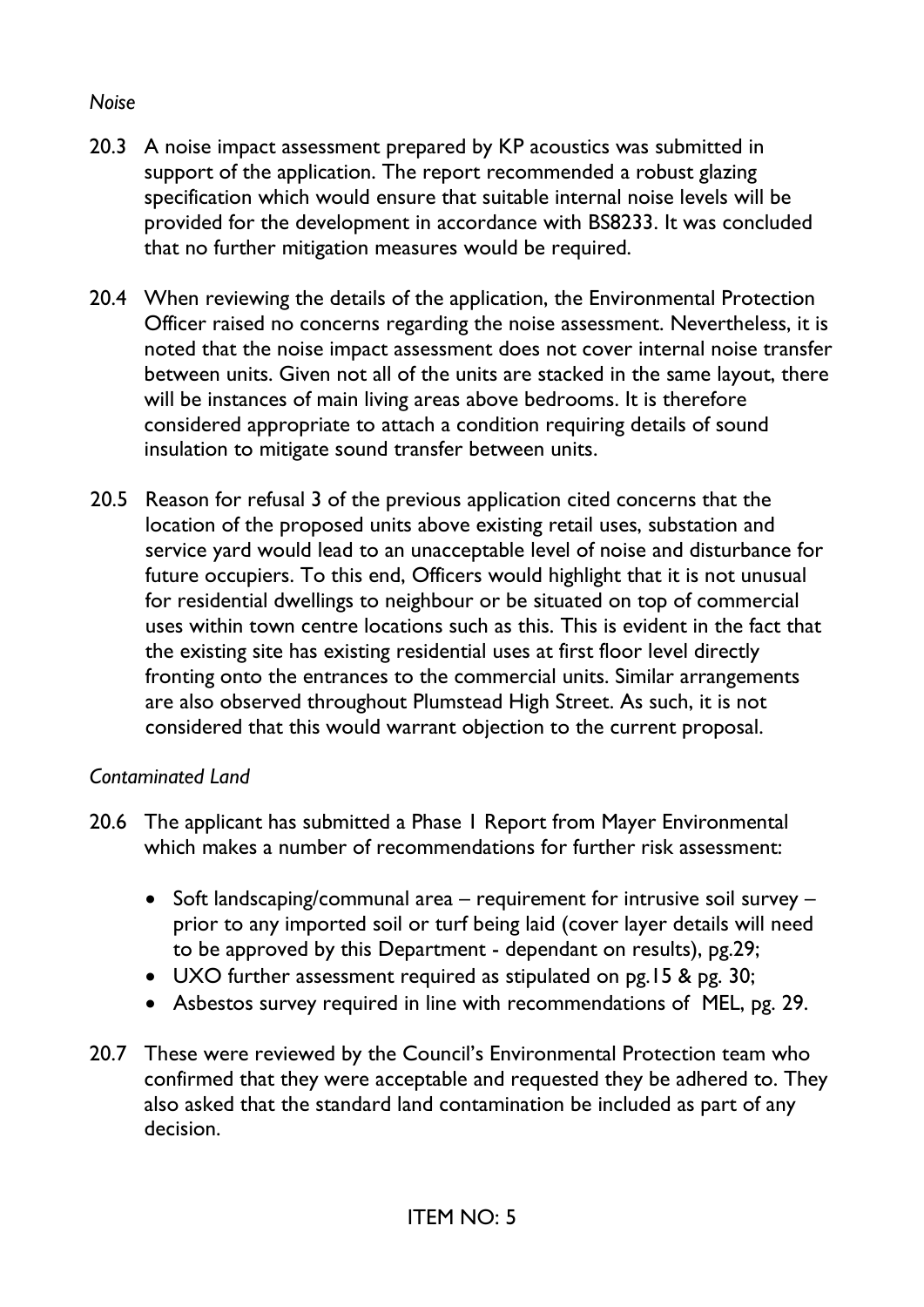20.8 In addition, as it is understood that asbestos containing materials (ACM) may be located in the fabric of the existing building – a condition requiring a full asbestos survey be carried out by a qualified individual prior to demolition or refurbishment will be sought to quantify the presence of asbestos.

## **21.0 Sustainability**

# 21.1 Domestic energy performance

*Compliant Part L1A 2013 base case* 

21.2 Baseline energy and associated emissions have been assessed for Building Regulations 2013 Part L1A. To comply with Royal Greenwich Local Plan (2014) policies: DH1, E1, London Plan 5.2 (2016) and SI2 of the Approved for Publication Draft London Plan (2020), the proposed residential units will have to meet zero carbon against Building Regulations 2013 Part L. The compliant Part L 2013 base case energy and associated carbon dioxide emissions have been calculated to be 92.2 MWh/year and 19.19 tonnes CO2 per year.

*Be Lean*

21.3 A range of energy efficiency measures are proposed that improve the concurrent notional building specification of BR Part L1A 2013 including U-Values and air permeability, 100% low energy lighting, natural ventilation through openable windows, solar control glazing with g-values of 0.57 and shading in the form of overhangs or louvres to minimise solar gains. The landlord would also have access to a full fault diagnostics and energy submetering system. These measures predict an annual reduction in regulated CO2 emissions of 1.9 tonnes, equivalent to 10% beyond Building Regulations Part L 2013 Baseline. The proposed measures also predict an improvement of 15% in the energy consumption over the baseline.

*Be Clean*

21.4 The proposed scheme is located within an area designated as likely to benefit from district heating network (DHN). The accompanying energy statement has identified the existing Greenwich Peninsula DHN and states that due to no published plans to extend this to include the current project, connection to an offsite heat network is not prioritised. However, due to the site being in a designated heat network area, a communal heating system run by Air Sourced Heat Pumps with heat interface units to monitor, charge and distribute the space underfloor heating and hot water are proposed.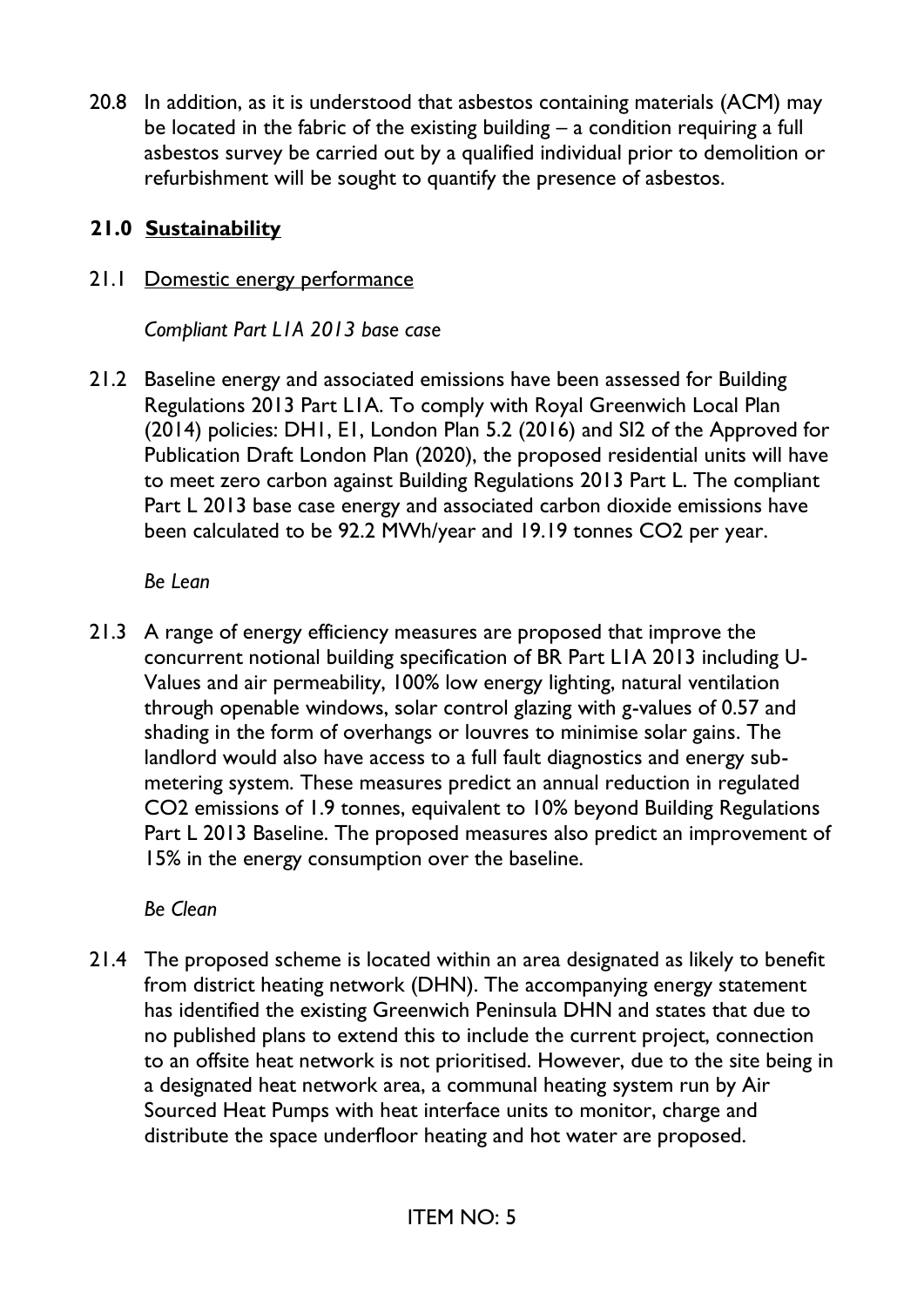- 21.5 The submitted Energy Statement and Mechanical Services Heating Report state that the development will be future proofed to connect to an offsite heat network by providing valved connections and space allocated within the plantroom for any future equipment required such as plate heat exchanger and associated valves, controls etc. An indicative description of the centralised ASHP system can connect to an existing DHN with low, medium and high temperature water input has been provided in the Mechanical Services Heating Philosophy Report. However, additional technical details and demonstration are required. This information will be required through appropriate condition.
- 21.6 The proposed heating system predicts a reduction in regulated CO2 emissions of 4.5 tonnes per, equivalent to 25.9% over the Be Lean stage. The proposed heating system also predicts an improvement of almost 2% in the energy consumption over the Be Lean case.

*Be Green*

- 21.7 A number of renewable technologies has been investigated in terms of technical, physical and financial feasibility, with Solar PV panels found to be most appropriate. Technical details for the solar PV in line with GLA's energy statement guidance, 2018, and tables showing the allocation of the PV into each dwelling have been provided. The 7.11kWp solar PV is predicted to generate 5.4 MWh per year of electricity and reduce the annual regulated CO2 emissions by 2.8 tonnes, equivalent to 21.9%, beyond the Be Clean case.
- 21.8 A detailed roof plan showing the solar PV panels on the roofs of the proposed development as well as demonstration of the constraints of the roof that prohibit maximisation of the solar PV panels will be secured by condition.

#### *Residential Total*

21.9 In line with the submitted Energy Statement, the combination of the proposed measures predicts an annual reduction in regulated CO2 emissions of 48%, equivalent to 9.2 tonnes CO2, beyond the compliant Part L1A 2013 base case. The development does not meet zero carbon and therefore the remaining annual carbon shortfall of 9.98 tonnes CO2 to a 100% is proposed to be offset through a carbon offsetting contribution which is calculated to be £28,443 (based on a carbon price of £60/tonne carbon for 30 years).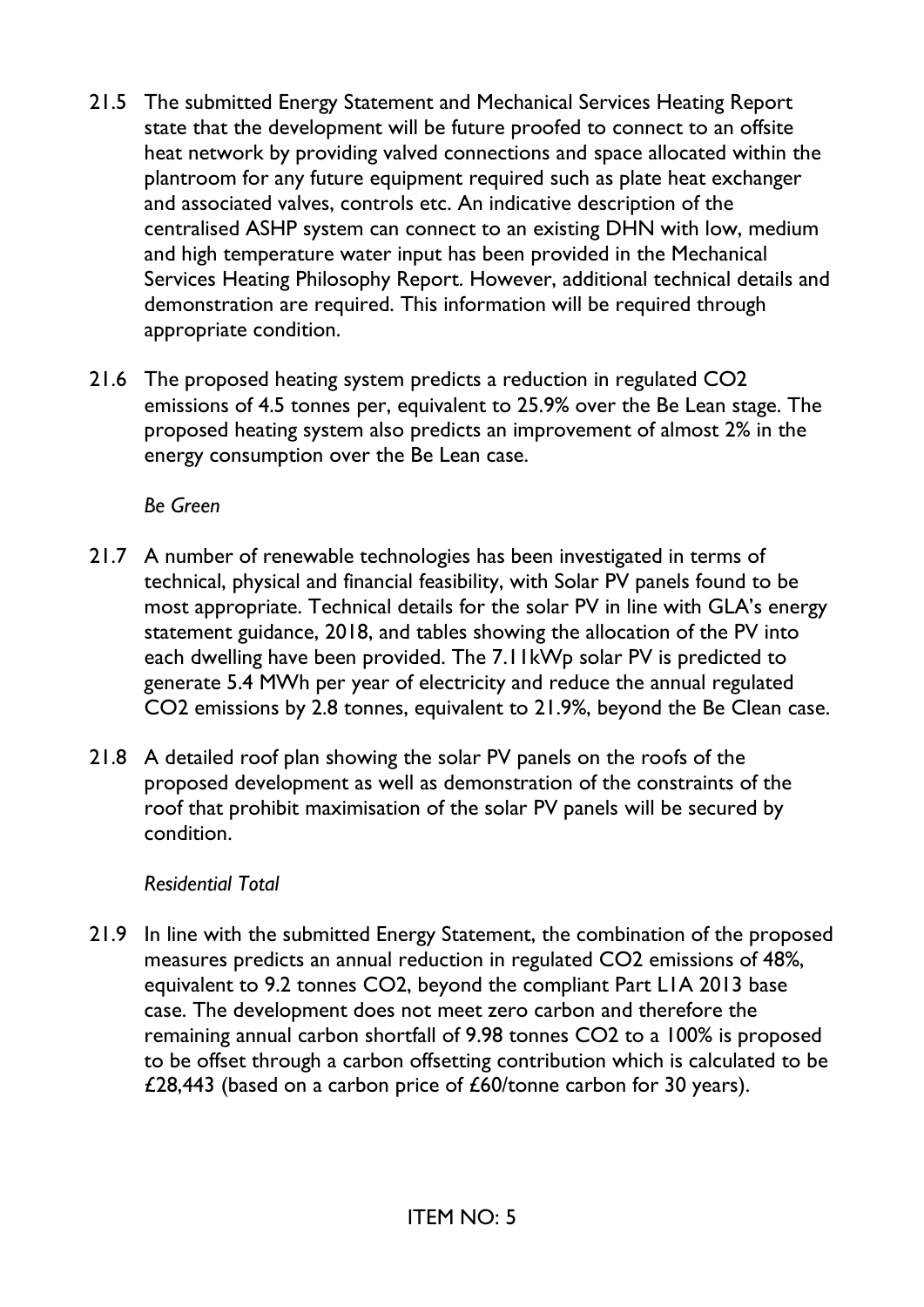### 21.10 Renewable/ Low Carbon Energy Monitoring

21.11 Compliance with London Plan (2016) Policy 5.7 (Renewable Energy) and RBG Core Strategy policy E1 (Carbon Emissions) will be demonstrated through a monitoring agreement that will be signed between the Local Authority and the applicant to monitor the effectiveness of the renewable/low carbon energy technologies proposed for the development. The agreement will be signed at prior to first occupation to comply with the prevailing monitoring requirements which will include the installation of an on-site automatic meter reading (AMR) device. This requirement will be secured in the legal agreement.

### 21.12 Overheating and Cooling

- 21.13 A dynamic overheating analysis has been carried out in 12 representative dwellings to reduce the risk of overheating. The results showed that all habitable spaces tested under CIBSE TM52 criteria and 2020 weather file, high emissions, 50% percentile scenario pass the criteria with internal doors assumed fully openable during occupancy hours, Mechanical Ventilation with Heat Recovery (MVHR) and windows' g value of 0.57 apart from the energy efficiency measures stated above.
- 21.14 The same habitable rooms were assessed under the more extreme weather scenarios and failures have been noted. In line with the report, the developer will prepare and provide an Extreme Weather Conditions Strategy document at the time of occupation, which will be secured by condition.

#### 21.15 Sustainable Design and Construction

- 21.16 The Sustainability Design and Construction Statement demonstrates the sustainability credentials for the proposed development and describes how the applicable sustainability policies and standards can be met by the proposed design. This is in line with the Greener Greenwich Supplementary Planning Document (SPD) (adopted 17th September 2014) and Mayor's Sustainable Design and Construction SPG (April 2014).
- 21.17 The Statement demonstrates that the development will meet good standards of sustainable design and construction including passive design, renewable technologies, energy efficient lighting with appropriate controls, Building Energy Management System (BMS), environmentally friendly and responsibly sourced materials where possible using the BRE's Green Guide to Specification targeting rating of A and with a global warming potential of 5 or less, waste management during construction and operation and improvement of biodiversity by enhancing the site's ecology, registration with Considerate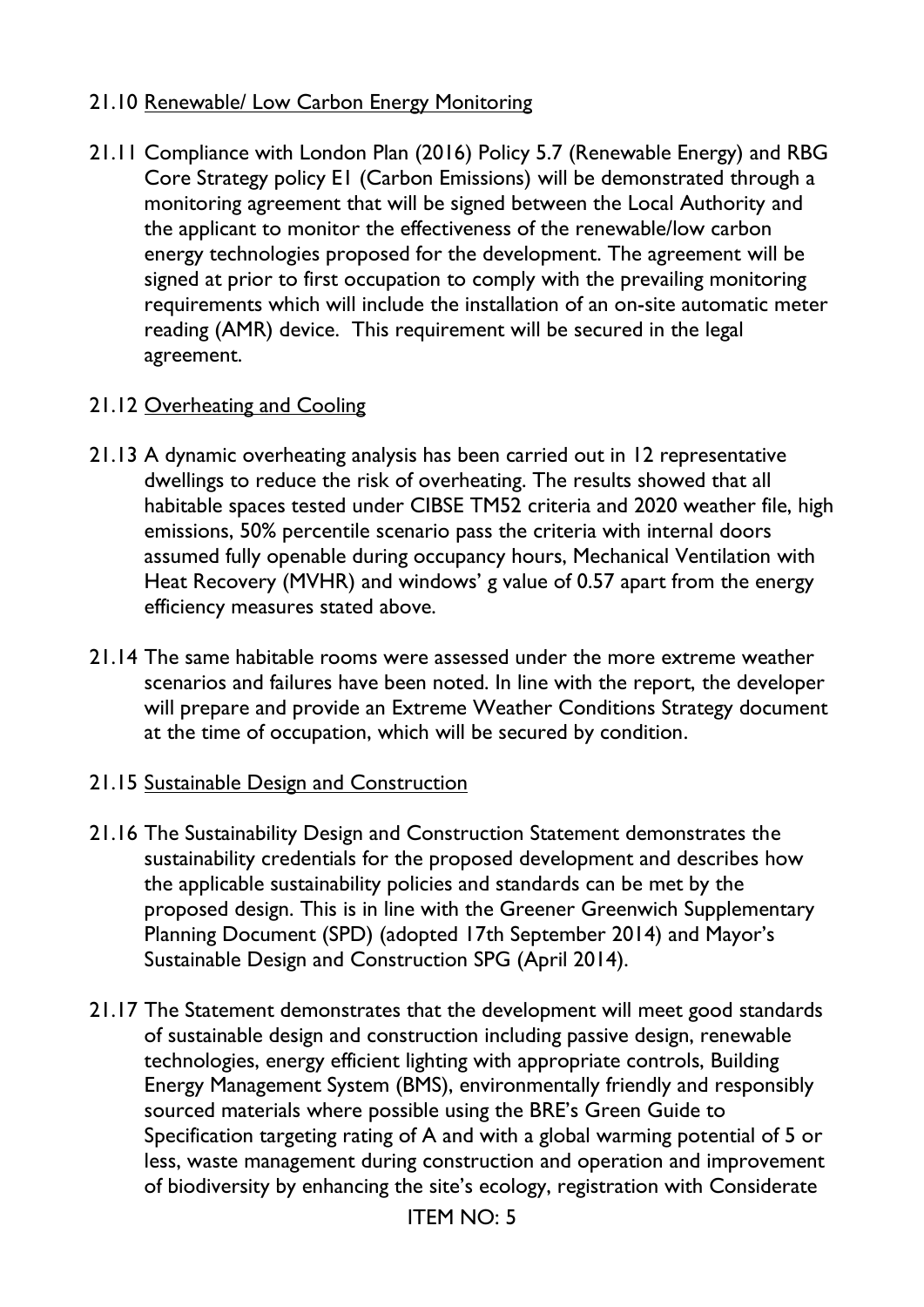Constructors Scheme to achieve beyond best practice, minimisation of pollution through adoption of best practice for carbon footprint, air (dust), noise, light and water, adoption of Secure by Design principles and Working from Home facilities where appropriate, energy efficient white goods to reduce the unregulated energy and energy efficient lighting externally with appropriate controls and sensors to the whole development.

### 21.18 Water

- 21.19 The Applicant has committed to incorporate water efficient sanitary fittings in all residential units targeting an internal water consumption rate of 105 l/p/s in line with Policy 5.15 of the London Plan (2016).
- 21.20 Water leak detection system on the main incoming supply and water meters to allow monitoring of mains water use will be provided.

### **22.0 Ecology and Biodiversity**

- 22.1 The landscape information provided demonstrates that small planted areas in the form of 'woodland copse' and 'heathland' will be planted to the rear of the site at ground floor level. New trees are proposed on the first-floor communal courtyard to create a new tree canopy habitat and green roof and living walls are proposed to enhance the ecology for the site.
- 22.2 Specification for soft landscaped areas and maintenance plans for the first 12 months and first 5 years have also been provided.
- 22.3 The Council's Sustainability Officer requested the following be secured by conditions:
	- An ecological report be submitted by a suitably qualified ecologist to demonstrate the measures that will result in a net increase in biodiversity.
	- A Phase I Habitat Survey.
	- Any clearance works be undertaken by an experienced ecologist in case protected species are present, and buildings inspected for signs of bat activity or presence immediately prior to any demolition works.
	- The calculation of the Urban Greening Factor for the proposed development to be provided in line with policy G5 of the Approved for Publication Draft London Plan.
	- Details and cross sections regarding the green roof and walls.
	- Details of birds and bat boxes to be installed.
	- The percentage of native habitat species proposed for the site to be provided.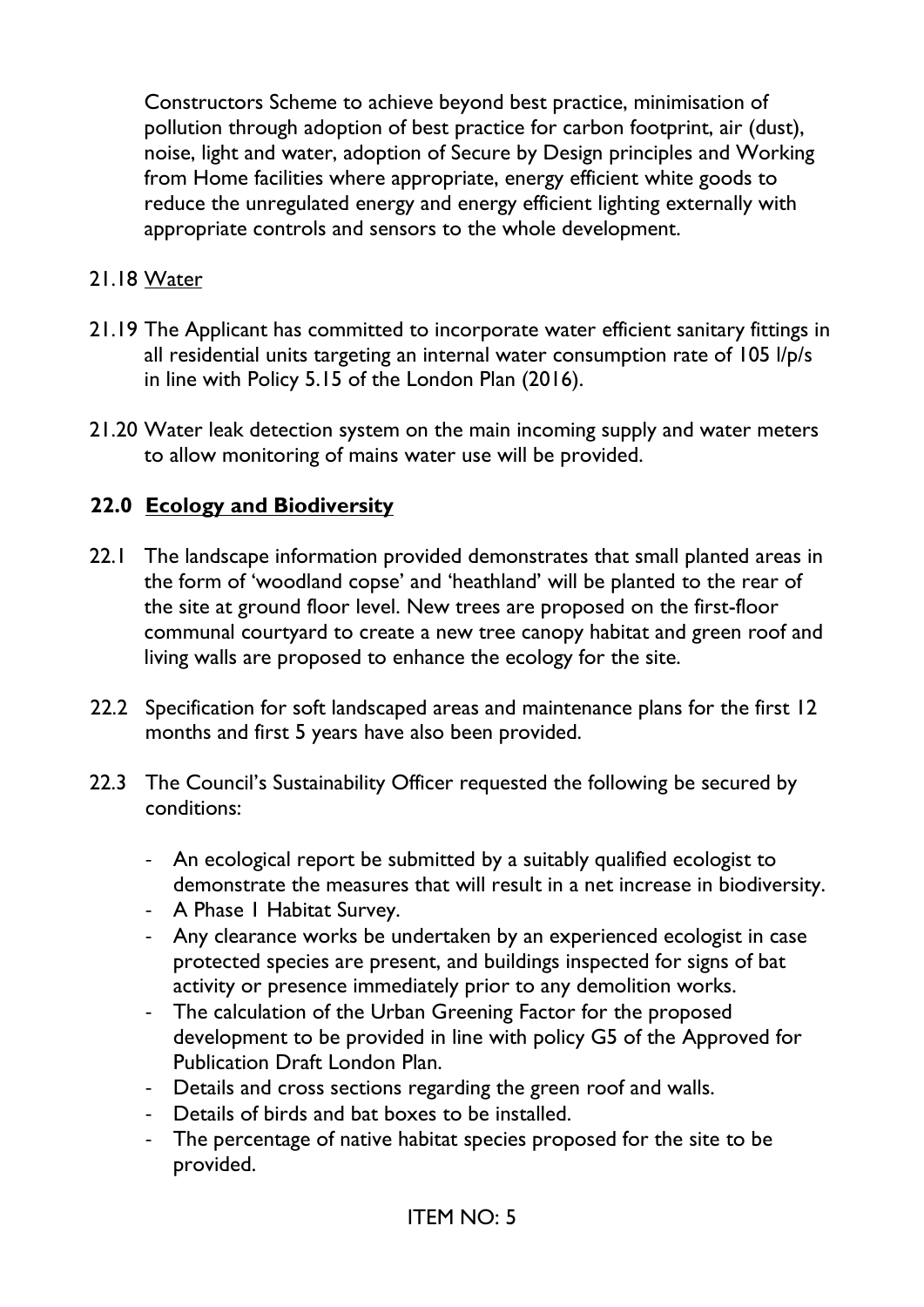22.4 All of the above outstanding issues will be provided through appropriate conditions.

# **23.0 CIL**

- 23.1 The Community Infrastructure Levy (CIL) applies to all developments which meet a certain floorspace threshold, and is a tool used by local authorities to help deliver important infrastructure to support the development of an area. CIL is payable on all developments which create 100 sqm of net additional floorspace, or developments which create a new residential unit, is chargeable only on additional floorspace created, and is indexed to take into account inflation and changing build costs.
- 23.2 The Royal Borough of Greenwich adopted its CIL Charging Schedule on the  $6<sup>th</sup>$  April 2015, and this sets out that CIL is payable at a rate of £70 per sqm for Zone I residential floorspace and £40 per sqm for Zone 2. In this instance the site falls within Zone 2.
- 23.3 In February 2019 the London Mayor adopted a new charging schedule (MCIL2) to fund Crossrail 1 (the Elizabeth Line) and Crossrail 2. MCIL2 formally came into effect on 1st April 2019. The Mayor has arranged boroughs into three charging bands. The rate for Greenwich is £25 per square metre.
- 23.4 The development would be CIL liable.

# **24.0 Legal Agreement**

- 24.1 Policy IM1 of the Royal Greenwich Local Plan sets out that all qualifying developments will provide for the infrastructure, facilities, amenities and programmes that are considered necessary to support and serve the development and offset any harm. When applicable, this is in addition to the Community Infrastructure Levy.
- 24.2 The development of this site will require a legal agreement, and the following Heads of Terms have been agreed between the Royal Borough of Greenwich and the applicant:
	- Affordable Housing Provision of:
		- − A £200,000 payment in lieu of on-site provision of affordable housing; and
		- ITEM NO: 5 − Early review mechanism to ensure that the scheme delivers the maximum amount of affordable housing and maximum S106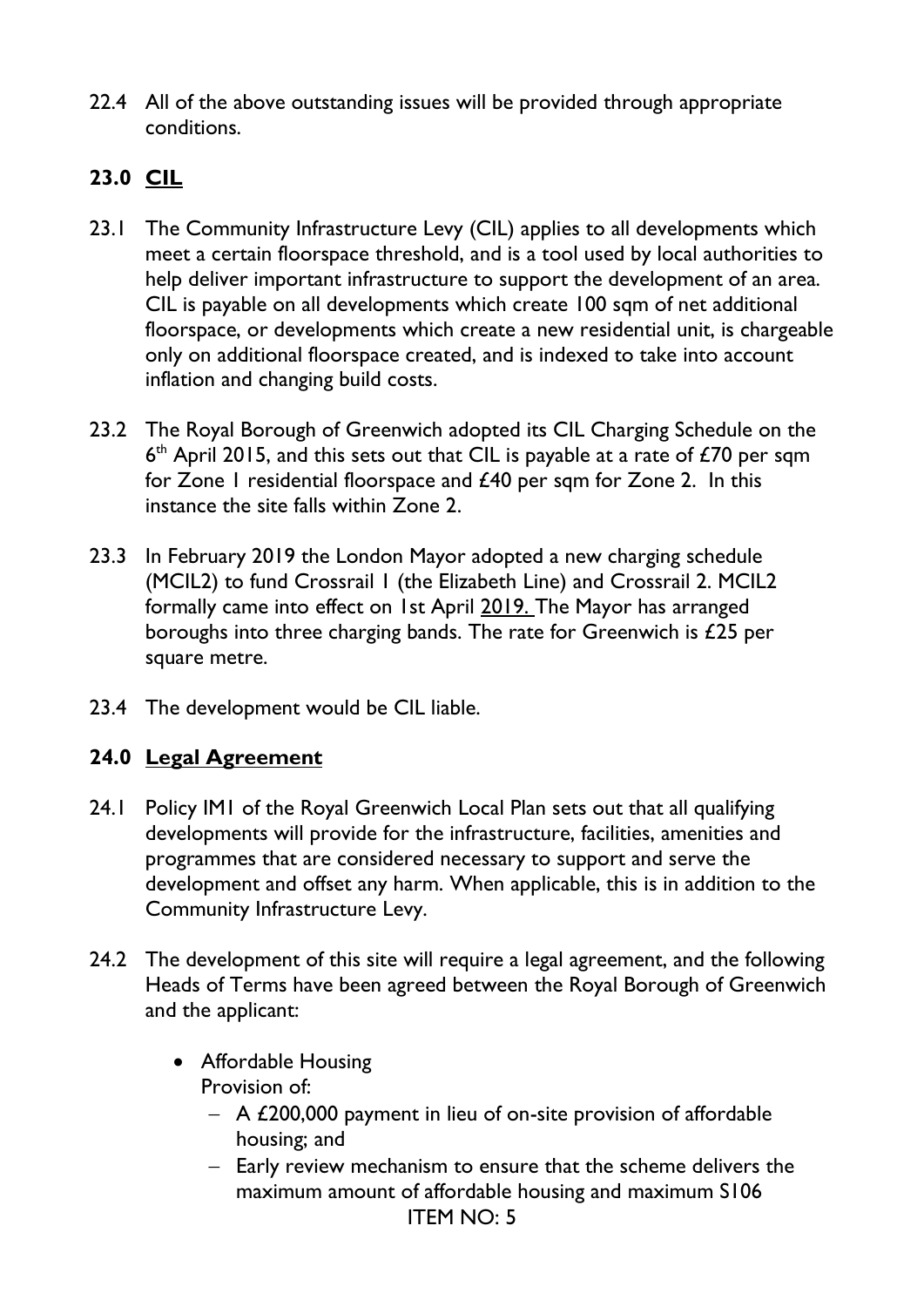contributions required to achieve a policy compliant scheme if not commenced within two years.

- Highways
	- − A £12,000 towards Plumstead Good Growth public realm improvements
		- Payment to include alterations to the rear crossover and improvements to adjacent pavements
	- − A £300 contribution towards cycle training consistent with the Council's Cycling Strategy and SPD requirements.
	- − A commitment to extending existing car club (nearest on-street car club spaces are in Walmer Terrace), with the first 5 years of membership paid by the developer in line with SPD requirements.
	- − Travel Plan
	- − Construction Travel Plan
- Employment Training contribution including GLLAB
	- − A £16,000 financial contribution and compliance with the Considerate Contractors Scheme
- Sustainability
	- − Carbon offset payment of £28,443
	- − Future connection to a qualifying heating network
	- − Renewable / low carbon energy monitoring
	- − GLA Be Seen Energy Monitoring
- Monitoring and Legal Costs

# **25.0 Conclusion**

- 25.1 The proposed development is considered acceptable with regard to design and would provide a good standard of accommodation for future occupiers. The development is also considered to have an acceptable impact on neighbouring amenity and the local highway system. Whilst on-site affordable housing would not be provided, following a thorough viability assessment it has been concluded that the maximum possible off-site contribution has been secured.
- 25.2 Based on the above, it is therefore recommended that permission be granted for application reference 19/1920/F, in line with Section 1 of this report.

### **Background Papers:**

Planning (Listed Building and Conservation Areas) Act 1990 National Planning Policy Framework (2019) The London Plan (2016) The Approved for Publication Draft London Plan (2020) Royal Greenwich Local Plan; Core Strategy with Detailed Policies (2014)